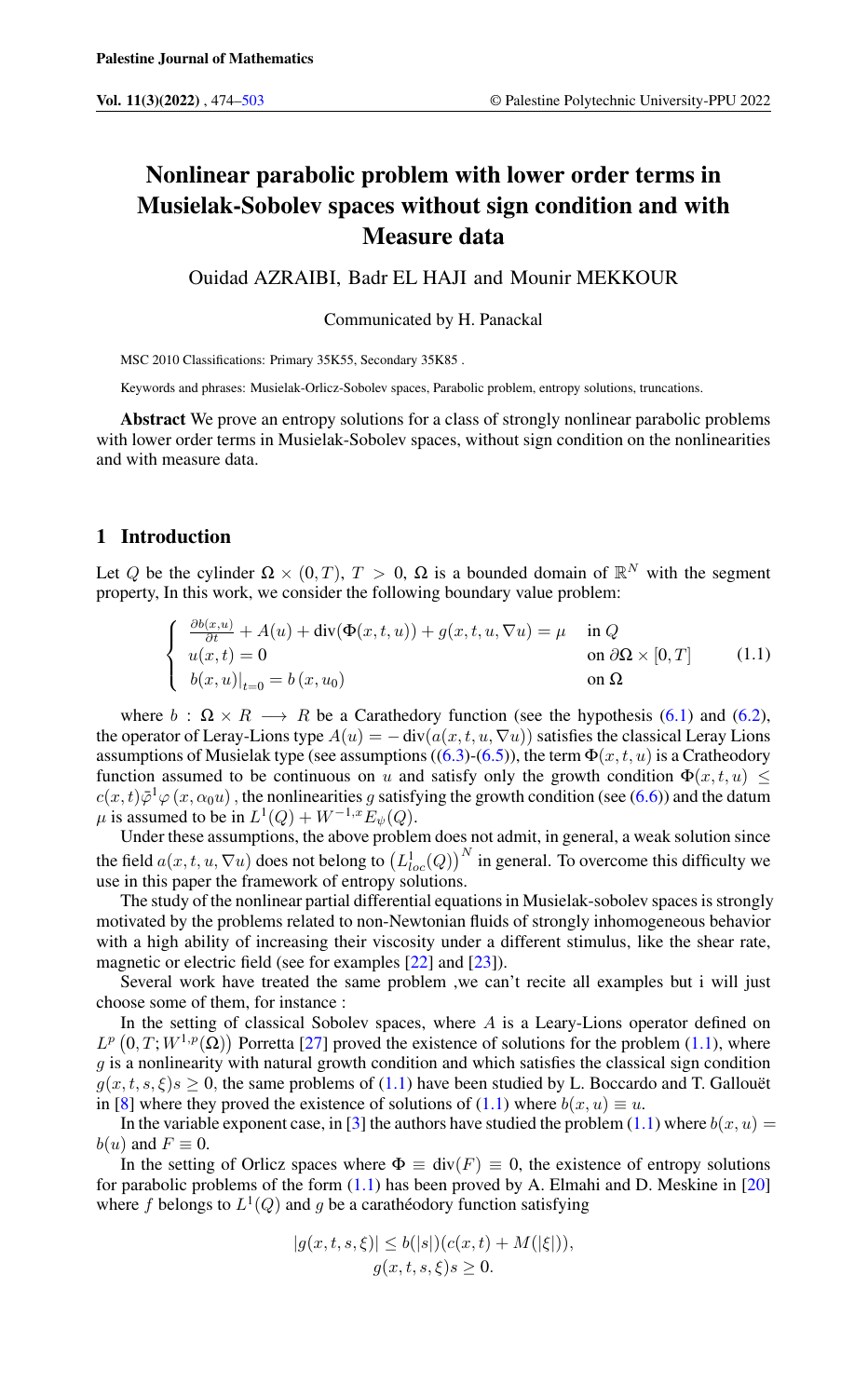Recently, in the framework of Musielak spaces, Agnieszka, Swierczewska and Gwiazda in [\[32\]](#page-29-2) studied the existence of weak solutions of problem [\(1.1\)](#page-0-0) in the case where  $\Phi \equiv g \equiv 0$ and  $f \in L^{\infty}(Q)$ , M.S.B. Elemine Vall and all in [\[18\]](#page-28-5) have proved the existence of entropy solutions of [\(1.1\)](#page-0-0) in the case where  $b(x, u) = b(u)$ ,  $g(x, t, s, \xi) = -\text{div}(\Theta(x, t, u))$  where  $\Theta$  a Carathéodory function does not satisfy any growth condition and  $F \equiv 0$ , also in [\[23\]](#page-29-0) proved the existence of renormalized solutions of [\(1.1\)](#page-0-0) where  $a = a(x, \xi)$  and  $\Phi \equiv g \equiv 0$  with the right hand side  $f \in L^1(Q)$ .

A large number of research deals with existence solutions of elliptic and parabolic problems under different assumptions in order to get a classical results see [\[5,](#page-28-6) [10,](#page-28-7) [11,](#page-28-8) [12,](#page-28-9) [13,](#page-28-10) [14,](#page-28-11) [15,](#page-28-12) [16,](#page-28-13) [17\]](#page-28-14) for more details.

Our purpose in this note is to give an existence result of entropy solutions of the problem [\(1.1\)](#page-0-0) in the setting of inhomogeneous Musielak- Orlicz-Sobolev spaces  $W_0^{1,x} L_{\varphi}(Q)$  without  $\Delta_2$ condition, losing the reflexivity of the spaces  $L_{\varphi}(Q)$  and  $W_0^1 L\varphi(Q)$ . The difficulty encountered during the proof of the existence of the solution is that the lower order term  $q$  does not check the sign condition, no hypothesis of coercivity is assumed on  $\Phi$  and the fact that the second term is a bounded measure.

This paper is organized as follows. In the second section we present some preliminaries results of Musielak Orlicz Sobolev spaces. The third section contains some important lemmas useful to prove our main results. In the fourth section we introduce some new approximations results in inhomogeneous Musielak-Orlicz-Sobolev spaces, and trace results. The fifth section consecrate to the compactness results used in this paper. We introduce in the final section some assumptions on  $b(x, s)$ ,  $a(x, t, s, \xi)$ ,  $\Phi(x, t, s)$  and  $g(x, t, s, \xi)$  for which our problem has a solution, and will be state and proved our main results.

### 2 Background

Here we give some definitions and properties that concern Musielak-Orlicz spaces (see [\[25\]](#page-29-3)).

#### 2.1 Musielak-Orlicz functions

Let  $\Omega$  be an open subset of  $\mathbb{R}^n$ .

A Musielak-Orlicz function  $\varphi$  is a real-valued function defined in  $\Omega \times \mathbb{R}_+$  such that a)  $\varphi(x, t)$  is an N-function i.e. convex, nondecreasing, continuous,  $\varphi(x, 0) = 0, \varphi(x, t) > 0$  for all  $t > 0$  and

$$
\lim_{t \to 0} \sup_{x \in \Omega} \frac{\varphi(x, t)}{t} = 0, \qquad \lim_{t \to \infty} \inf_{x \in \Omega} \frac{\varphi(x, t)}{t} = 0.
$$

b)  $\varphi(\cdot, t)$  is a Lebesgue measurable function.

Now, let  $\varphi_x(t) = \varphi(x, t)$  and let  $\varphi_x^{-1}$  be the non-negative reciprocal function with respect to  $t$ , i.e the function that satisfies

$$
\varphi_x^{-1}(\varphi(x,t)) = \varphi\left(x, \varphi_x^{-1}(t)\right) = t.
$$

<span id="page-1-0"></span>The Musielak-orlicz function  $\varphi$  is said to satisfy the  $\Delta_2$ -condition if for some  $k > 0$ , and a non negative function h, integrable in  $Ω$ , we have

$$
\varphi(x, 2t) \le k\varphi(x, t) + h(x) \text{ for all } x \in \Omega \text{ and } t \ge 0.
$$
 (2.1)

When [2.1](#page-1-0) holds only for  $t \geq t_0 > 0$ , then  $\varphi$  is said to satisfy the  $\Delta_2$ -condition near infinity. Let  $\varphi$  and  $\gamma$  be two Musielak-orlicz functions, we say that  $\varphi$  dominate  $\gamma$  and we write  $\gamma \prec \varphi$ , near infinity (resp. globally) if there exist two positive constants  $c$  and  $t_0$  such that for almost all  $x \in \Omega$ 

 $\gamma(x, t) \leq \varphi(x, ct)$  for all  $t \geq t_0$ , (resp. for all  $t \geq 0$  i.e.  $t_0 = 0$ ).

We say that  $\gamma$  grows essentially less rapidly than  $\varphi$  at 0 (resp. near infinity) and we write  $\gamma \prec \prec \varphi$ if for every positive constant  $c$  we have

$$
\lim_{t \to 0} \left( \sup_{x \in \Omega} \frac{\gamma(x, ct)}{\varphi(x, t)} \right) = 0, \quad \left( \text{resp. } \lim_{t \to \infty} \left( \sup_{x \in \Omega} \frac{\gamma(x, ct)}{\varphi(x, t)} \right) = 0 \right).
$$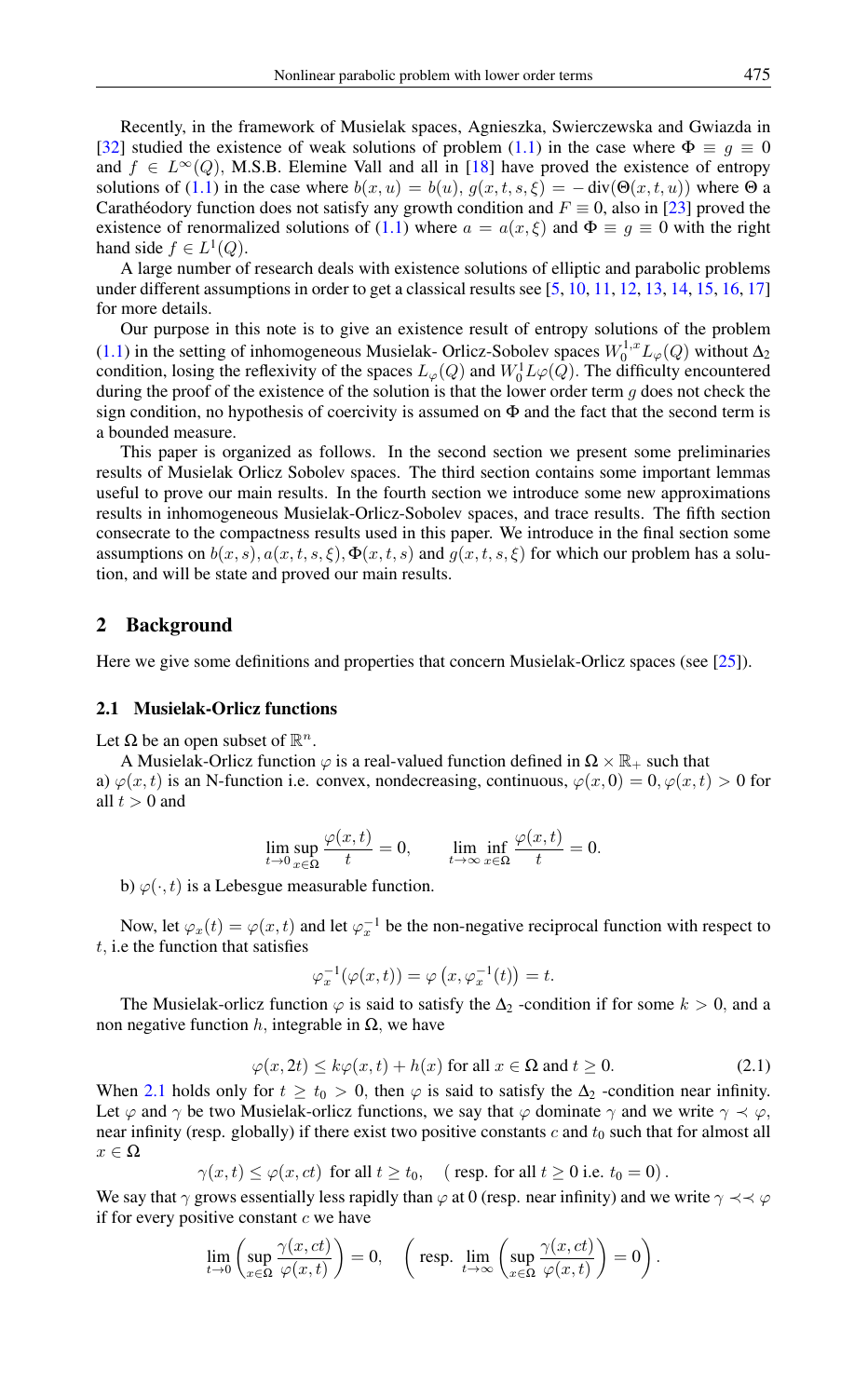<span id="page-2-0"></span>**Remark 2.1.** (see [\[1\]](#page-28-15)) If  $\gamma \prec \prec \varphi$  near infinity, then  $\forall \varepsilon > 0$  there exists a nonnegative integrable function  $h$ , such that

$$
\gamma(x,t) \le \varphi(x,\varepsilon t) + h(x). \text{ for all } t \ge 0 \text{ and for a. e. } x \in \Omega.
$$
 (2.2)

#### 2.2 Musielak-Orlicz-Sobolev spaces

For a Musielak-Orlicz function  $\varphi$  and a measurable function  $u : \Omega \longrightarrow \mathbb{R}$ , we define the functional

$$
\rho_{\varphi,\Omega}(u) = \int_{\Omega} \varphi(x, |u(x)|) dx.
$$

The set  $K_{\varphi}(\Omega) = \{u : \Omega \longrightarrow \mathbb{R} \text{ measurable } / \rho_{\varphi,\Omega}(u) < \infty \}$  is called the Musiclak-Orlicz class (or generalized Orlicz class). The Musielak-Orlicz space (the generalized Orlicz spaces)  $L_\varphi(\Omega)$  is the vector space generated by  $K_\varphi(\Omega)$ , that is,  $L_\varphi(\Omega)$  is the smallest linear space containing the set  $K_{\varphi}(\Omega)$ . Equivalently

$$
L_\varphi(\Omega)=\left\{u:\Omega\longrightarrow \mathbb{R}\;\textrm{measurable}\;/\rho_{\varphi,\Omega}\left(\frac{u}{\lambda}\right)<\infty,\;\textrm{for some}\;\lambda>0\right\}.
$$

For a Musielak-Orlicz function  $\varphi$  we put:  $\psi(x, s) = \sup_{t>0} \{st - \varphi(x, t)\}, \psi$  is the Musielak-Orlicz function complementary to  $\varphi$  (or conjugate of  $\varphi$ ) in the sens of Young with respect to the variable s in the space  $L_{\varphi}(\Omega)$  we define the following two norms:

$$
||u||_{\varphi,\Omega} = \inf \left\{ \lambda > 0 / \int_{\Omega} \varphi \left( x, \frac{|u(x)|}{\lambda} \right) dx \le 1 \right\},\
$$

which is called the Luxemburg norm and the so-called Orlicz norm by:

$$
\| |u| \|_{\varphi, \Omega} = \sup_{\|v\|_{\psi} \le 1} \int_{\Omega} |u(x)v(x)| dx,
$$

where  $\psi$  is the Musielak Orlicz function complementary to  $\varphi$ . These two norms are equivalent (see [\[25\]](#page-29-3))

We will also use the space  $E_{\varphi}(\Omega)$  defined by

$$
E_\varphi(\Omega)=\left\{u:\Omega\longrightarrow \mathbb{R}\;\textrm{measurable}\;/\rho_{\varphi,\Omega}\left(\frac{u}{\lambda}\right)<\infty,\;\textrm{for all}\;\lambda>0\right\}.
$$

A Musielak function  $\varphi$  is called locally integrable on  $\Omega$  if  $\rho_{\varphi}(t\chi_D) < \infty$  for all  $t > 0$  and all measurable  $D \subset \Omega$  with meas  $(D) < \infty$  Let  $\varphi$  a Musielak function which is locally integrable. Then  $E_{\varphi}(\Omega)$  is separable (see [\[25\]](#page-29-3), Theorem 7.10).

We say that sequence of functions  $u_n \in L_\varphi(\Omega)$  is modular convergent to  $u \in L_\varphi(\Omega)$  if there exists a constant  $\lambda > 0$  such that

$$
\lim_{n\to\infty}\rho_{\varphi,\Omega}\left(\frac{u_n-u}{\lambda}\right)=0.
$$

For any fixed nonnegative integer  $m$  we define

$$
W^m L_{\varphi}(\Omega) = \{ u \in L_{\varphi}(\Omega) : \forall |\alpha| \leq m, D^{\alpha} u \in L_{\varphi}(\Omega) \},
$$

and

$$
W^m E_{\varphi}(\Omega) = \{ u \in E_{\varphi}(\Omega) : \forall |\alpha| \leq m, D^{\alpha} u \in E_{\varphi}(\Omega) \},
$$

where  $\alpha = (\alpha_1, \dots, \alpha_n)$  with nonnegative integers  $\alpha_i, |\alpha| = |\alpha_1| + \dots + |\alpha_n|$  and  $D^{\alpha}u$  denote the distributional derivatives.

The space  $W^m L_\varphi(\Omega)$  is called the Musielak Orlicz Sobolev space.

Let

$$
\bar{\rho}_{\varphi,\Omega}(u)=\sum_{|\alpha|\leq m} \rho_{\varphi,\Omega}\left(D^\alpha u\right) \text{ and } \|u\|_{\varphi,\Omega}^m=\inf\left\{\lambda>0:\bar{\rho}_{\varphi,\Omega}\left(\frac{u}{\lambda}\right)\leq 1\right\}
$$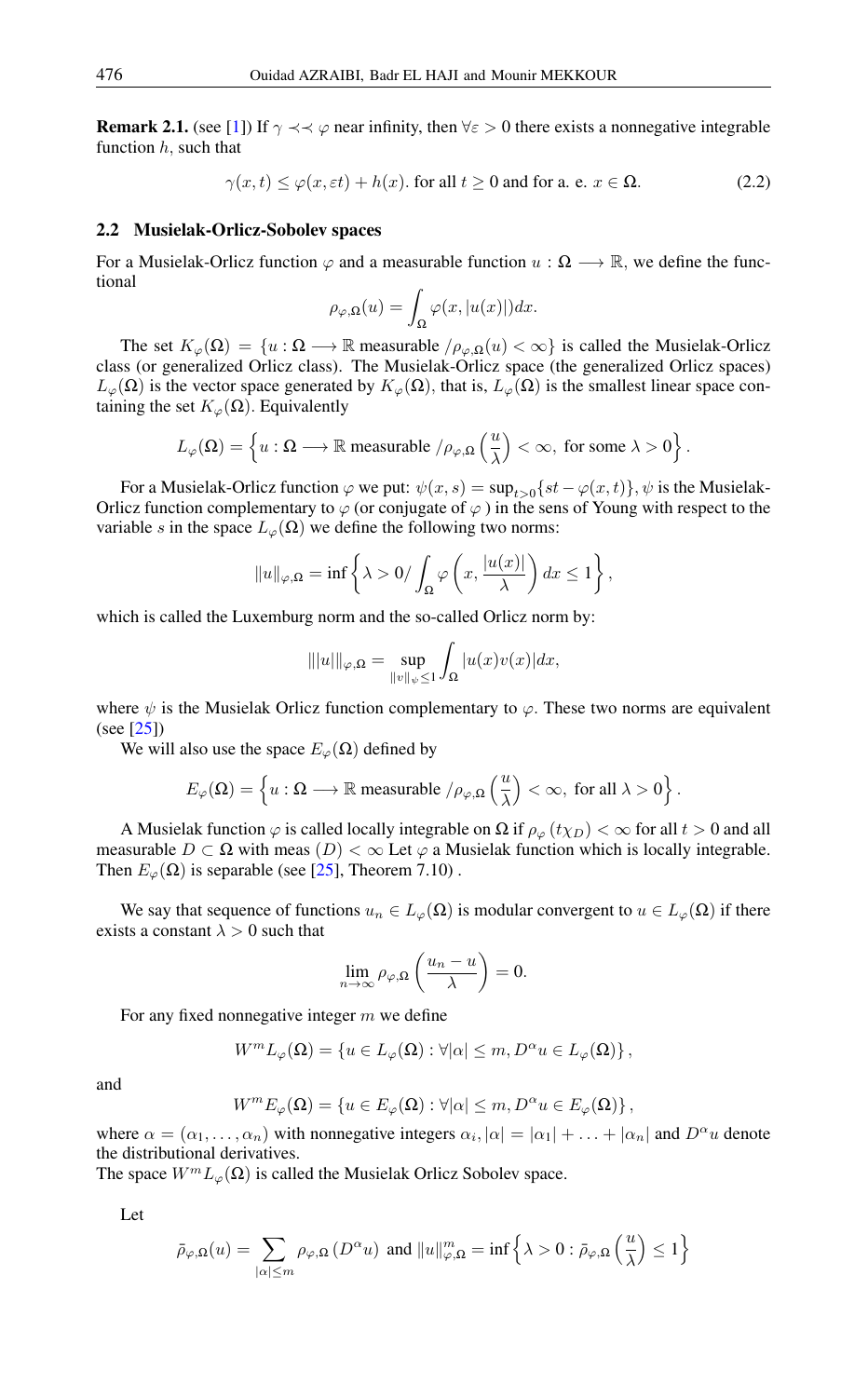for  $u \in W^m L_\varphi(\Omega)$ .

These functionals are a convex modular and a norm on  $W^m L_{\varphi}(\Omega)$ , respectively, and the pair  $(W^m L_\varphi(\Omega), \|\|_{\varphi,\Omega}^m)$  is a Banach space if  $\varphi$  satisfies the following condition (see[\[25\]](#page-29-3)):

there exist a constant 
$$
c_0 > 0
$$
 such that  $\inf_{x \in \Omega} \varphi(x, 1) \ge c_0$ . (2.3)

The space  $W^mL_\varphi(\Omega)$  will always be identified to a subspace of the product  $\prod_{|\alpha|\le m}L_\varphi(\Omega)=$  $\Pi L_{\varphi}$ , this subspace is  $\sigma(\Pi L_{\varphi}, \Pi E_{\psi})$  closed.

The space  $W_0^m L_{\varphi}(\Omega)$  is defined as the  $\sigma(\Pi L_{\varphi}, \Pi E_{\psi})$  closure of  $\mathcal{D}(\Omega)$  in  $W^m L_{\varphi}(\Omega)$ . and the space  $W_0^m E_{\varphi}(\Omega)$  as the (norm) closure of the Schwartz space  $\mathcal{D}(\Omega)$  in  $W^m L_{\varphi}(\Omega)$ .

Let  $W_0^m L_\varphi(\Omega)$  be the  $\sigma(\Pi L_\varphi, \Pi E_\psi)$  closure of  $\mathcal{D}(\Omega)$  in  $W^m L_\varphi(\Omega)$ , the following spaces of distributions will also be used:

$$
W^{-m}L_{\psi}(\Omega) = \left\{ f \in D'(\Omega); f = \sum_{|\alpha| \leq m} (-1)^{|\alpha|} D^{\alpha} f_{\alpha} \text{ with } f_{\alpha} \in L_{\psi}(\Omega) \right\},\
$$

and

$$
W^{-m}E_{\psi}(\Omega)=\left\{f\in D'(\Omega); f=\sum_{|\alpha|\leq m}(-1)^{|\alpha|}D^{\alpha}f_{\alpha} \text{ with } f_{\alpha}\in E_{\psi}(\Omega)\right\}.
$$

We say that a sequence of functions  $u_n \in W^m L_\varphi(\Omega)$  is modular convergent to  $u \in W^m L_\varphi(\Omega)$ if there exists a constant  $k > 0$  such that

$$
\lim_{n\to\infty}\bar{\rho}_{\varphi,\Omega}\left(\frac{u_n-u}{k}\right)=0.
$$

For  $\varphi$  and her complementary function  $\psi$ , the following inequality is called the Young in-equality (see[\[25\]](#page-29-3)):

$$
ts \le \varphi(x,t) + \psi(x,s), \quad \forall t, s \ge 0, x \in \Omega,
$$
\n
$$
(2.4)
$$

this inequality implies that

$$
||u||_{\varphi,\Omega} \le \rho_{\varphi,\Omega}(u) + 1. \tag{2.5}
$$

In  $L_{\varphi}(\Omega)$  we have the relation between the norm and the modular

$$
||u||_{\varphi,\Omega} \le \rho_{\varphi,\Omega}(u) \text{ if } ||u||_{\varphi,\Omega} > 1,
$$
\n(2.6)

$$
||u||_{\varphi,\Omega} \ge \rho_{\varphi,\Omega}(u) \text{ if } ||u||_{\varphi,\Omega} \le 1. \tag{2.7}
$$

For two complementary Musielak Orlicz functions  $\varphi$  and  $\psi$ , let  $u \in L_{\varphi}(\Omega)$  and  $v \in L_{\psi}(\Omega)$ , then we have the Holder inequality (see[ $25$ ]):

$$
\left| \int_{\Omega} u(x)v(x)dx \right| \leq \|u\|_{\varphi,\Omega} \|v\|_{\psi,\Omega}.
$$
\n(2.8)

## 2.3 Inhomogeneous Musielak-Orlicz-Sobolev spaces

Let  $\Omega$  a bounded open subset of  $\mathbb{R}^N$  and let  $Q = \Omega \times ]0, T[$  with some given  $T > 0$ . Let  $\varphi$  and  $\psi$  be two complementary Musielak-Orlicz functions. For each  $\alpha \in \mathbb{N}^N$  denote by  $D_x^{\alpha}$  the distributional derivative on Q of order  $\alpha$  with respect to the variable  $x \in \mathbb{R}^N$ . The inhomogeneous Musielak-Orlicz-Sobolev spaces of order 1 are defined as follows.

$$
W^{1,x}L_{\varphi}(Q) = \{ u \in L_{\varphi}(Q) : \forall |\alpha| \le 1D_x^{\alpha}u \in L_{\varphi}(Q) \}
$$

et

$$
W^{1,x} E_{\varphi}(Q) = \{ u \in E_{\varphi}(Q) : \forall |\alpha| \le 1D_x^{\alpha} u \in E_{\varphi}(Q) \}.
$$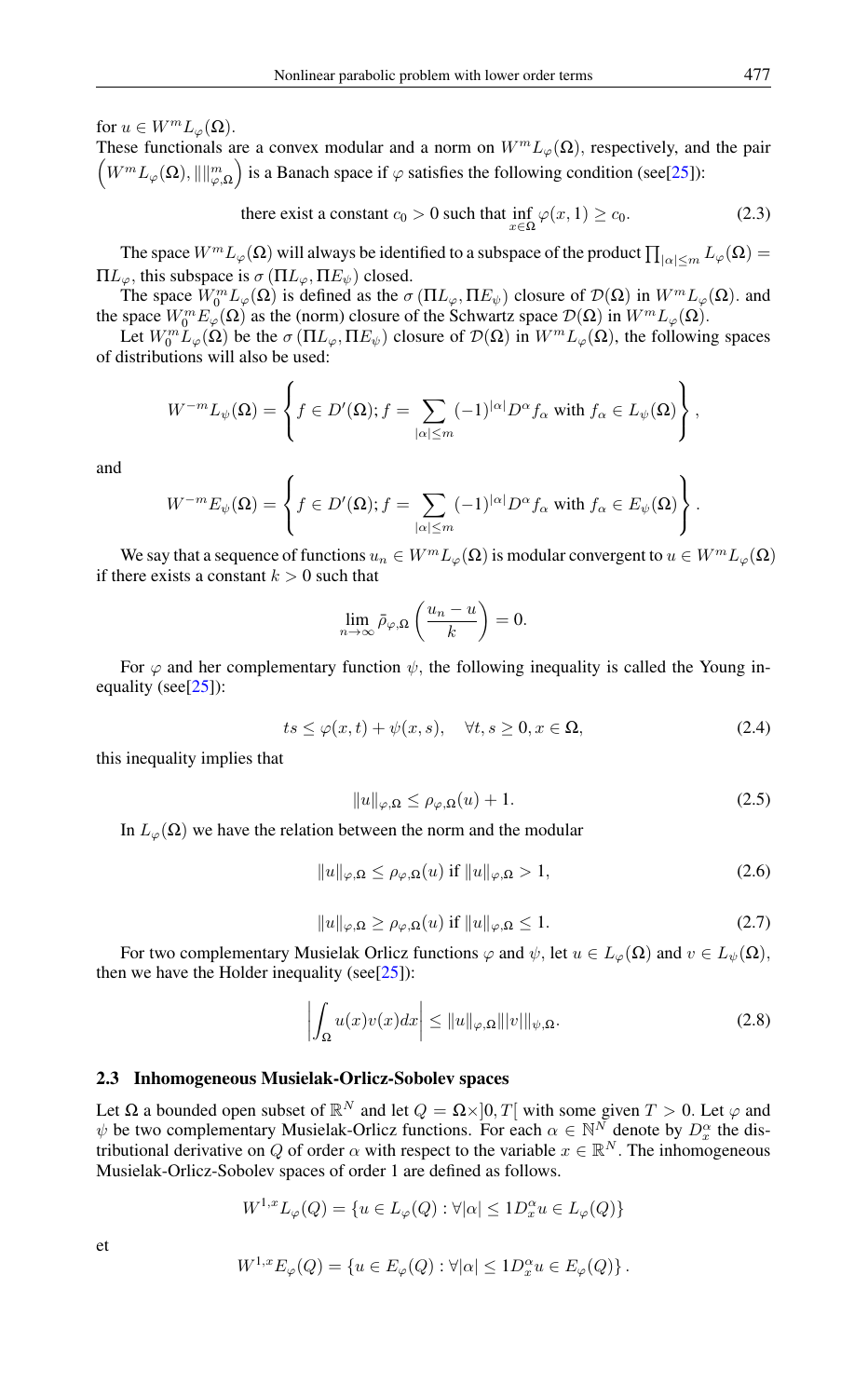This second space is a subspace of the first one, and both are Banach spaces under the norm

$$
||u|| = \sum_{|\alpha| \le 1} ||D_x^{\alpha} u||_{\varphi, Q}
$$

These spaces constitute a complementary system since  $\Omega$  satisfies the segment property. These spaces are considered as subspaces of the product space  $\Pi L_{\varphi}(Q)$  which has  $(N + 1)$  copies.

We shall also consider the weak topologies  $\sigma(\Pi L_{\varphi}, \Pi E_{\psi})$  and  $\sigma(\Pi L_{\varphi}, \Pi L_{\psi})$  If  $u \in W^{1,x}L_{\varphi}(Q)$ then the function  $t \to u(t) = u(\cdot, t)$  is defined on  $[0, T]$  with values in  $W^1L_{\varphi}(\Omega)$ . If  $u \in$  $W^{1,x}E_{\varphi}(Q)$ , then  $u \in W^{1}E_{\varphi}(\Omega)$  and it is strongly measurable. Furthermore, the imbedding  $W^{1,x}E_{\varphi}(Q) \subset L^1(0,T,W^1E_{\varphi}(\Omega))$  holds. The space  $W^{1,x}L_{\varphi}(Q)$  is not in general separable, for  $u \in W^{1,x}L_{\varphi}(Q)$  we cannot conclude that the function  $u(t)$  is measurable on [0, T].

However, the scalar function  $t \to ||u(t)||_{\varphi,\Omega}$  is in  $L^1(0,T)$ . The space  $W_0^{1,x}E_{\varphi}(Q)$  is defined as the norm closure of  $\mathcal{D}(Q)$  in  $W^{1,x}E_{\varphi}(Q)$ . We can easily show as in [\[21\]](#page-28-16) that when  $\Omega$  has the segment property, then each element u of the closure of  $\mathcal{D}(Q)$  with respect of the weak  $*$ topology  $\sigma(\Pi L_{\varphi}, \Pi E_{\psi})$  is a limit in  $W^{1,x}L_{\varphi}(Q)$  of some subsequence  $(v_i) \in \mathcal{D}(Q)$  for the modular convergence, i.e. there exists  $\lambda > 0$  such that for all  $|\alpha| \leq 1$ 

$$
\int_{Q} \varphi \left( x, \left( \frac{D_x^{\alpha} v_j - D_x^{\alpha} u}{\lambda} \right) \right) dx dt \to 0 \text{ as } j \to \infty,
$$

this implies that  $(v_j)$  converges to u in  $W^{1,x}L_\varphi(Q)$  for the weak topology  $\sigma(\Pi L_\varphi, \Pi L_\psi)$  Consequently

$$
\overline{\mathcal{D}(Q)}^{\sigma(\Pi L_{\varphi}, \Pi E_{\psi})} = \overline{\mathcal{D}(Q)}^{\sigma(\Pi L_{\varphi}, \Pi L_{\psi})}
$$

The space of functions satisfying such a property will be denoted by  $W_0^{1,x} L_{\psi}(Q)$  Furthermore,  $W_0^{1,x} E_{\varphi}(Q) = W_0^{1,x} L_{\varphi}(Q) \cap \Pi E_{\varphi}(Q)$ . Thus, both sides of the last inequality are equivalent norms on  $W_0^{1,x} L_{\varphi}(Q)$ . We then have the following complementary system:

$$
\left(\begin{array}{cc} W_0^{1,x}L_{\varphi}(Q) & F \\ W_0^{1,x}E_{\varphi}(Q) & F_0 \end{array}\right)
$$

where F states for the dual space of  $W_0^{1,x} E_{\varphi}(Q)$ . and can be defined, except for an isomorphism, as the quotient of  $\Pi L_{\psi}$  by the polar set  $W_0^{1,x} E_{\varphi}(Q)^{\perp}$ . It will be denoted by  $F = W^{-1,x} L_{\psi}(Q)$ , where

$$
W^{-1,x}L_{\psi}(Q) = \left\{ f = \sum_{|\alpha| \le 1} D_x^{\alpha} f_{\alpha} : f_{\alpha} \in L_{\psi}(Q) \right\}
$$

This space will be equipped with the usual quotient norm

$$
||f|| = \inf \sum_{|\alpha| \le 1} ||f_{\alpha}||_{\psi, Q}
$$

where the infimum is taken over all possible decompositions

$$
f = \sum_{|\alpha| \le 1} D_x^{\alpha} f_{\alpha}, \quad f_{\alpha} \in L_{\psi}(Q)
$$

The space  $F_0$  is then given by

$$
F_0 = \left\{ f = \sum_{|\alpha| \le 1} D_x^{\alpha} f_{\alpha} : f_{\alpha} \in E_{\psi}(Q) \right\}
$$

and is denoted by  $F_0 = W^{-1,x} E_{\psi}(Q)$ .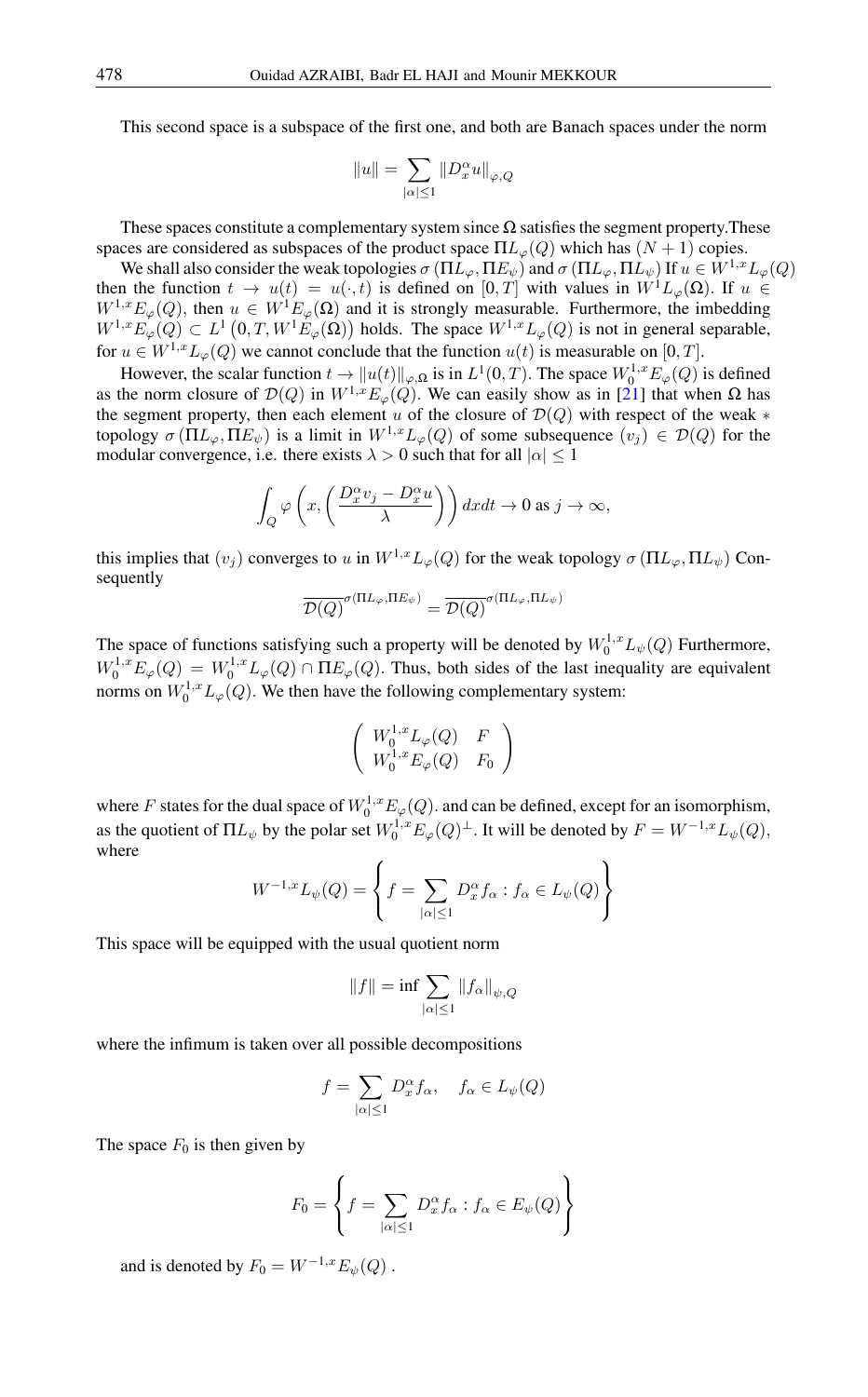## 3 Truncation Operator

 $T_k, k > 0$ , denotes the truncation function at level k defined on  $\mathbb{R}$  by  $T_k(r) = \max(-k, \min(k, r))$ . The following abstract lemmas will be applied to the truncation operators.

<span id="page-5-3"></span>**Definition 3.1.** A Musielak function  $\varphi$  satisfies the log-Hölder continuity condition on  $\Omega$  if there exists a constant  $A > 0$  such that

$$
\frac{\varphi(x,t)}{\varphi(y,t)} \le t^{\left(\frac{A}{\log\left(\frac{1}{|x-y|}\right)}\right)}\tag{3.1}
$$

for all  $t \ge 1$  and for all  $x, y \in \Omega$  with  $|x - y| \le \frac{1}{2}$ 

<span id="page-5-1"></span><span id="page-5-0"></span>**Lemma 3.2.** *[\[1\]](#page-28-15) Let* Ω *be a bounded Lipschitz domain in*  $\mathbb{R}^N$  ( $N \geq 2$ ) *and let*  $\varphi$  *be a Musielak function satisfying the log-Hölder continuity such that*

$$
\bar{\varphi}(x,1) \le c_1 \quad \text{ a.e in } \Omega \text{ for some } c_1 > 0 \tag{3.2}
$$

*Then*  $\mathfrak{D}(\Omega)$  *is dense in*  $L_{\varphi}(\Omega)$  *and in*  $W_0^1L_{\varphi}(\Omega)$  *for the modular convergence.* 

**Remark 3.3.** Note that if  $\lim_{t\to\infty} \inf_{x\in\Omega} \frac{\varphi(x,t)}{t} = \infty$ , then [\(3.2\)](#page-5-0) holds (see [\[1\]](#page-28-15)).

Example 3.4. Let  $p \in P(\Omega)$  a bounded variable exponent on  $\Omega$ , such that there exists a constant  $A > 0$  such that for all points  $x, y \in \Omega$  with  $|x - y| < \frac{1}{2}$ , we have the inequality

$$
|p(x) - p(y)| \le \frac{A}{\log\left(\frac{1}{|x-y|}\right)}
$$

We can verify that the Musielak function defined by  $\varphi(x,t) = t^{p(x)} \log(1+t)$  satisfies the conditions of Lemma [3.2.](#page-5-1)

**Proof**: (see  $[1]$ ).

<span id="page-5-2"></span>Lemma 3.5. *[\[1\]](#page-28-15) (Poincare's inequality: Integral form) Let* Ω *be a bounded Lipschitz domain of*  $R^{N}(N > 2)$  and let  $\varphi$  *be a Musielak function satisfying the conditions of Lemma [3.2.](#page-5-1) Then there exists positive constants*  $\beta$ ,  $\eta$  *and*  $\lambda$  *depending only on*  $\Omega$  *and*  $\varphi$  *such that* 

$$
\int_{\Omega} \varphi(x, |v|) dx \le \beta + \eta \int_{\Omega} \varphi(x, \lambda |\nabla v|) dx \text{ for all } v \in W_0^1 L_\varphi(\Omega). \tag{3.3}
$$

**Lemma 3.6.** [\[1\]](#page-28-15) (Poincare's inequality) Let  $\Omega$  be a bounded Lipchitz domain of  $\mathbb{R}^N (N \geq 2)$ *and let*  $\varphi$  *be a Musielak function satisfying the same conditions of Lemma [3.5.](#page-5-2)* Then there exists *a constant* C > 0 *such that*

$$
||v||_{\varphi} \leq C||\nabla v||_{\varphi} \quad \forall v \in W_0^1 L_{\varphi}(\Omega).
$$

**Lemma 3.7.** [\[27\]](#page-29-1)*.* Let  $F : \mathbb{R} \longrightarrow \mathbb{R}$  be uniformly Lipschitzian, with  $F(0) = 0$ . Let  $\varphi$  be a *Musielak- Orlicz function and let*  $u \in W_0^1L_\varphi(\Omega)$ *. Then*  $F(u) \in W_0^1L_\varphi(\Omega)$ *. Moreover, if the set* D *of discontinuity points of* F 0 *is finite, we have*

$$
\frac{\partial}{\partial x_i}F(u) = \begin{cases} F'(u)\frac{\partial u}{\partial x_i} \ a.e \ in \ \{x \in \Omega : u(x) \in D\} \\ 0 \quad a.e \ in \ \{x \in \Omega : u(x) \notin D\}. \end{cases}
$$

<span id="page-5-4"></span>**Lemma 3.8** (Poincaré inequality). *[\[1\]](#page-28-15)Let*  $\varphi$  *a Musielak Orlicz function which satisfies the assumptions of lemma* [3.2,](#page-5-1) *suppose that*  $\varphi(x, t)$  *decreases with respect of one of coordinate of* x. *Then, that exists a constant*  $c > 0$  *depends only of*  $\Omega$  *such that* 

$$
\int_{\Omega} \varphi(x, |u(x)|) dx \le \int_{\Omega} \varphi(x, c | \nabla u(x)|) dx, \quad \forall u \in W_0^1 L_{\varphi}(\Omega). \tag{3.4}
$$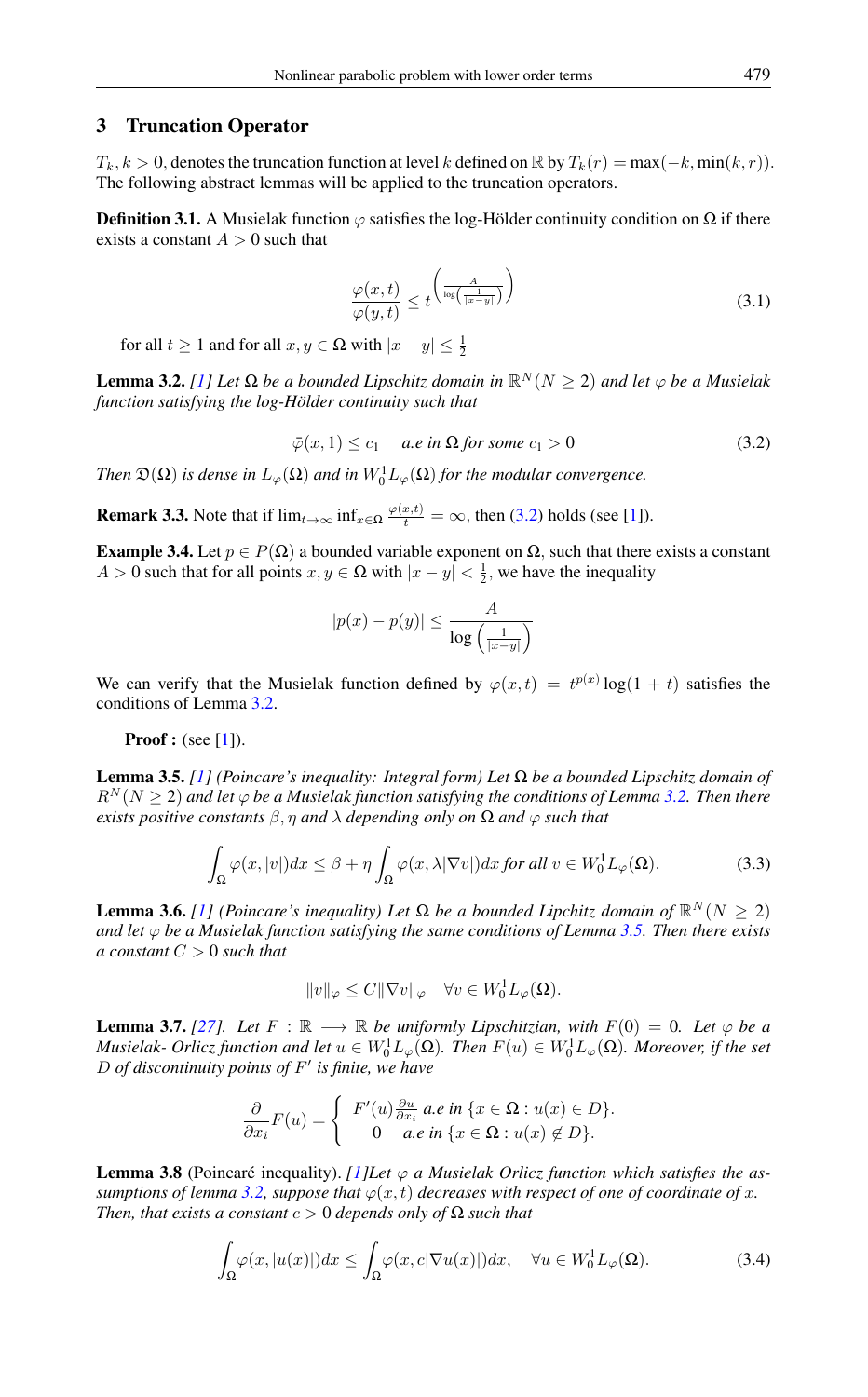**Lemma 3.9.** [\[7\]](#page-28-17) Let  $u_n, u \in L_\varphi(\Omega)$ . If  $u_n \to u$  with respect to the modular convergence, then  $u_n \to u$  *for*  $\sigma(L_\varphi(\Omega), L_\psi(\Omega)).$ 

**Lemma 3.10** (The Nemytskii Operator). [\[2\]](#page-28-18)*. Let* Ω *be an open subset of*  $\mathbb{R}^N$  *with finite measure and let*  $\varphi$  *and*  $\psi$  *be two Musielak-Orlicz functions. Let*  $f : \Omega \times \mathbb{R} \longrightarrow \mathbb{R}$  *be a Carathéodory function such that for a.e.*  $x \in \Omega$  *and all*  $s \in \mathbb{R}$ :

$$
|f(x,s)| \le c(x) + k_1 \psi_x^{-1} \varphi(x,k_2|s|). \tag{3.5}
$$

*where*  $k_1$  *and*  $k_2$  *are real positives constants and*  $c(.) \in E_{\psi}(\Omega)$ *.* 

*Then the Nemytskii Operator*  $N_f$  *defined by*  $N_f(u)(x) = f(x, u(x))$  *is continuous from* 

$$
\mathcal{P}\bigg(E_{\varphi}(\Omega),\frac{1}{k_2}\bigg)=\bigg\{u\in L_{\varphi}(\Omega):d(u,E_{\varphi}(\Omega))<\frac{1}{k_2}\bigg\}.
$$

*into*  $L_{\psi}(\Omega)$ *.* 

*Furthermore if*  $c(\cdot) \in E_\gamma(\Omega)$  and  $\gamma \prec\prec \psi$  then  $N_f$  is strongly continuous from  $\mathcal{P}\Big(E_\varphi(\Omega),\frac{1}{k_2}\Big)$ *to*  $E_{\gamma}(\Omega)$ .

<span id="page-6-0"></span>**Lemma 3.11.** *Assume that* [\(6.3\)](#page-9-0)-[\(6.5\)](#page-9-1) *are satisfies and let*  $(z_n)_n$  *be a sequence in*  $W_0^1L_{\varphi}(\Omega)$ *such that*

 $i)$   $z_n \to z$  *in*  $W_0^1 L_\varphi(\Omega)$  *for*  $\sigma(\Pi L_\varphi, \Pi E_\psi)$ *, ii*)  $(a(\cdot, t, z_n, \nabla z_n))_n$  *is bounded in*  $(L_\psi(\Omega))^N$ , *iii*)  $\int (a(x, t, z_n, \nabla z_n) - a(x, t, z_n, \nabla z \chi_s)) (\nabla z_n - \nabla z \chi_s) dx \longrightarrow 0 \text{ as } n, s \longrightarrow \infty$ ,  $\frac{J\Omega}{N}$  where  $\chi_s$  is the characteristic function of

$$
\Omega_s = \{ x \in \Omega : |\nabla z| \le s \}.
$$

Then, we have  $z_n \longrightarrow z$  *for the modular convergence in*  $W_0^1 L_\varphi(\Omega)$ *.* 

**Proof:** It is easily adapted from that given in [\[4\]](#page-28-19).

# 4 Approximation and trace results

In this section,  $\Omega$  be a bounded Lipschitz domain in  $\mathbb{R}^N$  with the segment property and I is a subinterval of R (both possibly unbounded) and  $Q = \Omega \times I$ . It is easy to see that Q also satisfies Lipschitz domain.

**Definition 4.1.** We say that  $u_n \longrightarrow u$  in  $W^{-1,x}L_{\psi}(Q) + L^{1}(Q)$  for the modular eonvergence if we can write

$$
u_n = \sum_{|\alpha| \le 1} D_x^{\alpha} u_n^{\alpha} + u_n^0 \quad \text{ and } \quad u = \sum_{|\alpha| \le 1} D_x^{\alpha} u^{\alpha} + u^0
$$

with  $u_n^{\alpha} \to u^{\alpha}$  in  $L_{\psi}(Q)$  for the modular convergence for all  $|\alpha| \leq 1$ , and  $u_n^0 \to u^0$  strongly in  $L^1(Q)$ 

The following approximation theorem, plays a fundamental role when the existence of solutions for parabolic problems is proved.

**Theorem 4.2.** *Let*  $\varphi$  *be an Musielak-Orlicz function satisfies the assumption* [\(3.1\)](#page-5-3)*.* 

 $\emph{If}\ u\in W^{1,x}L_{\varphi}\left(Q\right)\cap L^{1}\left(Q\right)\ \textit{(resp.}\ W_{0}^{1,x}L_{\varphi}\left(Q\right)\cap L^{1}\left(Q\right)\textit{)}\ and\ \frac{\partial u}{\partial t}\in W^{-1,x}L_{\psi}\left(Q\right)+L^{1}\left(Q\right),$ then there exists a sequence  $(v_j)$  in D  $(\bar{Q})$  (resp. D  $(\bar{I},\mathcal{D}\,(Q))$  ) such that  $v_j\to u$  in  $W^{1,x}L_\varphi\,(Q)$ *and*

$$
\frac{\partial v_j}{\partial t} \to \frac{\partial u}{\partial t} \text{ in } W^{-1,x} L_{\psi}(Q) + L^1(Q)
$$

*for the modular convergence.*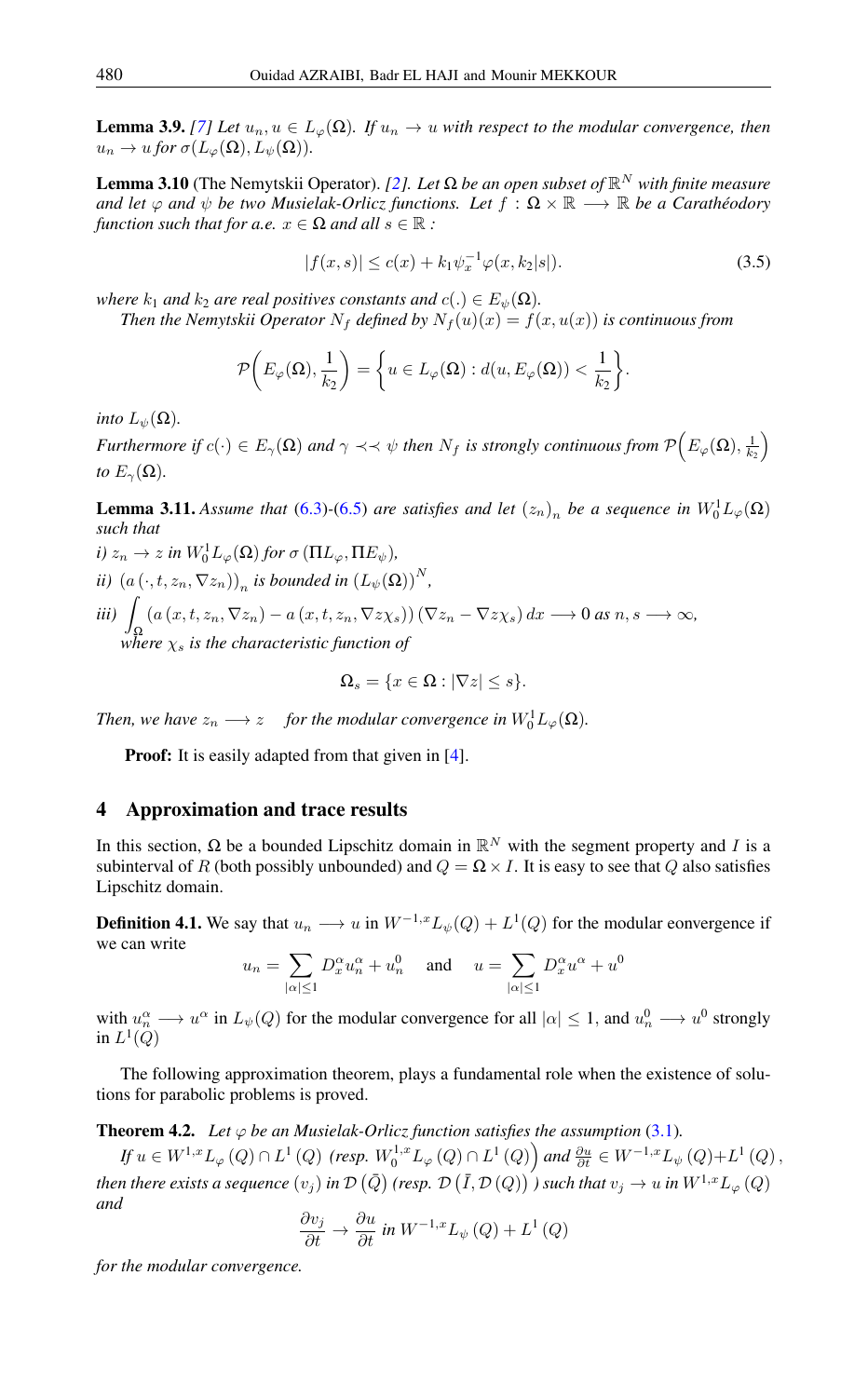*Proof.*

<span id="page-7-1"></span><span id="page-7-0"></span>Let  $u \in W^{1,x} L_\varphi(Q) \cap L^1(Q)$  and  $\frac{\partial u}{\partial t} \in W^{-1,x} L_\psi(Q) + L^1(Q)$ , then for any  $\epsilon > 0$ . Writing  $\frac{\partial u}{\partial t} = \sum_{|\alpha| \leq 1} D_x^{\alpha} u^{\alpha} + u^0$ , where  $u^{\alpha} \in L_{\psi}(Q)$  for all  $|\alpha| \leq 1$  and  $u^0 \in L^1(Q)$ , we will show that there exits  $\lambda > 0$  (depending Only on u and N and there exists  $v \in \mathcal{D}(\bar{Q})$  for which we can write  $\frac{\partial u}{\partial t} = \sum_{|\alpha| \le 1} D_x^{\alpha} v^{\alpha} + v^0$  with  $v^{\alpha}, v^0 \in \mathcal{D}(\bar{Q})$  such that

$$
\int_{Q} \varphi \left( x, \frac{D_x^{\alpha} v - D_x^{\alpha} u}{\lambda} \right) dx dt \le \epsilon, \forall |\alpha| \le 1
$$
\n(4.1)

$$
||v - u||_{L^{1}(Q)} \le \epsilon \tag{4.2}
$$

$$
\left\|v^0 - u^0\right\|_{L^1(Q)} \le \epsilon \tag{4.3}
$$

$$
\int_{Q} \psi\left(x, \frac{v^{\alpha} - u^{\alpha}}{\lambda}\right) dx dt \le \epsilon, \quad \forall |\alpha| \le 1
$$
\n(4.4)

<span id="page-7-3"></span><span id="page-7-2"></span>The equation  $(4.1)$  flows from a slight adaptation of the arguments [\[6\]](#page-28-20), the equations  $(4.2)$ -[\(4.3\)](#page-7-2) flows also from classical approximation results. For The equation [\(4.4\)](#page-7-3) we know that  $\mathcal{D}(\bar{Q})$ is dense in  $L_{\psi}(Q)$  for the modular convergence. The case where  $u \in W_0^{1,x} L_{\varphi}(Q) \cap L^1(Q)$ can be handled similarly without essential difficulty as it mentioned [\[6\]](#page-28-20).

<span id="page-7-4"></span>**Lemma 4.3.** *[\[26\]](#page-29-4) Let*  $a < b \in \mathbb{R}$  *and let*  $\Omega$  *be a bounded Lipschitz domain in*  $\mathbb{R}^N$ *. Then* 

$$
\left\{ u \in W_0^{1,x} L_\varphi(\Omega \times ]a, b[): \frac{\partial u}{\partial t} \in W^{-1,x} L_\psi(\Omega \times ]a, b[) + L^1(\Omega \times ]a, b[) \right\}
$$

*is a subset of*  $C(]a, b[, L^1(\Omega))$ .

In order to deal with the time derivative, we introduce a time mollification of a function  $u \in W_0^{1,x} L_\varphi(Q)$  Thus we define, for all  $\mu > 0$  and all  $(x, t) \in Q$ 

$$
u_{\mu}(x,t) = \int_{-\infty}^{t} \tilde{u}(x,\sigma) \exp(\mu(\sigma - t)) d\sigma \qquad (4.5)
$$

where  $\tilde{u}(x, t) = u(x, t)\chi_{[0,T]}(t)$  Throughout the paper the index i always indicates this mollification.

**Lemma 4.4.** [\[26\]](#page-29-4) If  $u \in L_{\varphi}(Q)$  then  $u_{\mu}$  is measurable in Q and  $\frac{\partial u_{\mu}}{\partial t} = \mu (u - u_{\mu})$  and if  $u \in K_{\varphi}(Q)$  *then* 

$$
\int_{Q} \varphi(x, u_{\mu}) dx dt \le \int_{Q} \varphi(x, u) dx dt
$$

Lemma 4.5. *[\[19\]](#page-28-21)*

*(1)* If  $u \in L_{\varphi}(Q)$  then  $u_{\mu} \longrightarrow u$  for the modular convergence in  $L_{\varphi}(Q)$  as

$$
\mu\longrightarrow\infty.
$$

(2) If 
$$
u \in W_0^{1,x} L_\varphi(Q)
$$
 then  $u_\mu \longrightarrow u$  for the modular convergence in  $W_0^{1,x} L_\varphi(Q)$ 

as 
$$
\mu \longrightarrow \infty
$$
.

**Remark 4.6.** If  $u \in E_{\varphi}(Q)$ , we can choose  $\lambda$  arbitrary small since  $D(Q)$  is (norm) dense in  $E_{\varphi}(Q)$  Thus, for all  $\lambda > 0$ , we have

$$
\int_{Q} \varphi \left( x, \frac{u_{\mu} - u}{\lambda} \right) dxdt \longrightarrow 0 \quad \text{as} \quad \mu \longrightarrow +\infty
$$

and  $u_{\mu} \longrightarrow u$  strongly in  $E_{\varphi}(Q)$ . Idem for  $W^{1,x}E_{\varphi}(Q)$ .

**Lemma 4.7.** *[\[19\]](#page-28-21) If*  $u_n \longrightarrow u$  *in*  $W_0^{1,x} L_\varphi(Q)$  *strongly (resp., for the modular conver- gence*)*,* then  $\left(u_{n}\right)_{\mu}\longrightarrow u_{\mu}$  strongly (resp., for the modular convergence).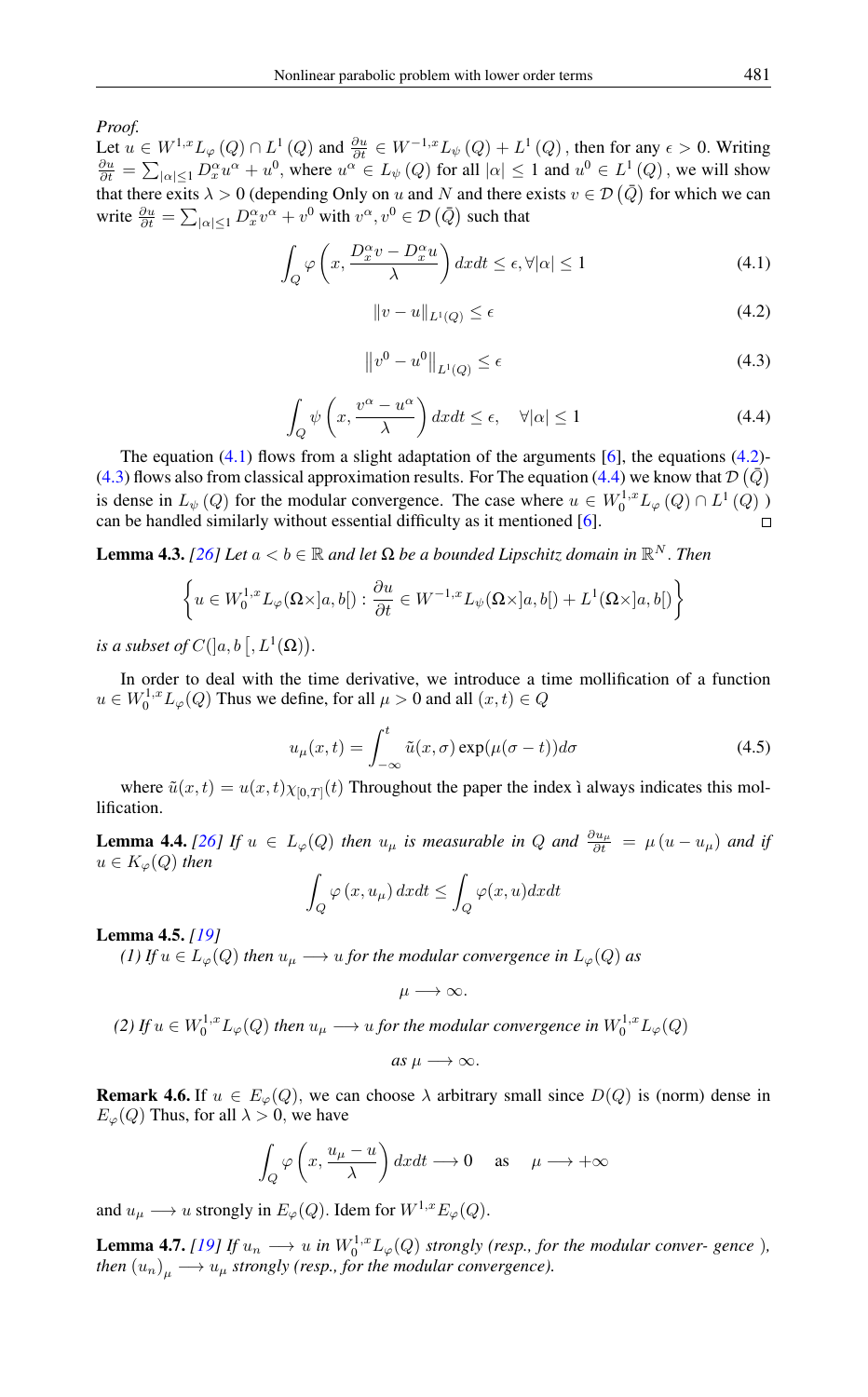## 5 Compactness results

For each  $h > 0$ , define the usual translated  $\tau_h f$  of the function f by  $\tau_h f(t) = f(t + h)$ . If f is defined on [0, T] then  $\tau_h f$  is defined on  $[-h, T - h]$ .

**Lemma 5.1.** [\[26\]](#page-29-4) Let  $\varphi$  be a Musielak function and  $\psi$  the complementary function of  $\varphi$ , we *assume that there exists*  $c > 0$  *such that*  $\psi(x, 1) \leq c$  *a.e. in*  $\Omega$ *. Let* Y *be a Banach space such that the following continuous embedding holds*  $L^1(\Omega) \subset Y$ . *Then for all*  $\varepsilon > 0$  *and all*  $\lambda > 0$ , *there is*  $C_{\varepsilon} > 0$  *such that for all*  $u \in W_0^{1,x} L_{\varphi}(Q)$  *with*  $\frac{|\nabla u|}{\lambda} \in K_{\varphi}(Q)$ *, we have* 

$$
||u||_1 \leq \varepsilon \lambda \left( \int_Q \varphi \left( x, \frac{|\nabla u|}{\lambda} \right) dx dt + T \right) + C_{\varepsilon} ||u||_{L^1(0,T,Y)}
$$

The following lemma allows us to enlarge the space Y whenever necessary.

**Lemma 5.2.** [\[26\]](#page-29-4) Let  $\varphi$  be a Musielak function and  $\psi$  the complementary function of  $\varphi$ , we *assume that there exists*  $c > 0$  *such that*  $\psi(x, 1) \leq c$  *a.e.* in  $\Omega$ *.* 

If F is bounded in  $W_0^{1,x}L_\varphi(Q)$  and is relatively compact in  $L^1(0,T,Y)$  then F is relatively  $\epsilon$ ompact in  $L^1(Q)$  (and also in  $E_\gamma(Q)$  for all Musielak function  $\gamma \ll \varphi$  ).

**Remark 5.3.** If  $F \subset L^1(0,T,B)$  is such that  $\left\{\frac{\partial f}{\partial t} : f \in F\right\}$  is bounded in  $F \subset L^1(0,T,B)$  then  $\|\tau_h f - f\|_{L^1(0,T,B)} \longrightarrow 0$  as  $h \longrightarrow 0$  uniformly with respect to  $f \in F$ .

<span id="page-8-3"></span>Lemma 5.4. [\[26\]](#page-29-4) Let  $\varphi$  be a Musielak function. If  $F$  is bounded in  $W^{1,x}L_\varphi(Q)$  and  $\left\{\frac{\partial f}{\partial t}:f\in F\right\}$ is bounded in  $W^{-1,x}L_\psi(Q)$ , then F is relatively compact in  $L^1(Q)$ .

<span id="page-8-2"></span>**Theorem 5.5.** Let  $\varphi$  be a Musielak function. Let  $(u_n)_n$  be a sequence of  $W^{1,x}L_{\varphi}(Q)$  such that  $u_n \to u$  weakly in  $W^{1,x}L_{\varphi}(Q)$  *for*  $\sigma(\Pi L_{\varphi}, \Pi L_{\psi})$  and

$$
\frac{\partial u_n}{\partial t} = h_n + k_n \text{ in } D'(Q)
$$

 $\operatorname{with}(h_n)_n$  bounded in  $W^{-1,x}L_\psi(Q)$  and  $(k_n)_n$  bounded in the space  $M(Q)$  set of measures on Q. Then  $u_n \longrightarrow u$  strongly in  $L^1_{loc}(Q)$  If further  $u_n \in W_0^{1,x} L_\varphi(Q)$  then  $u_n \longrightarrow u$  strongly in  $L^1(Q)$ .

**Proof.** It is easily adapted from that given in [\[9\]](#page-28-22) by using Theorem 4.4 and Remark 4.3 instead of Lemma 8 of [\[31\]](#page-29-5) .

## 6 Assumptions and Existence results

Let  $\Omega$  be a bounded open subset of  $\mathbb{R}^N(N \geq 2)$  satisfying the segment property,  $T > 0$  and set  $Q = \Omega \times ]0, T[$ . In the sequel, we denote by  $Q_{\tau} = \Omega \times ]0, \tau[$  for every  $\tau \in [0, T]$ . Let  $\varphi$  and  $\gamma$ two Musielak Orlicz functions such that  $\gamma \ll \varphi$ , we denote by  $\psi$  the Musielak complementary function of  $\varphi$ . We assume that  $\varphi$  and  $\psi$  satisfy the assumptions of Lemma [3.2](#page-5-1) and that  $\varphi(x, t)$ decreases with respect to one of coordinates of  $x$ .

<span id="page-8-0"></span>Let

$$
b: \Omega \times \mathbb{R} \longrightarrow \mathbb{R} \text{ is a Carathédory function such that } (6.1)
$$

for every  $x \in \Omega$ :  $b(x, s)$  is a strictly increasing  $C^1$  -function, with  $b(x, 0) = 0$ .

<span id="page-8-1"></span>For any  $k > 0$ , there exists  $\lambda_k > 0$ , a function  $A_k$  in  $L^{\infty}(\Omega)$  and a function  $B_k \in L_{\varphi}(\Omega)$ such that

$$
\lambda_k \le \frac{\partial b(x,s)}{\partial s} \le A_k(x) \text{ and } \left| \nabla_x \left( \frac{\partial b(x,s)}{\partial s} \right) \right| \le B_k(x), \tag{6.2}
$$

for almost every  $x \in \Omega$ , for every s such that  $|s| \leq k$ .

Let  $A: D(A) \subset W_0^{1,x} L_{\varphi}(Q) \longrightarrow W^{-1,x} L_{\psi}(Q)$  be a mapping given by

 $A(u) = -\text{div}(a(x, t, u, \nabla u)),$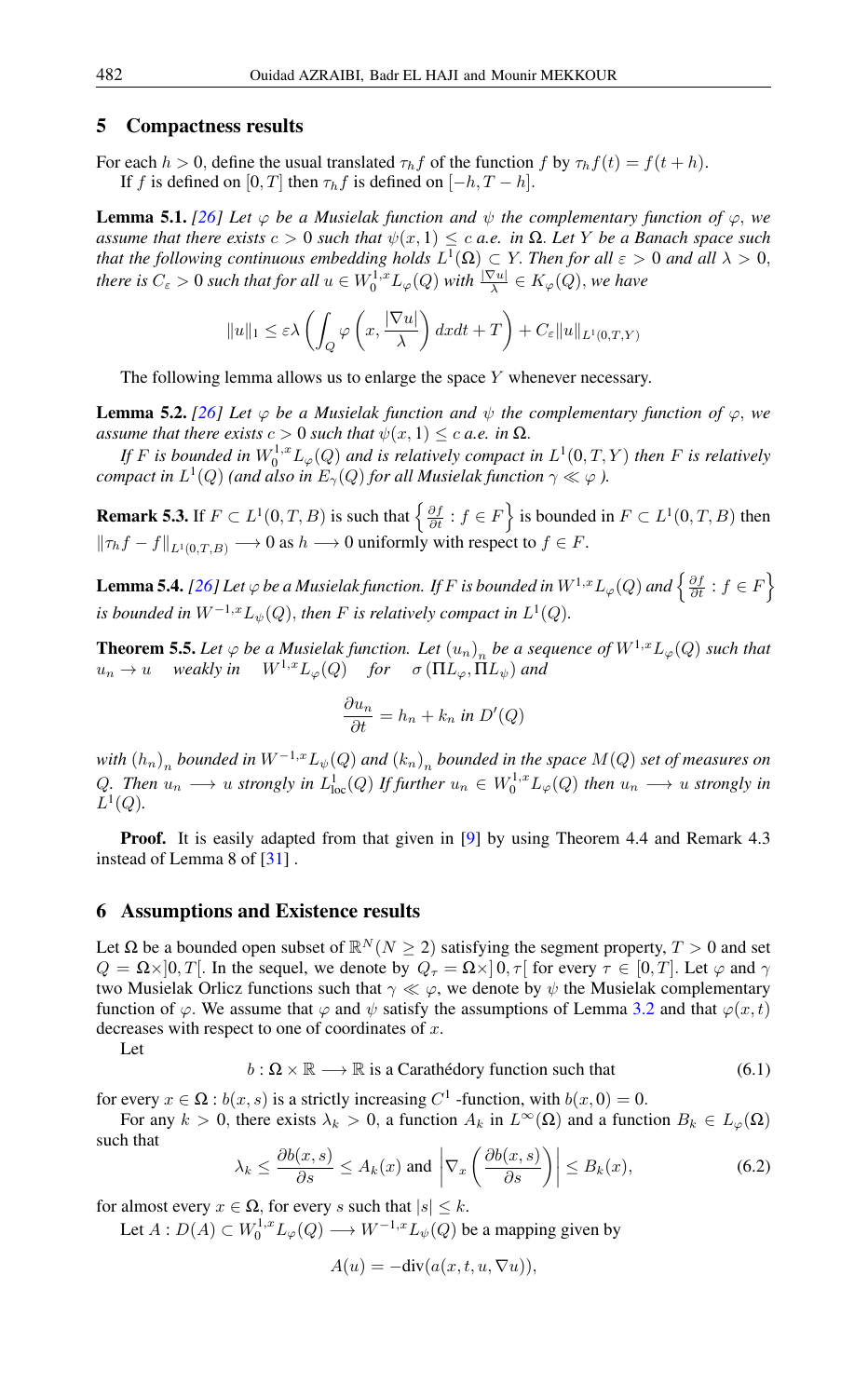<span id="page-9-7"></span>where  $a: \Omega \times (0,T) \times \mathbb{R} \times \mathbb{R}^N \to \mathbb{R}^N$  is a Carathéodory function (that is, measurable with respect to x in  $\Omega$  for every  $(t, s, \xi)$  in  $\mathbb{R} \times \mathbb{R} \times \mathbb{R}^N$ , and continuous with respect to  $(s, \xi)$  in  $\mathbb{R} \times \mathbb{R}^N$  for almost every x in  $\Omega$ ) such that for all  $\xi$  and  $\xi^*$  in  $\mathbb{R}^N$ ,  $\xi \neq \xi^*$ ,

<span id="page-9-0"></span>
$$
a(x, t, s, \xi). \xi \ge \alpha \varphi(x, |\xi|) + \varphi(x, |s|), \tag{6.3}
$$

$$
[a(x,t,s,\xi) - a(x,t,s,\xi^*)][\xi - \xi^*] > 0,
$$
\n(6.4)

$$
|a(x,t,s,\xi)| \le \beta \left( a_0(x,t) + \psi_x^{-1} \gamma \left( x, k_1|s| \right) + \psi_x^{-1} \varphi \left( x, k_1|\xi| \right) \right),\tag{6.5}
$$

<span id="page-9-1"></span>with  $a_0(.) \in E_{\psi}(Q)$ ,  $k_1 \in \mathbb{R}^+$  and  $\alpha, \beta > 0$ . We assume that  $g : \Omega \times [0, t] \times \mathbb{R} \times \mathbb{R}^N \longrightarrow \mathbb{R}^N$ be a Caratheodory function satisfying for a.e.  $(x, t) \in \Omega \times [0, t]$  and  $\forall s \in \mathbb{R}, \xi \in \mathbb{R}^N$ :

<span id="page-9-2"></span>
$$
|g(x, t, s, \xi)| \le h(x, t) + d(s)\varphi(x, |\xi|),
$$
\n(6.6)

where  $d : \mathbb{R} \to \mathbb{R}^+$  is continuous positive function which belong  $L^1(\mathbb{R})$  and  $P(.,.)$  belong  $L^1\left(Q\right)$ .

Furthermore  $\Phi: Q \times \mathbb{R} \to \mathbb{R}^N$  is a Carathéodory function such that

<span id="page-9-6"></span>
$$
|\Phi(x,t,s)| \le c(x,t)\psi_x^{-1} \varphi(x,\alpha_0|s|)
$$
\n(6.7)

where  $||c(.,.)||_{L^{\infty}(Q)} \leq \alpha$  and  $0 < \alpha_0 < \min(1, \frac{1}{\alpha})$ .

$$
f \in L^{1}(Q), \quad \text{and} \quad F \in (E_{\psi}(Q))^{N}, \tag{6.8}
$$

<span id="page-9-3"></span>
$$
u_0 \in L^1(\Omega) \text{ such that } b(.,u_0) \in L^1(\Omega). \tag{6.9}
$$

<span id="page-9-4"></span>We consider the following parabolic problem

$$
\begin{cases}\n\frac{\partial b(x,u)}{\partial t} + A(u) + \operatorname{div}(\Phi(x,t,u)) + g(x,t,u,\nabla u) = f - \operatorname{div}(F) & \text{in } Q \\
u(x,t) = 0 & \text{on } \partial\Omega \times [0,T] \\
b(x,u)|_{t=0} = b(x,u_0) & \text{on } \Omega\n\end{cases}
$$
\n(6.10)

We will show that the problem  $(6.10)$  has at least one entropy solution in the following sense.

<span id="page-9-9"></span><span id="page-9-5"></span>**Definition 6.1.** A measurable function  $u : \Omega \times [0, T] \longrightarrow R$  is called entropy solution of [\(6.10\)](#page-9-3) if,  $T_k(u)$  belongs to  $D(A) \cap W_0^{1,x} L_\varphi(\Omega)$  for every  $k > 0, b(\cdot, u_0)$  belongs to  $L^1(\Omega)$ , and u satisfies the following inequalities

<span id="page-9-8"></span>
$$
b(x, u) \in L^{\infty}([0, T], L^{1}(\Omega)), \qquad (6.11)
$$

$$
\lim_{m \to +\infty} \int_{\{m \le |u| < m+1\}} a(x, t, u, \nabla u) \cdot \nabla u \, dx \, dt = 0,\tag{6.12}
$$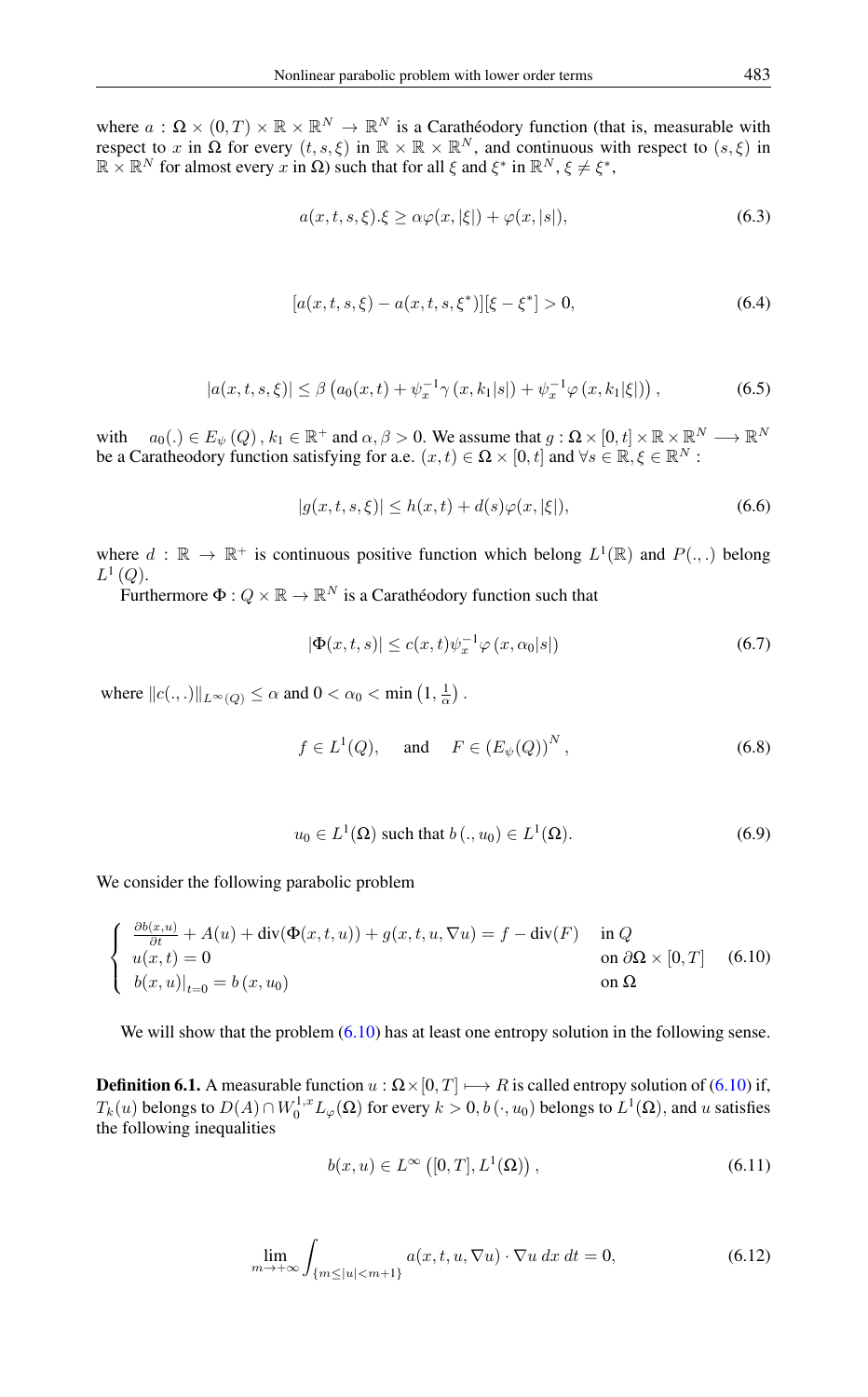<span id="page-10-0"></span>and,

$$
\int_{Q} \int_{0}^{u} \frac{\partial b(x,r)}{\partial r} S'(r-v) T_{k}(r) dr dx dt \n+ \int_{Q}^{T} \int_{0}^{t} \left\langle \frac{\partial v}{\partial \sigma}, \int_{0}^{u} \frac{\partial b(x,r)}{\partial r} S''(r-v) T_{k}(r) dr \right\rangle d\sigma dt \n+ \int_{Q} \int_{0}^{t} a(x,\sigma, u, \nabla u) \cdot \nabla T_{k}(u) S'(u-v) d\sigma dx dt \n+ \int_{Q} \int_{0}^{t} S''(u-v) a(x,\sigma, u, \nabla u) \cdot (\nabla u - \nabla v) T_{k}(u) d\sigma dx dt \n+ \int_{Q} \int_{0}^{t} \Phi(x,\sigma, u) \cdot \nabla T_{k}(u) S'(u-v) d\sigma dx dt \n+ \int_{Q} \int_{0}^{t} \Phi(x,\sigma, u) \cdot \nabla (u-v) S''(u-v) T_{k}(u) d\sigma dx dt \n+ \int_{Q} \int_{0}^{t} g(x,\sigma, u, \nabla u) S'(u-v) T_{k}(u) d\sigma dx dt \n\leq \int_{Q} \int_{0}^{t} f S'(u-v) T_{k}(u) dx dt \n+ \int_{Q} \int_{0}^{t} F \cdot \nabla (u-v) S''(u-v) T_{k}(u) d\sigma dx dt \n+ \int_{Q} \int_{0}^{t} F \cdot \nabla T_{k}(u) S'(u-v) T_{k}(u) d\sigma dx dt \n+ T \int_{\Omega} \int_{0}^{u_{0}} \frac{\partial b(x,r)}{\partial r} S'(r-v(0)) T_{k}(r) dr dx
$$

for every  $k > 0$ , and for all  $v \in W^{1,x}_0 L_\varphi(Q) \cap L^\infty(Q)$  such that  $\frac{v}{\partial t}$  belongs to  $W^{-1,x} L_\psi(Q) +$  $L^1(Q)$  (recall that  $T_k$  is the usual truncation at height k defined on R by  $T_k(s) = \min(k, \max(s, -k))$ and for all increasing function  $S \in W^{2,\infty}(\mathbb{R})$  with S' has a compact support in  $\mathbb R$ ).

Inequality  $(6.13)$  is formally obtained through pointwise multiplication of equation  $(6.10)$  by  $\overline{S'(u-v)}T_k(u)$ , and integration by parts. However, all the terms in [\(6.13\)](#page-10-0) have a meaning in  $D'(Q)$  Indeed, if  $M > 0$  is such that supp  $S' \subset [-M, M]$ , the following identifications are made in [\(6.13\)](#page-10-0).

\* 
$$
S(u)
$$
 belongs to  $L^{\infty}(Q)$  since S is a bounded function.  
\n\*  $\int_0^u \frac{\partial b(x,r)}{\partial r} S'(r-v) T_k(r) dr = \int_0^{T_{M+\|v\|_{\infty}}(u)} \frac{\partial b(x,r)}{\partial r} S'(r-v) T_k(r) dr \in L^{\infty}(Q)$   
\n\*  $\frac{\partial v}{\partial \sigma} \in W^{-1,x} L_{\psi}(Q), \int_0^{T_{M+\|v\|_{\infty}}(u)} \frac{\partial b(x,r)}{\partial r} S'(r-v) T_k(r) dr \in W_0^{1,x} L_{\varphi}(Q)$   
\n\*  $S'(u-v)a(x,\sigma, u, \nabla u) \cdot \nabla T_k(u)$  identifies with  $S'(u-v)a(x,\sigma, T_k(u), \nabla T_k(u))$ .  
\n $\nabla T_k(v)$  a.e. in Q. since  $S'(u-v) \in L^{\infty}(Q)$  and  $\nabla T_k(u) \in (L_{\varphi}(Q))^N$ , we obtain from (6)

 $(3)$ that  $S'(u-v)a(x, \sigma, T_k(u), \nabla T_k(u)) \cdot \nabla T_k(v) \in L^1(Q)$ 

 $\ast S'(u-v)\Phi(x,\sigma, u) \cdot \nabla T_k(u)$  identifies with  $S'(u-v)\Phi(x,\sigma, T_k(u))$ .  $\nabla T_k(v)$  a.e. in Q. since  $S'(u - v) \in L^{\infty}(Q)$  and  $\nabla T_k(u) \in (L_{\varphi}(Q))^N$ , we obtain  $S'(u-v)\Phi(x,\sigma,T_k(u))\cdot \nabla T_k(v) \in L^1(Q).$ We have  $S''(u-v)a(x,\sigma,u,\nabla u)\cdot\nabla(u-v)T_k(u)$  $S'''(u-v)a\left(x,\sigma,T_{M+\|v\|_{\infty}}(u),\nabla T_{M+\|v\|_{\infty}}(u)\right)\cdot\nabla\left(T_{M+\|v\|_{\infty}}(u)-v\right)T_k(u) \,\,\text{a.e. in } \Omega,$ and,  $S''(u-v)a(x, \sigma, T_{M+\|v\|_{\infty}}(u) \nabla T_{M+\|v\|_{\infty}}(u)) \cdot \nabla (T_{M+\|v\|_{\infty}}(u) - v) T_k(u) \in L^1(Q).$ 

 $\ast \quad S'(u-v)g(x,\sigma,u,\nabla u)T_k(u)$  identifies with  $S'(u-v)g(x,\sigma,T_{M+\|v\|_{\infty}}(u) \ \nabla T_{M+\|v\|_{\infty}}(u)) T_k(u)$ a.e. in Q.

Since  $S'(u-v)T_k(u) \in L^{\infty}(Q)$ , we obtain from [\(6.3\)](#page-9-0) and [\(6.6\)](#page-9-2) that

$$
S'(u-v)g(x,\sigma,T_{M+\|v\|_{\infty}}(u),\nabla T_{M+\|v\|_{\infty}}(u))T_k(u)\in L^1(Q).
$$

\*  $S'(u-v) f T_k(u)$  belongs to  $L^1(Q)$ .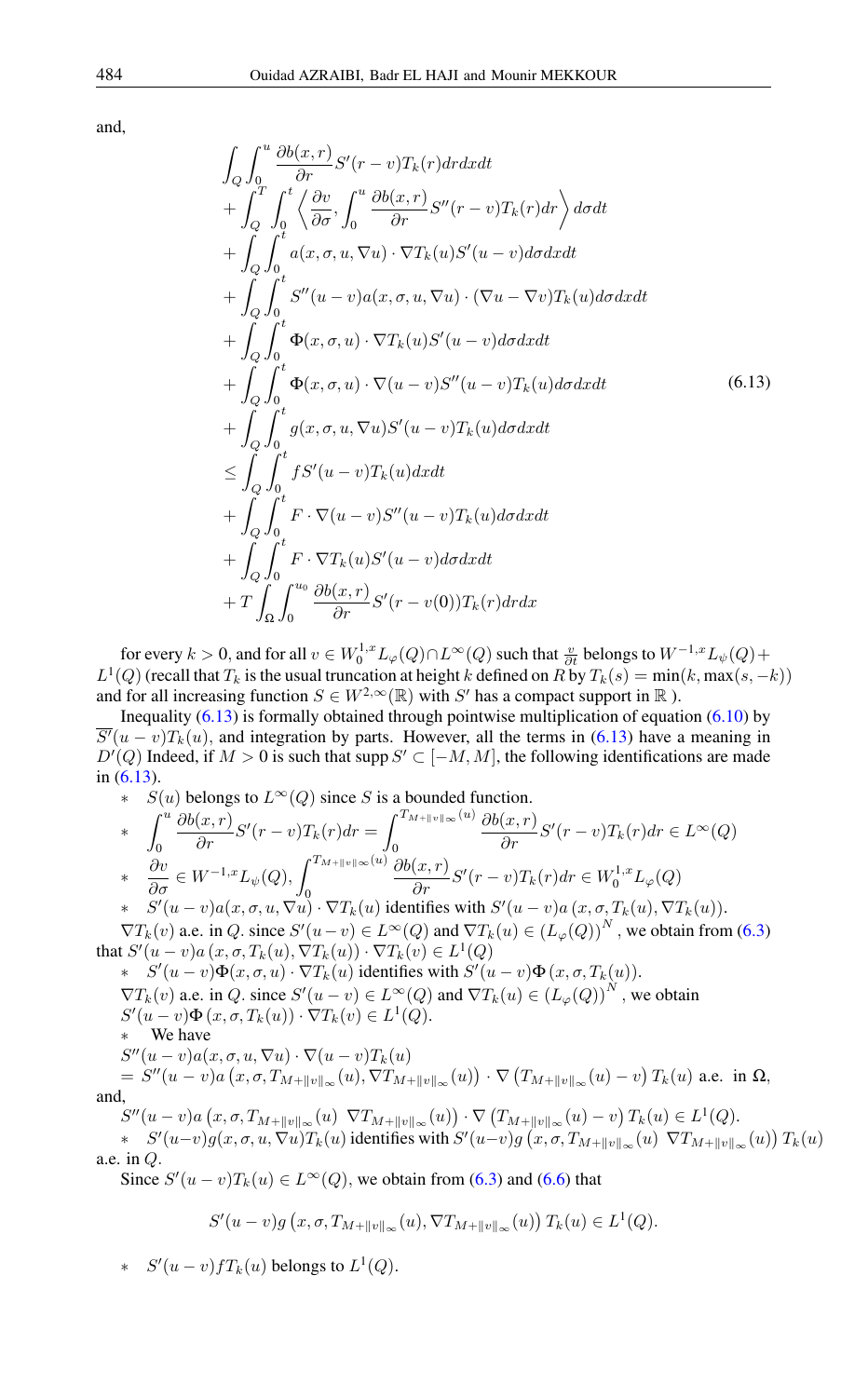• Moreover Lemma [4.3](#page-7-4) implies that  $v \in C([0, T], L^1(\Omega))$ , then [\(6.2\)](#page-8-1) gives

$$
\int_{\Omega} \int_0^{T_{M+\|v\|_{\infty}}(u_0)} \frac{\partial b(x,r)}{\partial r} S'(r-v(0)) T_k(r) dr dx
$$
  

$$
\leq k (M+\|v\|_{\infty}) \|S'\|_{\infty} \int_{\Omega} A_{M+\|v\|_{\infty}}(x) dx.
$$

We shall prove the following existence theorem.

<span id="page-11-0"></span>Theorem 6.2. *Assume that* [\(6.1\)](#page-8-0)*-*[\(6.9\)](#page-9-4) *hold true. Then the problem* [\(6.10\)](#page-9-3) *admits at least one entropy solution solution (in the sense of Definition* [\(6.1\)](#page-9-5)*)*

Remark 6.3. The results obtained in Theorem [6.2,](#page-11-0) remains true if we replace [\(6.7\)](#page-9-6) by the growth condition

$$
|\Phi(x,t,s)| \le c(x)\bar{\gamma}_x^{-1}\gamma(x,|s|),
$$

where  $c(.) \in E_{\gamma}(\Omega)$  and  $\gamma \prec \prec \varphi$ .

Remark 6.4. We will use a Galerkin method due to Landes and Mustonen [\[24\]](#page-29-6), we choose a sequence  $\{w_1, w_2, ...\}$  in  $D(\Omega)$  such that  $\bigcup_{p=0}^{\infty} V_p$  with  $V_p = \{w_1, \ldots, w_p\}$  is dense in  $H_0^m(\Omega)$ with m large enough such that  $H_0^m(\Omega)$  is continuously embedded in  $C^1(\overline{\Omega})$ . For every  $v \in$  $H_0^m(\Omega)$  there exists a sequence  $(v_j) \subset \bigcup_{p=0} V_p$  such that  $v_n \longrightarrow v$  in  $H_0^m(\Omega)$  and in  $C^1(\overline{\Omega})$ .

We denote further  $V_p = C([0, T], V_p)$ . It is easy to see that the closure of  $\bigcup_{p=0}^{\infty} V_p$  with respect to the norm

$$
||v||_{C^{1,0}(Q)} = \sup_{|\alpha| \le 1} \left\{ |D_x^{\alpha} v(x,t)| : (x,t) \in Q \right\},\,
$$

contains D(Q). This implies that, for any  $f \in W^{-1,x}E_{\psi}(Q)$ , there exists a sequence  $(f_n) \subset$  $\cup_{p=0}^{\infty} V_p$  such that  $f_n \longrightarrow f$  strongly in  $W^{-1,x} E_{\psi}(Q)$ .

Indeed, let  $\varepsilon > 0$  be given. Writing  $f = \sum_{|\alpha| \leq 1} D_x^{\alpha} f^{\alpha}$  there exists  $g^{\alpha} \in D(Q)$  such that  $||f^{\alpha} - g^{\alpha}||_{\psi, Q} \le \frac{\varepsilon}{2N+2}$ . Moreover, by setting  $g = \sum_{|\alpha| \le 1} D^{\alpha}_x g^{\alpha}$ , we see that  $g \in D(Q)$ , and so there exists  $v \in \bigcup_{p=0}^{\infty} V_p$  such that  $||g - v||_{\infty,Q} \le \frac{\varepsilon}{2 \operatorname{meas}(Q)}$ .

We deduce that

$$
\|f-v\|_{W^{-1,x}L_\psi(Q)}\leq \sum_{|\alpha|\leq 1}\|f^\alpha-g^\alpha\|_{\psi,Q}+\|g-v\|_{\psi,Q}\leq \varepsilon.
$$

We shall divide the theorem in several steps.

#### Step 1: Approximate problems

For each  $n > 0$ , we define the approximation

<span id="page-11-1"></span>
$$
b_n(x,s) = b(x,T_n(s)) + \frac{1}{n}s, \quad \text{a.e.} \quad x \in \Omega, \forall s \in \mathbb{R}, \tag{6.14}
$$

$$
a_n(x, t, s, \xi) = a(x, t, T_n(s), \xi) \quad \text{a.e. } (x, t) \in Q, \forall s \in \mathbb{R}, \forall \xi \in \mathbb{R}^N, \tag{6.15}
$$

$$
\Phi_n(x,t,s) = \Phi(x,t,T_n(s)) \quad \text{a.e. } (x,t) \in Q, \forall s \in \mathbb{R}, \tag{6.16}
$$

$$
g_n(x, t, s, \xi) = T_n(g(x, t, s, \xi)),
$$
 a.e.  $x \in \Omega, \forall s \in R, \forall \xi \in \mathbb{R}^N,$  (6.17)

 $u_{0n} \in C_0^{\infty}(\Omega)$  such that  $b_n(x, u_{0n}) \to b(x, u_0)$  strongly in  $L^1$  $(6.18)$  $f_n \in L^1(Q)$  such that  $f_n \to f$  strongly in  $L^1(Q)$  , and  $||f_n||_{L^1(Q)} \leq ||f||_{L^1(Q)}$ , and

<span id="page-11-2"></span>
$$
\|b_n(x, u_{0n})\|_{L^1} \le \|b(x, u_0)\|_{L^1}.
$$
\n(6.19)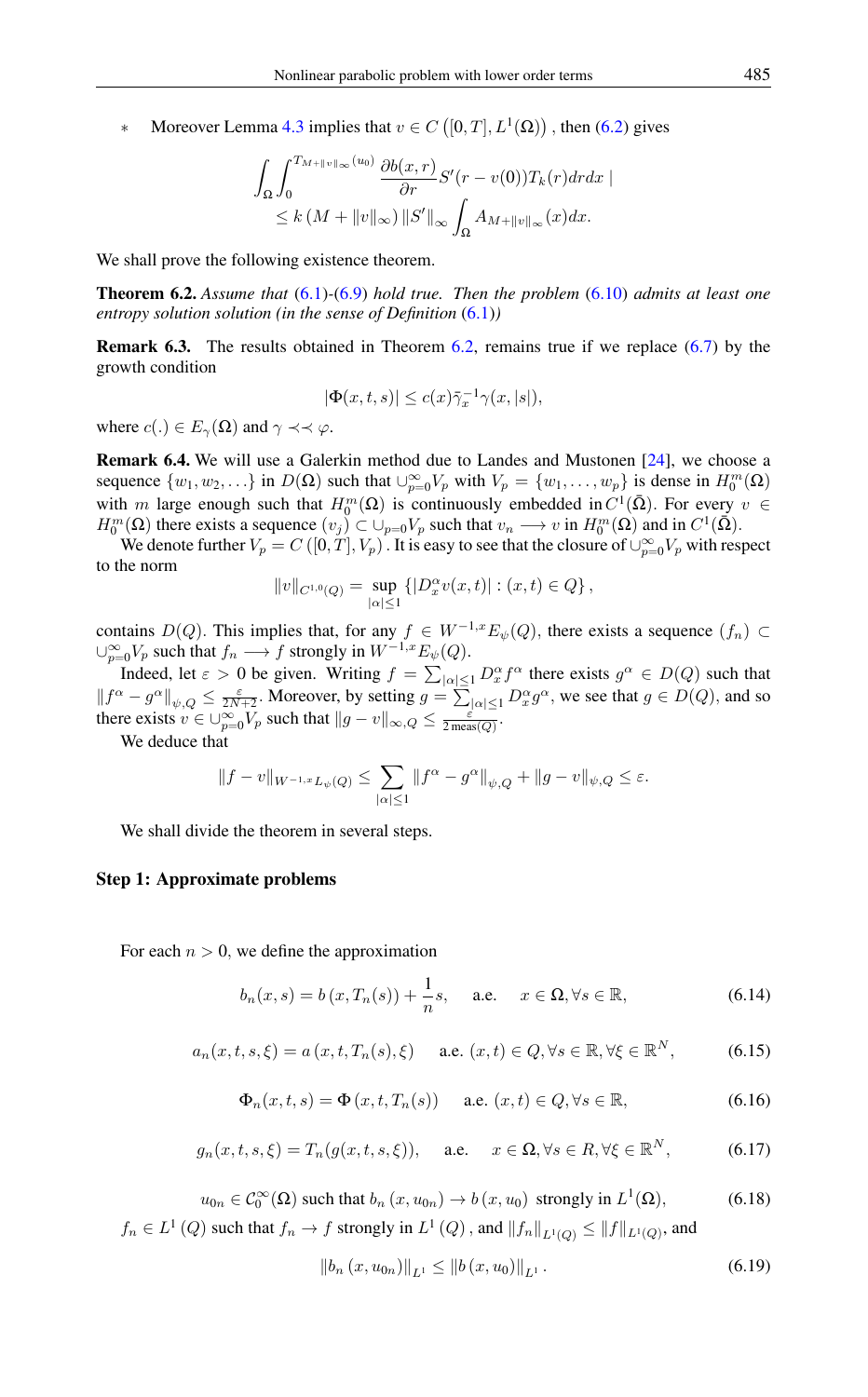<span id="page-12-0"></span>Consider the nonlinear approximate problems

$$
\begin{cases}\n u_n \in V_n, \frac{\partial u_n}{\partial t} \in L^1(0, T, V_n), u_n(x, 0) = u_{0n}(x) \text{ a.e. in } \Omega \\
 \frac{\partial b_n(x, u_n)}{\partial t} - \text{div}(a(x, u_n, \nabla u_n)) + \text{div}(\Phi_n(x, t, u_n)) + g_n(x, t, u_n, \nabla u_n) = f_n - \text{div}(F) \quad \text{in} \quad D'(Q) \\
 (6.20)\n\end{cases}
$$

Since  $g_n$  is bounded for any fixed  $n > 0$ , there exists at last one solution  $u_n \in W_0^{1,x} L_\varphi(Q)$ of  $(6.20)$  (see [\[24\]](#page-29-6)).

## 6.1 Step 2: A priori estimates.

In this section we denote by  $c_i$ ,  $i = 1, 2, \dots$  generic positive constants. Let  $D(s) = \frac{2}{\alpha}$  $\int^s$  $\mathbf 0$  $d(\sigma)d\sigma$ where d is the function in [\(6.6\)](#page-9-2) For  $k > 0$  taking  $T_k(u_n) \exp(D(|u_n|))$  as a test function in [\(6.20\)](#page-12-0), we get

<span id="page-12-1"></span>
$$
\int_{Q} \frac{\partial b_{n}(x, u_{n})}{\partial t} T_{k}(u_{n}) \exp(D(|u_{n}|)) dx dt \n+ \int_{Q} a_{n}(x, t, u_{n}, \nabla u_{n}) \nabla (\exp(D(u_{n})) T_{k}(u_{n})) dx dt \n+ \int_{Q} \Phi_{n}(x, t, u_{n}) \nabla (\exp(D(u_{n})) T_{k}(u_{n})) dx dt \n+ \int_{Q} g_{n}(x, t, u_{n}, \nabla u_{n}) T_{k}(u_{n}) \exp(D(|u_{n}|)) dx dt \n= \int_{Q} f_{n} T_{k}(u_{n}) \exp(D(|u_{n}|)) dx dt + \int_{Q} F \cdot \nabla T_{k}(u_{n}) \exp(D(|u_{n}|)) dx dt \n+ \frac{2}{\alpha} \int_{Q} F \cdot \nabla u_{n} |T_{k}(u_{n})| d(u_{n}) \exp(D(|u_{n}|)) dx dt.
$$
\n(6.21)

For the first term of the left hand side of last equality, we have

$$
\int_{Q} \frac{\partial b_{n}(x, u_{n})}{\partial t} T_{k}(u_{n}) \exp\left(D\left(|u_{n}|\right)\right) dx dt = \int_{\Omega} B_{k}^{n}(x, u_{n}(T)) dx - \int_{\Omega} B_{k}^{n}(x, u_{0n}) dx. \tag{6.22}
$$

where  $B_k^n(x,s) = \int^s$  $\int_0^s T_k(t) \frac{\partial b_n(x,t)}{\partial t} \exp(D(|t|)) dt$ . Then, [\(6.21\)](#page-12-1) becomes

$$
\int_{\Omega} B_{k}^{n} (x, u_{n}(T)) dx
$$
\n
$$
+ \int_{Q} a_{n} (x, t, u_{n}, \nabla u_{n}) \nabla (\exp(D(u_{n})) T_{k} (u_{n})) dx dt
$$
\n
$$
+ \int_{Q} \Phi_{n} (x, t, u_{n}) \nabla (\exp(D(u_{n})) T_{k} (u_{n})) dx dt
$$
\n
$$
+ \int_{Q} g_{n} (x, t, u_{n}, \nabla u_{n}) T_{k} (u_{n}) \exp(D(|u_{n}|)) dx dt
$$
\n
$$
= \int_{Q} f_{n} T_{k} (u_{n}) \exp(D(|u_{n}|)) dx dt + \int_{Q} F \cdot \nabla T_{k} (u_{n}) \exp(D(|u_{n}|)) dx dt
$$
\n
$$
+ \frac{2}{\alpha} \int_{Q} F \cdot \nabla u_{n} |T_{k} (u_{n})| d(u_{n}) \exp(D(|u_{n}|)) dx dt + \int_{\Omega} B_{k}^{n} (x, u_{0n}) dx.
$$
\n(6.23)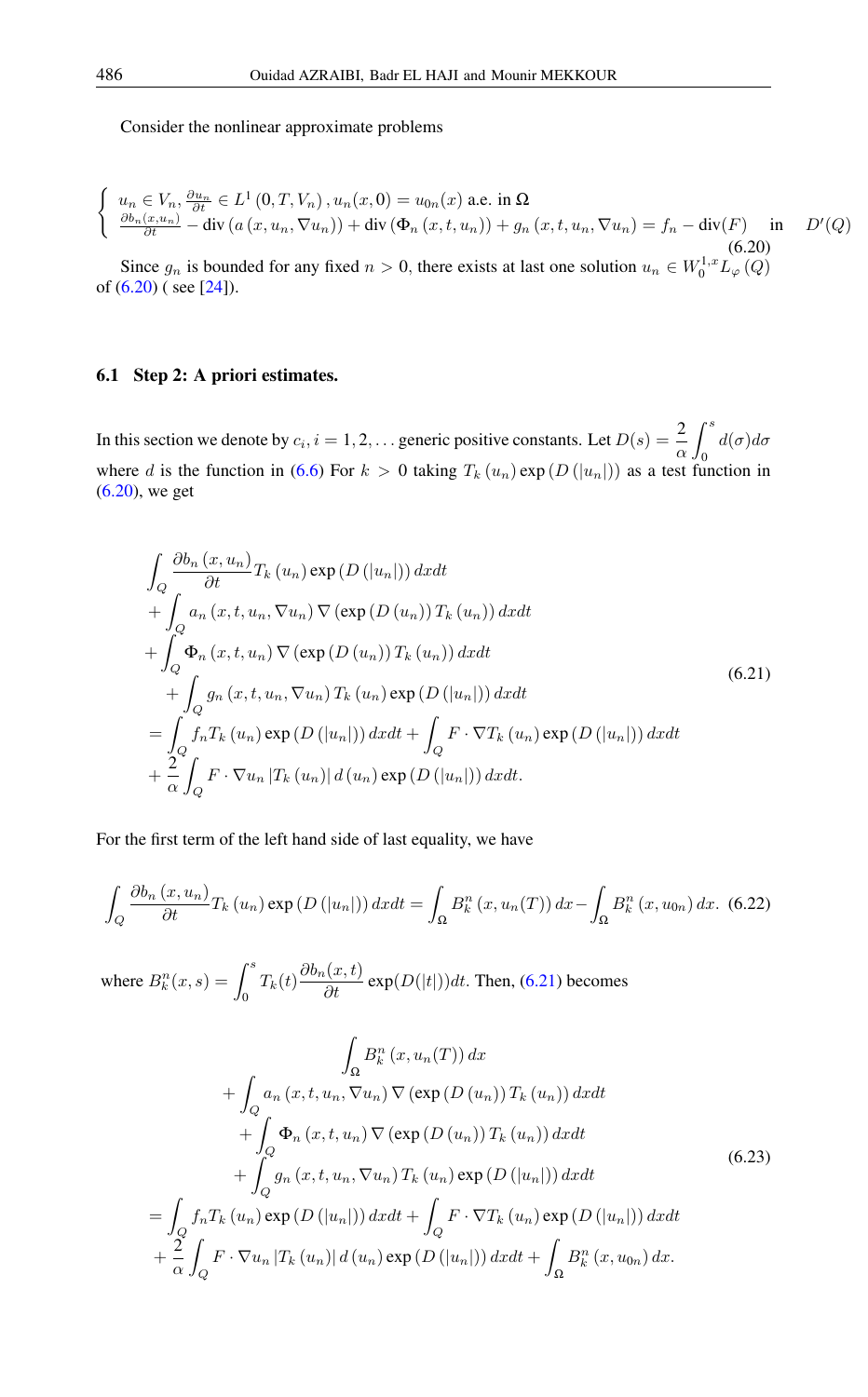By  $(6.7)$  and Young inequality we have

<span id="page-13-0"></span> $\overline{a}$ 

$$
\int_{Q} \Phi_{n}(x, t, u_{n}) \nabla (\exp(D(u_{n})) T_{k}(u_{n})) dx dt
$$
\n
$$
\leq \frac{2||c(., .)||_{L^{\infty}(Q)}}{\alpha} \left[ \alpha_{0} \int_{Q} \varphi(x, u_{n}) d(u_{n}) \exp(D(u_{n})) T_{k}(u_{n}) dx dt + \int_{Q} \varphi(x, \nabla u_{n}) d(u_{n}) \exp(D(u_{n})) T_{k}(u_{n}) dx dt \right]
$$
\n
$$
+ ||c(., .,)||_{L^{\infty}(Q)} \alpha_{0} \int_{Q} \varphi(x, u_{n}) \exp(D(u_{n})) dx dt
$$
\n
$$
+ ||c(., .)||_{L^{\infty}(Q)} \int_{Q} \varphi(x, |\nabla T_{k}(u_{n})|) \exp(D(u_{n})) dx dt
$$
\n(6.24)

then by using the above inequality  $(6.24)$  and thanks to  $(6.3)$  we have

$$
\int_{\Omega} B_{k}^{n} (x, u_{n}(T)) dx + \int_{Q} a (x, t, u_{n}, \nabla u_{n}) \cdot \nabla T_{k} (u_{n}) \exp (D (|u_{n}|)) dx dt \n\frac{2}{\alpha} \int_{Q} \varphi (x, u_{n}) d (u_{n}) \exp (D (u_{n})) T_{k} (u_{n}) dx dt \n+ 2 \int_{Q} \varphi (x, |\nabla u_{n}|) |T_{k} (u_{n})| d (u_{n}) \exp (D (|u_{n}|)) dx dt \n+ \int_{Q} g_{n} (x, t, u_{n}, \nabla u_{n}) T_{k} (u_{n}) \exp (D (|u_{n}|)) dx dt \n\leq \frac{2||c(., .)||_{L^{\infty}(Q)}}{\alpha} \left[ \alpha_{0} \int_{Q} \varphi (x, u_{n}) d (u_{n}) \exp (D (u_{n})) T_{k} (u_{n}) dx dt \n+ \int_{Q} \varphi (x, \nabla u_{n}) d (u_{n}) \exp (D (u_{n})) T_{k} (u_{n}) dx dt \right] \n+ ||c(., .,)||_{L^{\infty}(Q)} \alpha_{0} \int_{Q} \varphi (x, u_{n}) \exp (D (u_{n})) dx dt \n+ ||c(., .)||_{L^{\infty}(Q)} \int_{Q} \varphi (x, |\nabla T_{k} (u_{n})|) \exp (D (u_{n})) dx dt \n\int_{Q} f_{n} T_{k} (u_{n}) \exp (D (|u_{n}|)) dx dt + \int_{Q} F \cdot \nabla T_{k} (u_{n}) \exp (D (|u_{n}|)) dx dt \n+ \frac{2}{\alpha} \int_{Q} F \cdot \nabla u_{n} |T_{k} (u_{n})| d (u_{n}) \exp (D (|u_{n}|)) dx dt + \int_{\Omega} B_{k}^{n} (x, u_{0n}) dx.
$$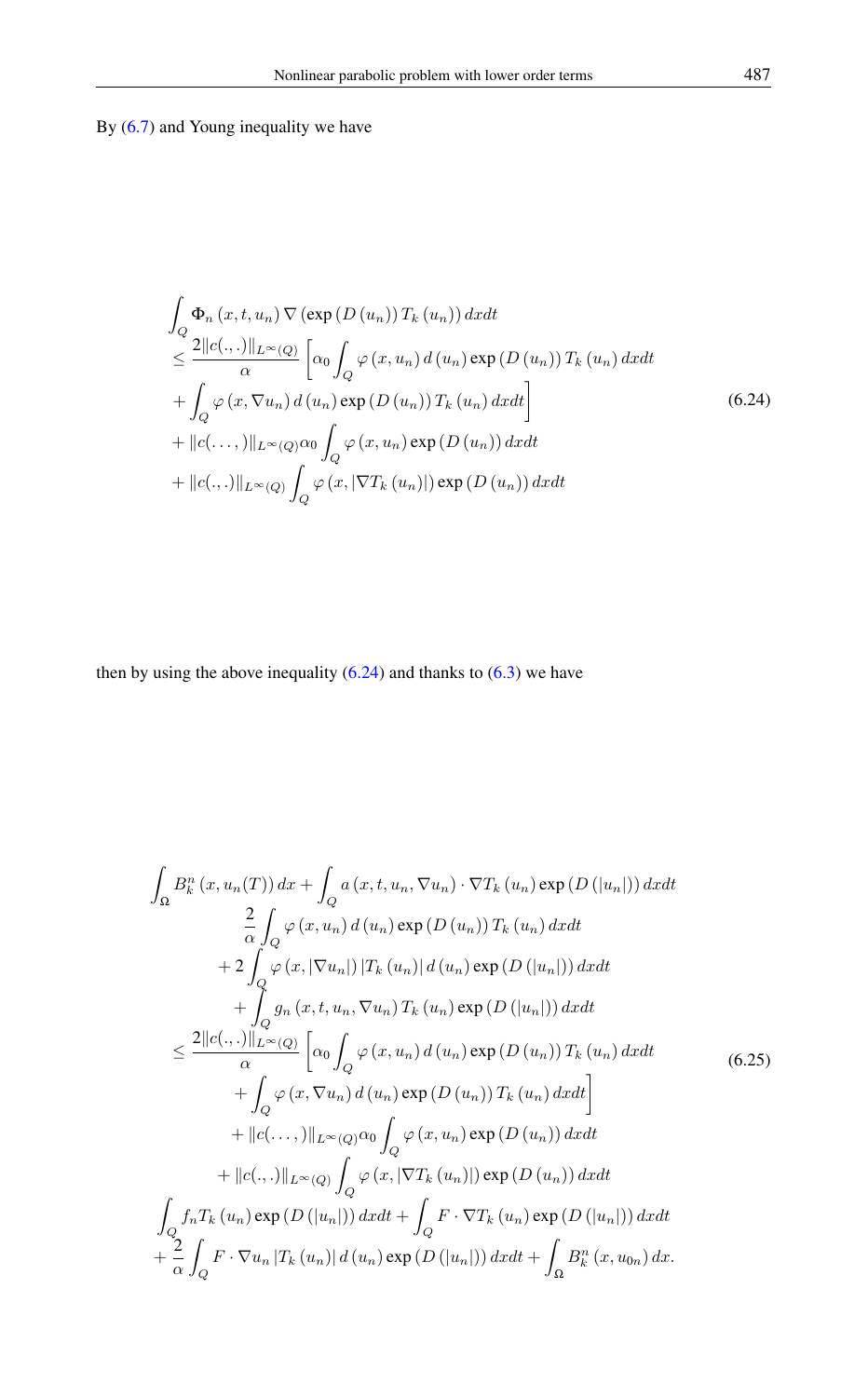Using now the conditions  $(6.3)$  and  $(6.6)$ , we get

$$
\int_{\Omega} B_{k}^{n}(x, u_{n}(T)) dx + \int_{Q} a(x, t, u_{n}, \nabla u_{n}) \cdot \nabla T_{k}(u_{n}) \exp(D(|u_{n}|)) dx dt \n\frac{2}{\alpha} \int_{Q} \varphi(x, u_{n}) d(u_{n}) \exp(D(u_{n})) T_{k}(u_{n}) dx dt \n+ 2 \int_{Q} \varphi(x, |\nabla u_{n}|) |T_{k}(u_{n})| d(u_{n}) \exp(D(|u_{n}|)) dx dt \n\leq \frac{2||c(., .)||_{L^{\infty}(Q)}}{\alpha} \left[ \alpha_{0} \int_{Q} \varphi(x, u_{n}) d(u_{n}) \exp(D(u_{n})) T_{k}(u_{n}) dx dt \n+ \int_{Q} \varphi(x, \nabla u_{n}) \rho(u_{n}) \exp(D(u_{n})) T_{k}(u_{n}) dx dt \right] \n+ ||c(., .,)||_{L^{\infty}(Q)} \alpha_{0} \int_{Q} \varphi(x, u_{n}) \exp(D(u_{n})) dx dt \n+ ||c(., .)||_{L^{\infty}(Q)} \int_{Q} \varphi(x, |\nabla T_{k}(u_{n})|) \exp(D(u_{n})) dx dt \n+ \int_{Q} f_{n} T_{k}(u_{n}) \exp(D(|u_{n}|)) dx dt + \int_{Q} F \cdot \nabla T_{k}(u_{n}) \exp(D(|u_{n}|)) dx dt \n+ \int_{Q} [h_{2}(x, t) + d(u_{n}) \varphi(x, |\nabla u_{n}|)] |T_{k}(u_{n})| \exp(D(|u_{n}|)) dx dt \n+ \frac{2}{\alpha} \int_{Q} F \cdot \nabla u_{n} |T_{k}(u_{n})| d(u_{n}) \exp(D(|u_{n}|)) dx dt + \int_{\Omega} B_{k}^{n}(x, u_{0n}) dx
$$

From  $(6.14) - (6.19)$  $(6.14) - (6.19)$  $(6.14) - (6.19)$ , and since

$$
\int_{\Omega} B_{k}^{n} (x, u_{0}) dx \le \exp\left(\frac{2||d||_{L^{1}(R)}}{\alpha}\right) k ||b_{n} (x, u_{0n})||_{L^{1}(\Omega)}
$$

$$
\le \exp\left(\frac{2||d||_{L^{1}(R)}}{\alpha}\right) k ||b (x, u_{0})||_{L^{1}(\Omega)}
$$

we have

$$
\int_{\Omega} B_{k}^{n}(x, u_{n}(T)) dx + \int_{Q} a(x, t, u_{n}, \nabla u_{n}) \cdot \nabla T_{k}(u_{n}) \exp(D(|u_{n}|)) dx dt \n+ \int_{Q} \varphi(x, |\nabla u_{n}|) |T_{k}(u_{n})| d(u_{n}) \exp(D(|u_{n}|)) dx dt \n\leq \frac{2||c(.,.)||_{L^{\infty}(Q)}}{\alpha} \left[ \alpha_{0} \int_{Q} \varphi(x, u_{n}) d(u_{n}) \exp(D(u_{n})) T_{k}(u_{n}) dx dt \n+ \int_{Q} \varphi(x, \nabla u_{n}) d(u_{n}) \exp(D(u_{n})) T_{k}(u_{n}) dx dt \right] \n+ ||c(.,.)||_{L^{\infty}(Q)} \alpha_{0} \int_{Q} \varphi(x, u_{n}) \exp(D(u_{n})) dx dt \n+ ||c(.,.)||_{L^{\infty}(Q)} \int_{Q} \varphi(x, |\nabla T_{k}(u_{n})|) \exp(D(u_{n})) dx dt \n+ \exp\left(\frac{2||d||_{L^{1}(R)}}{\alpha}\right) k (||f||_{L^{1}(Q)} + ||h_{2}||_{L^{1}(Q)} + ||b(x, u_{0})||_{L^{1}(\Omega)}) \n+ \int_{Q} F \cdot \nabla T_{k}(u_{n}) \exp(D(|u_{n}|)) dx dt \n+ \frac{2}{\alpha} \int_{Q} F \cdot \nabla u_{n} |T_{k}(u_{n})| d(u_{n}) \exp(D(|u_{n}|)) dx dt
$$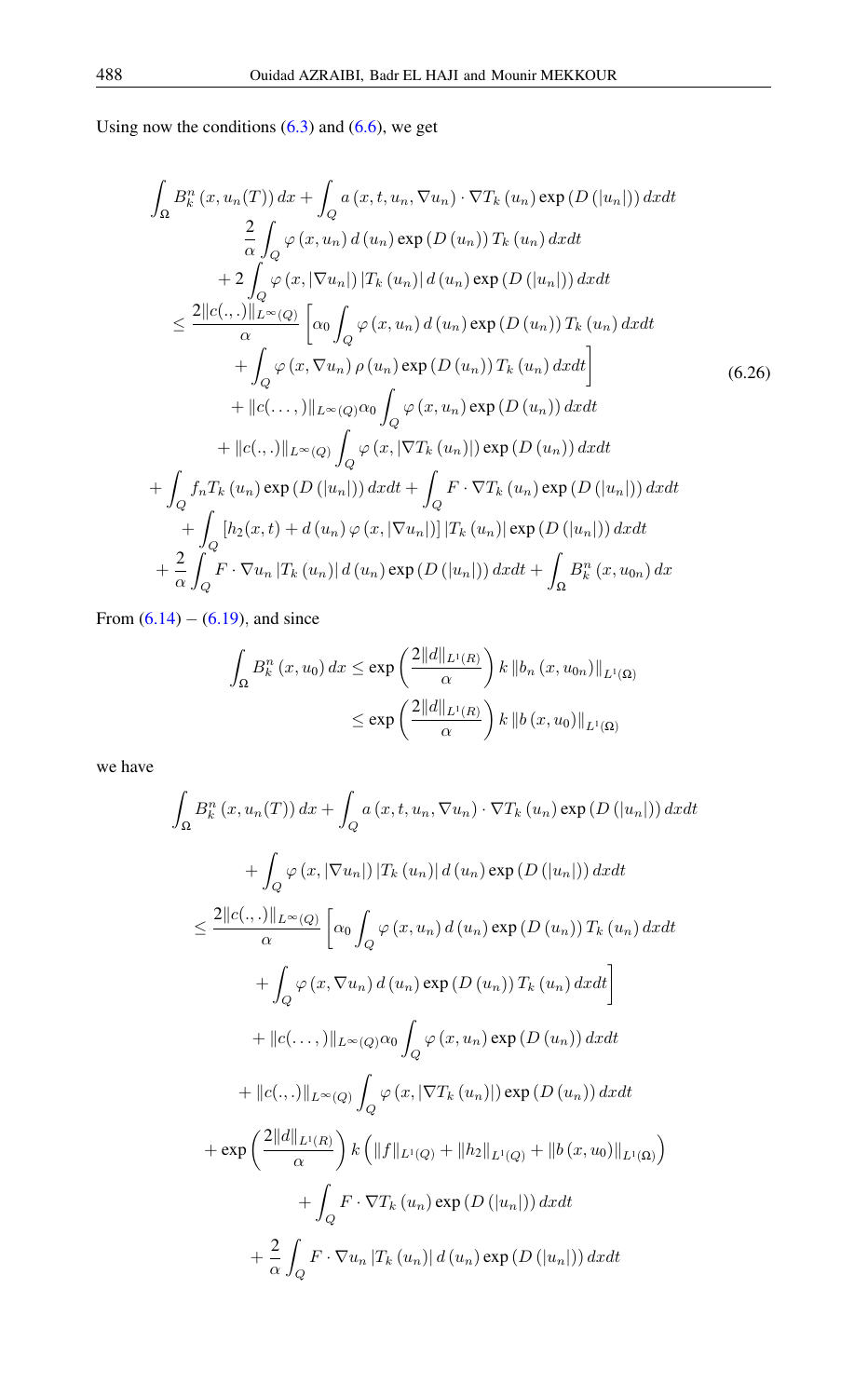Then, by using Young's inequality on the second and third term of the last inequality, we obtain

$$
\int_{\Omega} B_{k}^{n}(x, u_{n}(T)) dx + \int_{Q} a(x, t, u_{n}, \nabla u_{n}) \cdot \nabla T_{k}(u_{n}) \exp(D(|u_{n}|)) dx dt \n\frac{2}{\alpha} \int_{Q} \varphi(x, u_{n}) d(u_{n}) \exp(D(u_{n})) T_{k}(u_{n}) dx dt \n+ 2 \int_{Q} \varphi(x, |\nabla u_{n}|) |T_{k}(u_{n})| d(u_{n}) \exp(D(|u_{n}|)) dx dt \n\leq \frac{2||c(., .)||_{L^{\infty}(Q)}}{\alpha} \left[ \alpha_{0} \int_{Q} \varphi(x, u_{n}) d(u_{n}) \exp(D(u_{n})) T_{k}(u_{n}) dx dt \n+ \int_{Q_{r}} \varphi(x, \nabla u_{n}) d(u_{n}) \exp(D(u_{n})) T_{k}(u_{n}) dx dt \right] \n+ ||c(., . .)||_{L^{\infty}(Q)} \alpha_{0} \int_{Q} \varphi(x, u_{n}) \exp(D(u_{n})) dx dt \n+ ||c(., . )||_{L^{\infty}(Q)} \int_{Q} \varphi(x, |\nabla T_{k}(u_{n})|) \exp(D(u_{n})) dx dt \n+ \exp\left(\frac{2||d||_{L^{1}(R)}}{\alpha}\right) k (||f||_{L^{1}(\Omega)} + ||h_{2}||_{L^{1}(\Omega)} + ||b(x, u_{0})||_{L^{1}(\Omega)} ) \n+ \exp\left(\frac{2||d||_{L^{1}(R)}}{\alpha}\right) \int_{Q} \psi\left(x, \frac{2(\alpha + 1)}{\alpha}|F|\right) dx dt \n+ \frac{\alpha}{2(\alpha + 1)} \int_{Q} \varphi(x, |\nabla T_{k}(u_{n})|) \exp(D(|u_{n}|)) dx dt \n+ ||d||_{\infty} \exp\left(\frac{2||d||_{L^{1}(R)}}{\alpha}\right) k \int_{Q} \psi(x, c_{\alpha}|F|) dx dt.
$$

where  $c_{\alpha}$  is a positive constant depend only on  $\alpha$  Then, by using the fact that  $B_k^n(x, u_n(T)) \ge$ 0, we get

$$
\frac{2\left[1-\alpha_0||c(.,.)\right||_{L^{\infty}(Q)}\right]}{\alpha} \int_Q \varphi(x, u_n) d(u_n) \exp(D(u_n)) T_k(u_n) dx dt \n+ \frac{2(\alpha - ||c(...))||_{L^{\infty}(Q)}}{\alpha} \int_Q \varphi(x, \nabla u_n) d(u_n) \exp(D(u_n)) T_k(u_n) dx dt \n\frac{2\alpha + 1}{2(\alpha + 1)} \int_Q a(x, t, u_n, \nabla u_n) \cdot \nabla T_k(u_n) \exp(D(|u_n|)) dx dt \n\leq \frac{||c(.,.)||_{L^{\infty}(Q)}}{\alpha} \left[\alpha_0 \alpha \int_Q \varphi(x, u_n) \exp(D(u_n)) dx dt + \alpha \varphi(x, \nabla T_k(u_n)) \exp(D(u_n)) dx dt \right] \n+ c_1 k + c_2.
$$

(6.28)

If we choose  $\alpha$  such that  $\alpha > ||c(., .)||_{L^{\infty}(Q)}$  and using again [\(6.3\)](#page-9-0) we get

$$
\left[\frac{2\alpha+1}{2(\alpha+1)}-\frac{\|c(.,.)\|_{L^{\infty}(Q)}}{\alpha}\right]\int_{Q} a(x,t,u_n,\nabla u_n)\cdot \nabla T_k(u_n)\exp(D(|u_n|)) dx dt \le c_1 k + c_2.
$$
\n(6.29)

Thus

$$
\left[1 - \frac{\|c(\cdot, \cdot)\|_{L^{\infty}(Q)}}{2\alpha(\alpha + 1)}\right] \int_{Q} a(x, t, u_n, \nabla u_n) \cdot \nabla T_k(u_n) \exp(D(|u_n|)) dx dt \le c_1 k + c_2. \quad (6.30)
$$
  
Taking  $\frac{1}{c_3} = \left[1 - \frac{\|c(\cdot, \cdot)\|_{L^{\infty}(Q)}}{2\alpha(\alpha + 1)}\right]$   
It follow that

<span id="page-15-0"></span>
$$
\int_{Q} a\left(x, t, u_n, \nabla u_n\right) \cdot \nabla T_k\left(u_n\right) \exp\left(D\left(|u_n|\right)\right) dx dt \le c_3 c_1 k + c_3 c_2. \tag{6.31}
$$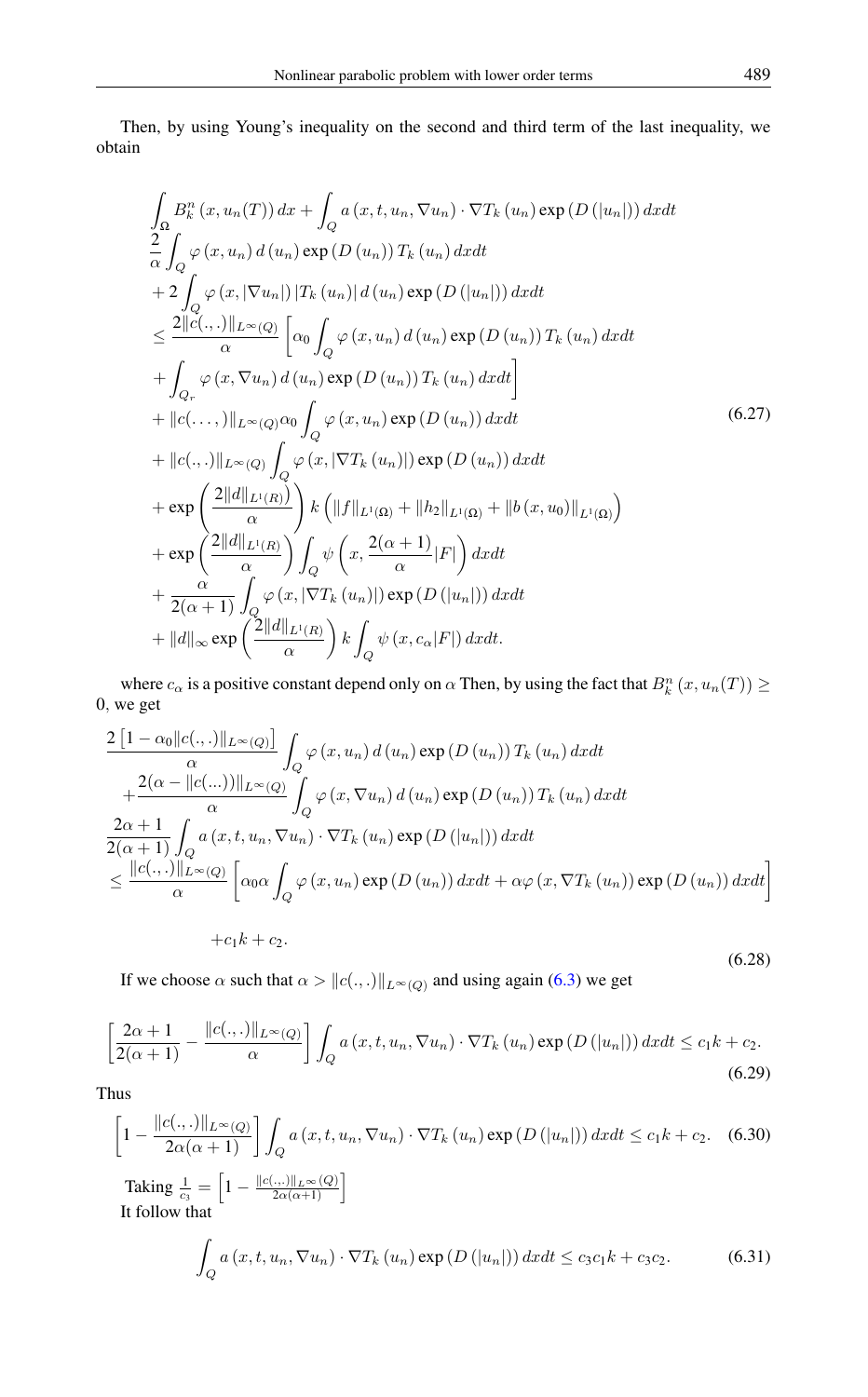Then by using  $(6.3)$ , we have

<span id="page-16-0"></span>
$$
\int_{Q} \varphi(x, |\nabla T_{k}(u_{n})|) dx dt \le c_{4} k + c_{5}
$$
\n(6.32)

By using Lemma [3.8,](#page-5-4) we have  $(T_k(u_n))$  is bounded in  $W_0^{1,x}L_\varphi(Q)$ , then there exists  $v_k$  such that

$$
\begin{cases}\nT_k(u_n) \rightharpoonup v_k & \text{in } W_0^{1,x} L_\varphi(Q) \text{ for } \sigma(\Pi L \varphi, \Pi E_\psi) \\
T_k(u_n) \rightharpoonup v_k & \text{strongly in } E_\varphi(Q).\n\end{cases}
$$
\n(6.33)

Therefore, we can assume that  $(T_k(u_n))_n$  is a Cauchy sequence in measure in Ω, then for all  $k > 0$  and  $\delta, \varepsilon > 0$  there exists  $n_0 = n_0(k, \delta, \varepsilon)$  such that

<span id="page-16-1"></span>meas 
$$
\{|T_k(u_n) - T_k(u_m)| > \delta\} \le \frac{\varepsilon}{3}, \quad \forall m, n \ge n_0.
$$
 (6.34)

We have by simple calculus

$$
\inf_{x \in \Omega} \varphi \left( x, \frac{k}{c} \right) \text{meas } \{|u_n| > k\} = \int_{\{|u_n| > k\}} \inf_{x \in \Omega} \varphi \left( x, \frac{k}{c} \right) dx dt
$$
  
\n
$$
\leq \int_{\Omega} \inf_{x \in \Omega} \varphi \left( x, \frac{|T_k(u_n)|}{c} \right) dx dt
$$
  
\n
$$
\leq \int_{\Omega} \varphi \left( x, \frac{|T_k(u_n)|}{c} \right) dx dt
$$
  
\n
$$
\leq \int_{\Omega} \varphi \left( x, |\nabla T_k(u_n)| \right) dx dt, \quad \text{(using Lemma 3.8)}
$$
  
\n
$$
\leq c_4 k + c_5, \quad \text{(using (6.32)),}
$$

where  $c$  is the constant of Lemma [3.8.](#page-5-4)

Then, by the definition of  $\varphi$ , we get

$$
\text{meas } \{|u_n| > k\} \le \frac{c_4 k + c_5}{\inf_{x \in \Omega} \varphi\left(x, \frac{k}{c}\right)} \longrightarrow 0, \quad \text{as} \quad k \longrightarrow +\infty. \tag{6.35}
$$

<span id="page-16-2"></span>since  $\forall \delta > 0$ 

meas {|u<sub>n</sub> − u<sub>m</sub>| > δ} ≤ meas {|u<sub>n</sub>| > k} +meas {|u<sub>m</sub>| > k} +meas {|T<sub>k</sub> (u<sub>n</sub>) − T<sub>k</sub> (u<sub>m</sub>)| > δ} (6.36)

Then, we have  $\forall \varepsilon > 0$ , there exists  $k_0 > 0$  such that

meas 
$$
\{|u_n| > k\} \le \frac{\varepsilon}{3}
$$
, meas  $\{|u_m| > k\} \le \frac{\varepsilon}{3}$ ,  $\forall k \ge k_0(\varepsilon)$ . (6.37)

Combining [\(6.34\)](#page-16-1), [\(6.36\)](#page-16-2) and [\(6.37\)](#page-16-3), we obtain that for all  $\delta, \epsilon > 0$ , there exists  $n_0 = n_0(\delta, \epsilon)$ such that

<span id="page-16-3"></span>
$$
\text{meas } \{|u_m - u_m| > \delta\} \le \varepsilon, \quad \forall n, m \ge n_0.
$$

It follows that  $(u_n)_n$  is a Cauchy sequence in measure, then converges in measure. Now, we turn to prove the almost every convergence of  $u_n$ .

Consider now a  $C^2(\mathbb{R})$ , and nondecreasing function  $r_k$  such that  $r_k(s) = s$  for  $|s| \leq \frac{k}{2}$  and  $r_k(s) = k \operatorname{sign}(s)$  if  $|s| > k$ . Multiplying the approximate equation [\(6.20\)](#page-12-0) by  $r'_k(u_n)$ , one has

$$
\frac{\partial B_k^n(x, u_n)}{\partial t} - \text{div}\left(a\left(x, t, u_n, \nabla u_n\right) r'_k\left(u_n\right)\right) + a\left(x, t, u_n, \nabla u_n\right) \cdot \nabla u_n r''_k\left(u_n\right) \n+ \text{div}\left(r'_k\left(u_n\right) \Phi_n\left(x, t, u_n\right)\right) - r''_k\left(u_n\right) \Phi_n\left(x, t, u_n\right) \nabla u_n \n+ g_n\left(x, t, u_n, \nabla u_n\right) r'\left(u_n\right) = f_n r'\left(u_n\right) + F \cdot \nabla u_n r''_k\left(u_n\right) \quad \text{in} \quad D'(Q),
$$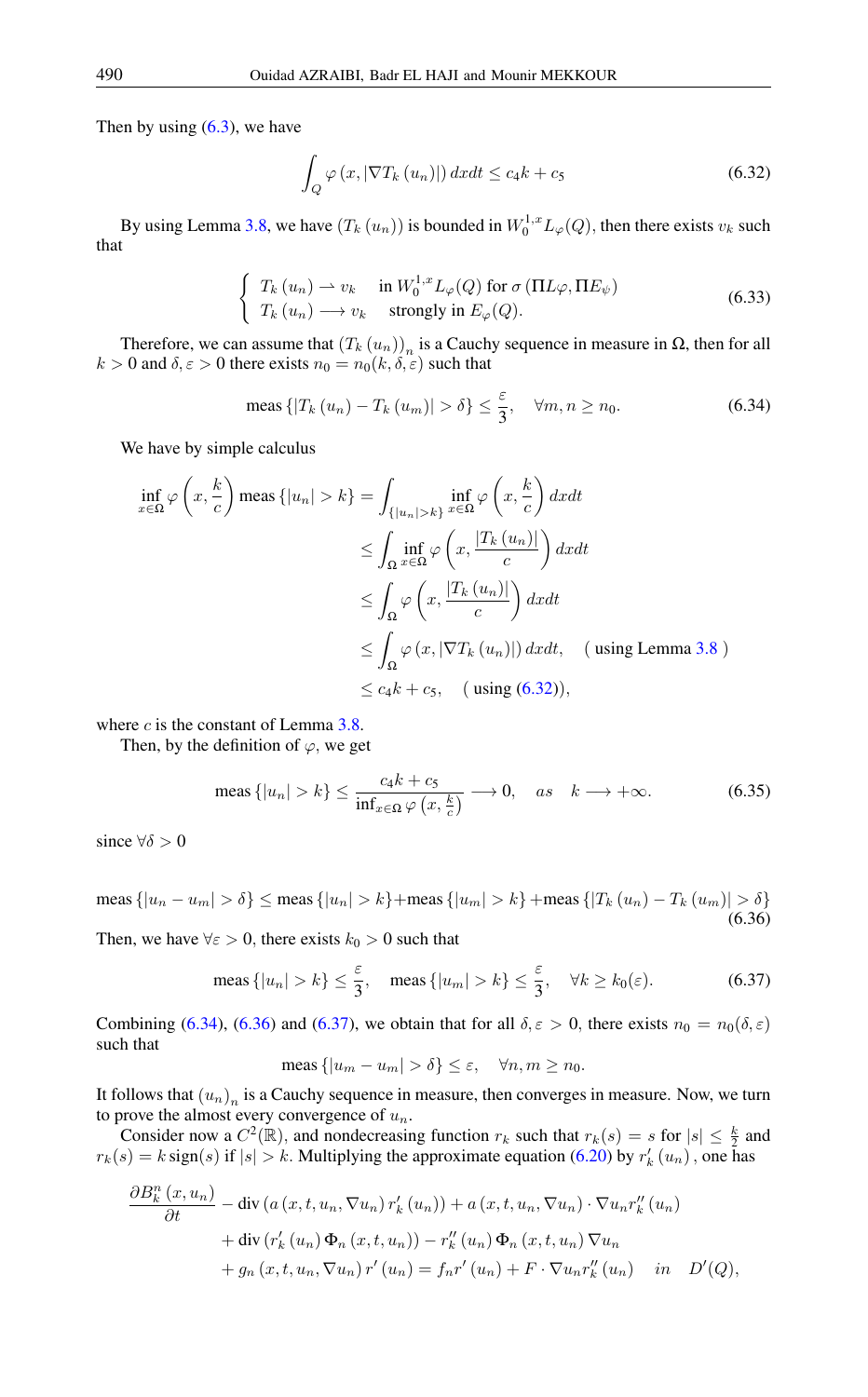with  $B_k^n(x, s) = \int_0^s$  $\frac{\partial b_n(x,\sigma)}{\partial t}r'(\sigma)d\sigma.$ 

Which yields easily that  $\frac{\partial B_k^n(x, u_n)}{\partial t}$  is bounded in  $W^{-1,x}L_\varphi(Q) + L^1(Q)$ .

Due to the properties of  $r_k$  and Lemma [\(5.5\)](#page-8-2), we conclude that  $\frac{\partial r_k(u_n)}{\partial t}$  is bounded in  $W^{-1,x}L_{\varphi}(Q)$ +  $L^1(Q)$  Thanks to Lemma [\(5.4\)](#page-8-3), we deduce that  $r_k(u_n)$  is compact in  $L^1(Q)$ .

Due to the choice of  $r_k$ , we conclude that for each k, the sequence  $T_k(u_n)$  converges almost everywhere in  $Q$ , which implies that the sequence  $u_n$  converges almost everywhere to some measurable function  $u$  in Q. Consequently, we get

$$
\begin{cases}\nT_k(u_n) \to T_k(u) & \text{in } W_0^1 L_\varphi(\Omega) \text{ for } \sigma(\Pi L_\varphi, \Pi E_\psi) \\
T_k(u_n) \to T_k(u) & \text{strongly in } E_\varphi(\Omega).\n\end{cases}
$$
\n(6.38)

Step 3: Boundness of  $\left(a\left(x,t,T_{k}\left(u_{n}\right),\nabla T_{k}\left(u_{n}\right)\right)\right)_{n}$  in  $\left(L_{\psi}(\Omega)\right)^{N}$ 

Let  $w \in (E_{\varphi}(Q)^N$  be arbitrary such that  $||w||_{\varphi,Q} = 1$ , by [\(6.4\)](#page-9-7) we have

$$
\left(a\left(x,t,T_k\left(u_n\right),\nabla T_k\left(u_n\right)\right)-a\left(x,t,T_k\left(u_n\right),\frac{w}{\nu}\right)\right)\left(\nabla T_k\left(u_n\right)-\frac{w}{\nu}\right)\exp\left(D\left(\left|u_n\right|\right)\right)>0.
$$

Hence

$$
\int_{Q} a(x, t, T_{k}(u_{n}), \nabla T_{k}(u_{n})) \frac{w}{\nu} \exp(D(|u_{n}|)) dx dt
$$
\n
$$
\leq \int_{Q} a(x, t, T_{k}(u_{n}), \nabla T_{k}(u_{n})) \nabla T_{k}(u_{n}) \exp(D(|u_{n}|)) dx dt
$$
\n
$$
- \int_{Q} a\left(x, t, T_{k}(u_{n}), \frac{w}{\nu}\right) \left(\nabla T_{k}(u_{n}) - \frac{w}{\nu}\right) \exp(D(|u_{n}|)) dx dt, \tag{6.39}
$$

hence, by using  $(6.31)$ 

$$
\int_{Q} a\left(x, t, T_{k}\left(u_{n}\right), \nabla T_{k}\left(u_{n}\right)\right) \nabla T_{k}\left(u_{n}\right) \exp\left(D\left(\left|u_{n}\right|\right)\right) dx dt \le c_{6} k + c_{7}.
$$
\n(6.40)

For  $\mu$  large enough  $(\mu > \beta)$ , we have by using [\(6.5\)](#page-9-1)

$$
\int_{Q} \psi_{x} \left( \frac{a\left(x,t,T_{k}\left(u_{n}\right),\frac{w}{k_{1}}\right)}{3\mu} \right) dxdt
$$
\n
$$
\leq \int_{Q} \psi_{x} \left( \frac{\beta\left(a_{0}(x,t)+\psi_{x}^{-1}\left(\gamma\left(x,k_{1}|T_{k}\left(u_{n}\right)\right)\right)+\psi_{x}^{-1}\left(\varphi(x,\left|w\right|\right)\right)\right)}{3\mu} dxdt
$$
\n
$$
\leq \int_{Q} \psi_{x} \left( \frac{\beta\left(a_{0}(x,t)+\psi_{x}^{-1}\left(\gamma\left(x,k_{1}|T_{k}\left(u_{n}\right)\right)\right)+\psi_{x}^{-1}\left(\varphi(x,\left|w\right|\right)\right)\right)}{3\mu} dxdt
$$
\n
$$
\leq \frac{\beta}{\mu} \int_{Q} \psi_{x} \left( \frac{a_{0}(x,t)+\psi_{x}^{-1}\left(\gamma\left(x,k_{1}|T_{k}\left(u_{n}\right)\right)\right)+\psi_{x}^{-1}\left(\varphi(x,\left|w\right|\right)\right)}{3} dxdt
$$
\n
$$
\leq \frac{\beta}{3\mu} \left( \int_{Q} \psi_{x}\left(a_{0}(x,t)\right) dxdt + \int_{Q} \gamma\left(x,k_{1}|T_{k}\left(u_{n}\right)\right| dxdt + \int_{Q} \varphi(x,\left|w\right|\right) dxdt \right)
$$
\n
$$
\leq c_{6}(k).
$$
\n(6.41)

Now, since  $\gamma$  grows essentially less rapidly than  $\varphi$  near infinity and by using the Remar[k2.1,](#page-2-0) there exists  $r'(k) > 0$  such that  $\gamma(x, k_1 k) \le r'(k)\varphi(x, 1)$  and so we have

$$
\int_{Q} \psi_{x} \left( \frac{a\left(x, t, T_{k}\left(u_{n}\right), \frac{w}{k_{1}}\right)}{3\mu} \right) dx dt
$$
\n
$$
\leq \frac{\beta}{3\mu} \left( \int_{Q} \psi_{x} \left(a_{0}(x, t)\right) dx dt + r'(k) \int_{Q} \varphi(x, 1) dx dt + \int_{Q} \varphi(x, |w|) dx dt \right)
$$
\n(6.42)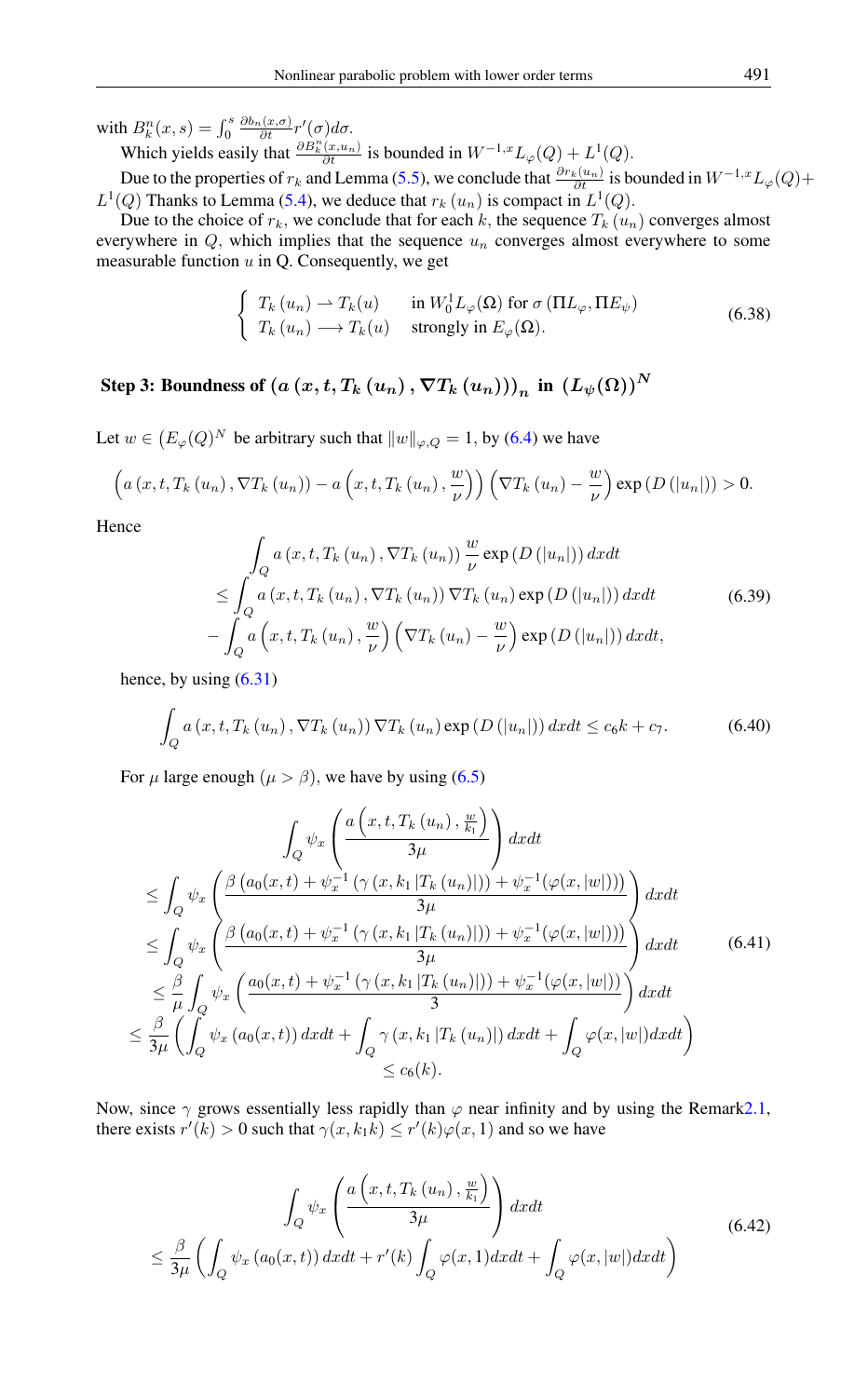hence  $a\left(x,t,T_k\left(u_n\right),\frac{w}{k_1}\right)$  is bounded in  $\left(L_\psi(Q)\right)^N$  Which implies that second term of the right hand side of is bounded, consequently, we obtain

$$
\int_{Q} a\left(x, t, T_{k}\left(u_{n}\right), \nabla T_{k}\left(u_{n}\right)\right) w dx dt \leq c_{2}(k). \tag{6.43}
$$

for all  $w \in (L_{\varphi}(Q))^N$  with  $||w||_{\varphi,Q} \leq 1$ . Hence by the theorem of Banach-Steinhous, the sequence  $(a(x, t, T_k(u_n), \nabla T_k(u_n)))_n$  remains bounded in  $(L_{\psi}(Q))^N$  Which implies that, for all  $k > 0$  there exists a function  $l_k \in (L_{\psi}(Q))^N$  such that

 $a(x, t, T_k(u_n), \nabla T_k(u_n)) \to l_k$  weak star in  $(L_\psi(Q.))^N$  for  $\sigma(\Pi L_\psi, \Pi E_\varphi)$ . (6.44)

#### Step 4 : Modular convergence of truncations.

Let  $(v_j)_j$  be a sequence in  $D(Q)$  such that

$$
v_j \longrightarrow u
$$
 with respect to the modular convergence in  $W_0^{1,x} L_\varphi(Q)$ , (6.45)

and let  $w_i \in D(\Omega)$  be a sequence which converges strongly to  $u_0$  in  $L^2(\Omega)$ . Set  $w_{\mu,j}^i =$  $T_k(v_j)_\mu + \exp(-\mu t)T_k(w_i)$  where  $T_k(v_j)_\mu$  is the mollification with respect to time of  $T_k(v_j)$ Note that  $w_{\mu,j}^i$  a smooth function having the following proprieties

$$
\begin{cases}\n\frac{\partial}{\partial t} \left( w_{\mu,j}^{i} \right) = \mu \left( T_{k} \left( v_{j} \right) - w_{\mu,j}^{i} \right), \quad w_{\mu,j}^{i} (0) = T_{k} \left( v_{j} \right), \quad \left| w_{\mu,j}^{i} \right| \leq k; \\
w_{\mu,j}^{i} \longrightarrow T_{k} \left( u \right)_{\mu} + \exp(-\mu t) T_{k} \left( w_{i} \right) \text{ in } W_{0}^{1,x} L_{\varphi}(Q) \\
\text{for the modular convergence as } j \longrightarrow +\infty; \\
T_{k} \left( u \right)_{\mu} + \exp(-\mu t) T_{k} \left( w_{i} \right) \longrightarrow T_{k} \left( u \right) \text{ in } W_{0}^{1,x} L_{\varphi}(Q) \\
\text{for the modular convergence as } j \longrightarrow +\infty.\n\end{cases}
$$

For  $m > k$  we define the function  $\rho_m$  on R by

$$
\rho_m(s) = \begin{cases} 1 & \text{if } |s| \le m; \\ m+1-|s| & \text{if } m \le |s| \le m+1; \\ 0 & \text{if } |s| > m+1. \end{cases}
$$

For the sake of simplicity, we denote by  $\varepsilon(n, j, \mu, s)$  any quantity (possible different) such that

$$
\lim_{s \to \infty} \lim_{\mu \to \infty} \lim_{j \to \infty} \lim_{n \to \infty} \varepsilon(n, j, \mu, s) = 0.
$$

If the quantity we consider does not depend on one of parameters  $n, j, \mu$  and s, we will omit the dependence on the corresponding parameter as an example,  $\varepsilon(n)$  is any quantity such that

$$
\lim_{j \to \infty} \lim_{n \to \infty} \varepsilon(n, j) = 0
$$

We denote also  $\chi_s$  the characteristic functions of the set

$$
Q_s = \{(x, t, ) \in Q : |\nabla T_k(u)| \le s\}
$$

Let  $D(s) = \frac{1}{\alpha} \int_0^s d(t)dt$ , taking  $(T_k(u_n) - w_{\mu,j}^i) \rho_m(u_n) \exp(D(|u_n|))$  as a test function in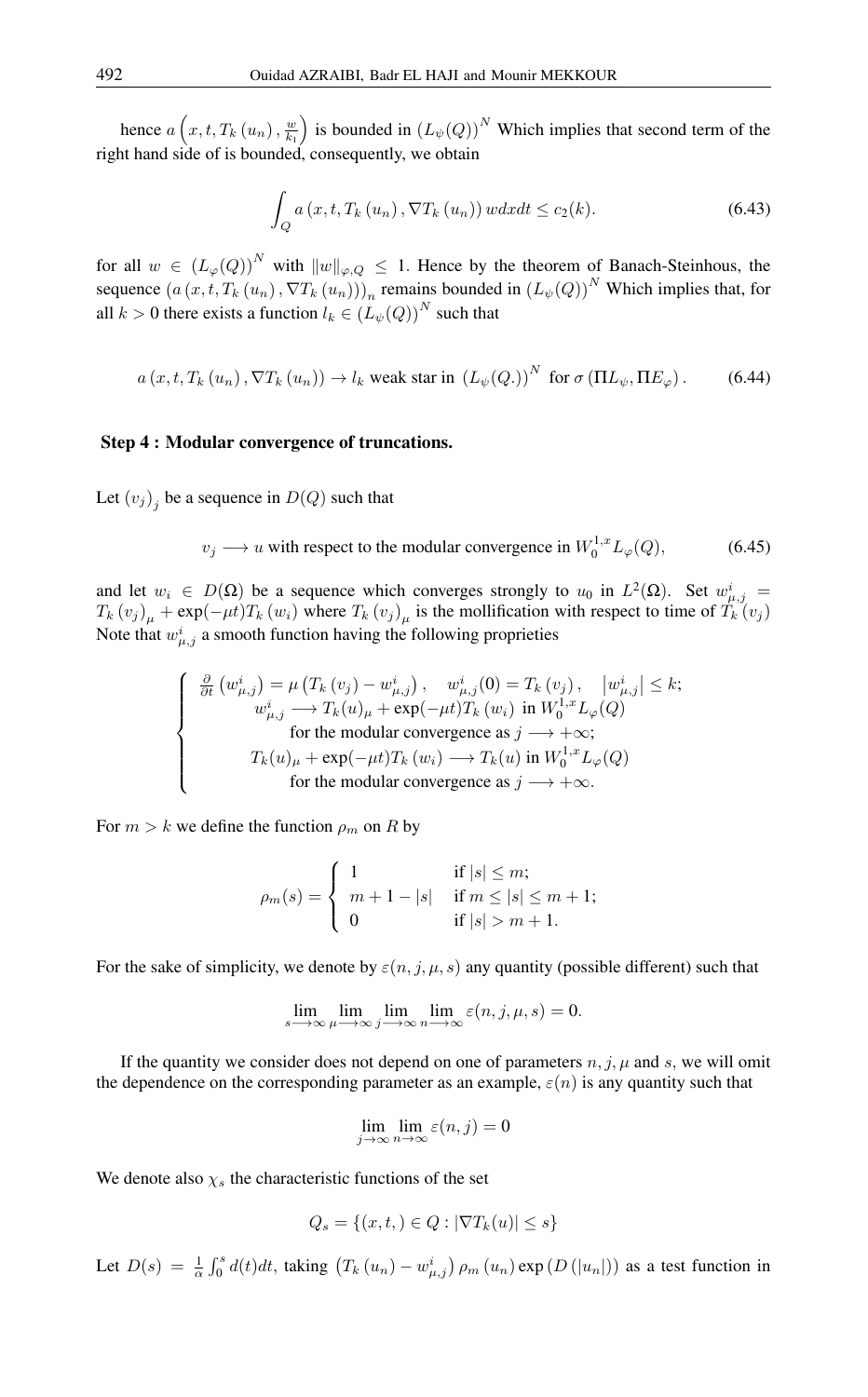<span id="page-19-0"></span>[\(6.20\)](#page-12-0), one has

$$
\int_{Q} \frac{\partial b_{n}(x, u_{n})}{\partial t} (T_{k}(u_{n}) - w_{\mu,j}^{i}) \rho_{m}(u_{n}) \exp(D(|u_{n}|)) dx dt \n+ \int_{Q} a(x, t, u_{n}, \nabla u_{n}) \cdot (\nabla T_{k}(u_{n}) - \nabla w_{\mu,j}^{i}) \rho_{m}(u_{n}) \exp(D(|u_{n}|)) dx dt \n+ \int_{Q} a(x, t, u_{n}, \nabla u_{n}) \cdot \nabla u_{n} \rho'_{m}(u_{n}) (T_{k}(u_{n}) - w_{\mu,j}^{i}) \exp(D(|u_{n}|)) dx dt \n+ \frac{1}{\alpha} \int_{Q} a(x, t, u_{n}, \nabla u_{n}) \cdot \nabla u_{n} \operatorname{sign}(u_{n}) (T_{k}(u_{n}) - w_{\mu,j}^{i}) d(u_{n}) \rho_{m}(u_{n}) \n\times \exp(D(|u_{n}|)) dx dt \n+ \int_{Q} \Phi(x, t, u_{n}) \cdot (\nabla T_{k}(u_{n}) - \nabla w_{\mu,j}^{i}) \rho_{m}(u_{n}) \exp(D(|u_{n}|)) dx dt \n+ \int_{Q} \Phi(x, t, u_{n}) \cdot \nabla u_{n} \rho'_{m}(u_{n}) (T_{k}(u_{n}) - w_{\mu,j}^{i}) \exp(D(|u_{n}|)) dx dt \n+ \frac{1}{\alpha} \int_{Q} \Phi(x, t, u_{n}) \cdot \nabla u_{n} \operatorname{sign}(u_{n}) (T_{k}(u_{n}) - w_{\mu,j}^{i}) d(u_{n}) \rho_{m}(u_{n}) \n\times \exp(D(|u_{n}|)) dx dt \n+ \int_{Q} g_{n}(x, t, u_{n}, \nabla u_{n}) (T_{k}(u_{n}) - w_{\mu,j}^{i}) \rho_{m}(u_{n}) \exp(D(|u_{n}|)) dx dt \n+ \int_{Q} f_{n}(T_{k}(u_{n}) - w_{\mu,j}^{i}) \rho_{m}(u_{n}) \exp(D(|u_{n}|)) dx dt \n+ \int_{Q} F \cdot (\nabla T_{k}(u_{n}) - \nabla w_{\mu,j}^{i}) \rho_{m}(u_{n}) \exp(D(|u_{n}|)) dx dt \n+ \frac{1}{\alpha} \int_{C} F \cdot \nab
$$

For the first term of the left hand side of [\(6.46\)](#page-19-0), by the definition of  $w^i_{\mu,j}$ , j and Lemma 5.6 of [\[28\]](#page-29-7), we get

$$
\int_{Q} \frac{\partial b_{n}(x, u_{n})}{\partial t} \left( T_{k}(u_{n}) - w_{\mu, j}^{i} \right) \rho_{m}(u_{n}) \exp\left(D\left(|u_{n}|\right)\right) dx dt \ge \varepsilon(n, \mu, j, i). \tag{6.47}
$$

For the third term of the left hand side of [\(6.46\)](#page-19-0), we get

$$
\int_{Q} a(x, t, u_n, \nabla u_n) \cdot \nabla u_n \rho'_m(u_n) (T_k(u_n) - w_{\mu,j}^i) \exp(D(|u_n|)) dx dt
$$
  

$$
\leq 2k \exp\left(\frac{||d||_{L^1(R)}}{\alpha}\right) \int_{m \leq |u_n| \leq m+1} a(x, t, u_n, \nabla u_n) \cdot \nabla u_n dx dt
$$

<span id="page-19-1"></span>Hence by Lemma 5.1 of [\[3\]](#page-28-3), we get

$$
\int_{Q} a(x, t, u_n, \nabla u_n) \cdot \nabla u_n \rho'_m(u_n) (T_k(u_n) - w^i_{\mu,j}) \exp(D(|u_n|)) dx dt
$$
\n
$$
= \varepsilon(n, j, \mu, i, m)
$$
\n(6.48)

# For the fifth term of the left hand side of [\(6.46\)](#page-19-0):

If we take  $n > m + 1$ , we get

$$
\Phi_n(x, t, u_n) \exp(D(u_n)) \rho_m(u_n) = \Phi(x, t, T_{m+1}(u_n)) \exp(D(T_{m+1}(u_n)))
$$
  
 
$$
\times \rho_m(T_{m+1}(u_n))
$$

then  $\Phi_n(x, t, u_n)$  exp  $(G(u_n))$   $\rho_m(u_n)$  is bounded in  $L_{\psi}(Q)$ , thus, by using the pointwise convergence of  $u_n$  and Lebesgue's theorem we obtain

$$
\Phi_n(x, t, u_n) \exp(D(u_n)) \rho_m(u_n) \to \Phi(x, t, u) \exp(D(u)) \rho_m(u),
$$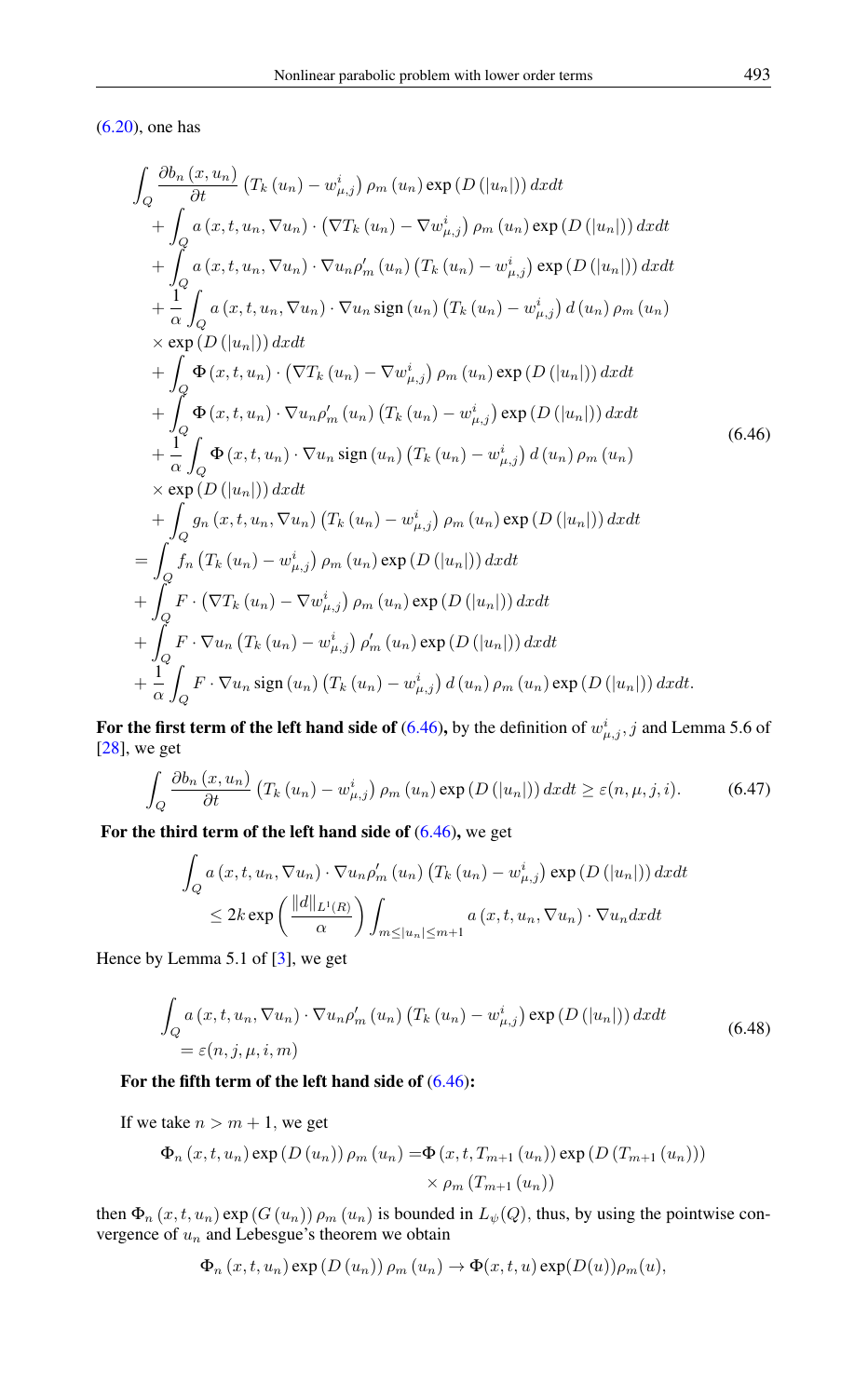with the modular convergence as  $n \to +\infty$  then

$$
\Phi_n(x, t, u_n) \exp(D(u_n)) \rho_m(u_n) \to \Phi(x, t, u) \exp(D(u)) \rho_m(u)
$$

for  $\sigma\,(\prod L_\psi, \prod L_\varphi).$ 

In the other hand  $\nabla T_k(u_n) - \nabla (T_k(v_j))_\mu$  converge to  $\nabla T_k(u) - \nabla (T_k(v_j))_\mu$  weakly in  $(L_{\varphi}(Q))^{N}$ , then

$$
\int_{Q} \Phi_{n}(x, t, u_{n}) \exp(D(u_{n})) \rho_{m}(u_{n}) \nabla T_{k}(u_{n}) - \nabla (T_{k}(v_{j}))_{\mu} dx dt
$$
  
\n
$$
\to \int_{Q} \Phi(x, t, u) \rho_{m}(u) \exp(D(u)) \nabla T_{k}(u) - \nabla (T_{k}(v_{j}))_{\mu} dx dt, \text{ as } n \to +\infty
$$

By using the modular convergence of  $\nabla T_k(u) - \nabla (T_k(v_j))_\mu$  as  $j \to +\infty$  and letting  $\mu$  tends to infinity, we get

$$
\int_{Q} \Phi_{n}(x, t, u_{n}) \rho_{m}(u_{n}) \exp(D(u_{n})) \left(\nabla T_{k}(u_{n}) - \nabla(T_{k}(v_{j}))_{\mu}\right) dxdt = \epsilon(n, j, \mu) \quad \text{for any } m \ge 1.
$$
\n(6.49)

For the sixth term of the left hand side of  $(6.46)$ , if we take  $n > m + 1 > k$ , we have

 $\nabla u_n \rho'_m(u_n) = \nabla T_{m+1}(u_n)$  a.e. in  $Q$ .

By the almost every where convergence of  $u_n$  we have

$$
\exp\left(D\left(u_{n}\right)\right)\left(T_{k}\left(u_{n}\right)-\left(T_{k}\left(v_{j}\right)\right)_{\mu}\right)\to\exp(D(u))\left(T_{k}\left(u\right)-\left(T_{k}\left(v_{j}\right)\right)_{\mu}\right)\text{ in }L^{\infty}\left(Q\right)\text{ weak-*},
$$

and since the sequence  $(\Phi_n(x, t, T_{m+1}(u_n)))'_n$  converge strongly in  $E_\psi(Q)$ , then

$$
\Phi_n(x, t, T_{m+1}(u_n)) \exp(D(u_n)) \left( T_k(u_n) - (T_k(v_j))_{\mu} \right) \to
$$
  

$$
\Phi(x, t, T_{m+1}(u)) \exp(D(u)) \left( T_k(u) - (T_k(v_j))_{\mu} \right)
$$

converge strongly in  $E_{\psi}(Q)$  as  $n \to +\infty$ .

By virtue of  $\nabla T_{m+1}(u_n) \to \nabla T_{m+1}(u)$  weakly in  $(L_\varphi(Q))^N$  as  $n \to +\infty$  we have

$$
\int_{m \leq |u_n| \leq m+1} \Phi_n(x, t, T_{m+1}(u_n)) \nabla u_n \rho'_m(u_n) \exp(D(u_n)) \left( T_k(u_n) - (T_k(v_j))_\mu \right) dx dt
$$
  
\n
$$
\to \int_{m \leq |u| \leq m+1} \Phi(x, t, u) \nabla u \exp(D(u)) \left( T_k(u) - (T_k(v_j))_\mu \right) dx dt
$$

as  $n \to +\infty$  with the modular convergence of  $(T_k(u) - (T_k(v_j))_{\mu})$  as  $j \to +\infty$  and letting  $\mu \rightarrow +\infty$  we get

$$
\int_{Q} \Phi_{n}(x, t, u_{n}) \nabla u_{n} \rho'_{m}(u_{n}) \exp(D(u_{n})) \left(T_{k}(u_{n}) - (T_{k}(v_{j}))_{\mu}\right) dxdt = \epsilon(n, j, \mu) \quad \text{for any } m \ge 1.
$$
\n
$$
(6.50)
$$

By a similar calculus, we get

$$
\frac{1}{\alpha} \int_{Q} \Phi(x, t, u_n) \cdot \nabla u_n \operatorname{sign}(u_n) \left( T_k(u_n) - w_{\mu, j}^i \right) d(u_n) \rho_m(u_n) = \epsilon(n, j, \mu) \quad \text{for any } m \ge 1.
$$
\n
$$
(6.51)
$$

for the fourth term of the right hand side of  $(6.46)$ , we get

$$
\left| \frac{1}{\alpha} \int_{Q} F \cdot \nabla u_{n} \operatorname{sign}(u_{n}) \left( T_{k}(u_{n}) - w_{\mu,j}^{i} \right) d(u_{n}) \rho_{m}(u_{n}) \exp\left(D\left(|u_{n}|\right)\right) dx dt \right|
$$
  

$$
\leq \frac{||d||_{\infty}}{\alpha} \exp\left(\frac{||d||_{L^{1}(R)}}{\alpha}\right) \int_{Q} |F| \cdot |\nabla T_{m+1}(u_{n})| \left| T_{k}(u_{n}) - w_{\mu,j}^{i} \right| dx dt
$$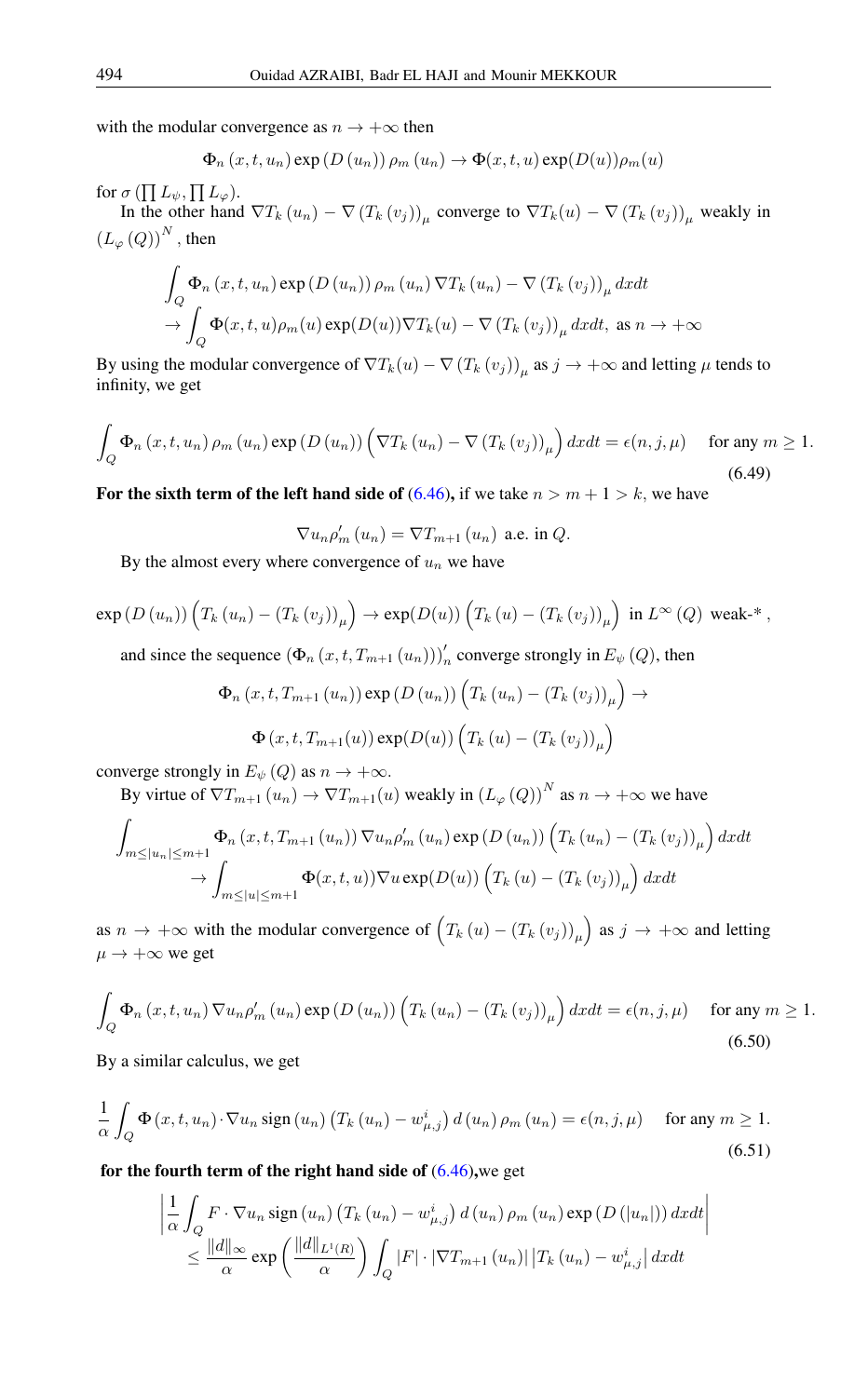Then, by using the fact that  $T_k(u_n) - w_{\mu,j}^i$  converges to  $T_k(u) - w_{\mu,j}^i$  strongly in  $E_{\varphi}(Q)$  and  $\nabla T_{m+1}(u_n)$  converges weakly to  $\nabla T_{m+1}(u)$  in  $(L_\varphi(Q))^N$  as  $n \to +\infty$  then by using the modular convergence on  $\mu$  and  $j$ , we get

$$
\frac{1}{\alpha} \int_{Q} F \cdot \nabla u_{n} \operatorname{sign}(u_{n}) \left( T_{k}(u_{n}) - w_{\mu,j}^{i} \right) d(u_{n}) \rho_{m}(u_{n}) \exp\left(D\left(|u_{n}|\right)\right) dx dt = \varepsilon(n, j, \mu, i).
$$
\n(6.52)

<span id="page-21-2"></span>By a similar calculus, we get

$$
\int_{Q} f_{n} \left( T_{k} \left( u_{n} \right) - w_{\mu,j}^{i} \right) \rho_{m} \left( u_{n} \right) \exp \left( D \left( |u_{n}| \right) \right) dx dt = \varepsilon(n, j, \mu, i)
$$
\n(6.53)

$$
\int_{Q} F \cdot (\nabla T_{k} (u_{n}) - \nabla w_{\mu,j}^{i}) \rho_{m} (u_{n}) \exp (D (|u_{n}|)) dx dt = \varepsilon(n, j, \mu, i)
$$
\n(6.54)

<span id="page-21-0"></span>and

<span id="page-21-1"></span>
$$
\int_{Q} F \cdot \nabla u_{n} \left( T_{k} \left( u_{n} \right) - w_{\mu,j}^{i} \right) \rho'_{m} \left( u_{n} \right) \exp \left( D \left( |u_{n}| \right) \right) dx dt = \varepsilon(n, j, \mu, i)
$$
\n(6.55)

Now, combining  $(6.46) - (6.55)$  $(6.46) - (6.55)$  $(6.46) - (6.55)$  and using  $(6.6)$ , we obtain

$$
\int_{Q} a(x, t, u_n, \nabla u_n) \cdot (\nabla T_k (u_n) - \nabla w_{\mu,j}^i) \rho_m (u_n) \exp(D(|u_n|)) dx dt \n+ \frac{1}{\alpha} \int_{Q} a(x, t, u_n, \nabla u_n) \cdot \nabla u_n \operatorname{sign}(u_n) (T_k (u_n) - w_{\mu,j}^i) \n\times d(u_n) \rho_m (u_n) \exp(D(|u_n|)) dx dt \n\leq \varepsilon(n, j, \mu, i, m) + \int_{Q} h_2(x, t) |T_k (u_n) - w_{\mu,j}^i| \rho_m (u_n) \exp(D(|u_n|)) dx dt \n+ \int_{Q} d(u_n) \varphi(x, |\nabla u_n|) |T_k (u_n) - w_{\mu,j}^i| \rho_m (u_n) \exp(D(|u_n|)) dx dt
$$
\n(6.56)

Splitting the second term of the left hand side and the third term of the right hand side of [\(6.56\)](#page-21-1) on  $\{|u_n| \leq k\}$  and  $\{|u_n| > k\}$ , and using [\(6.3\)](#page-9-0) and the fact that

$$
(T_k (u_n) - w_{\mu,j}^i) u_n \ge 0
$$
 on  $\{|u_n| > k\}$ , one has

$$
\int a(x, t, u_n, \nabla u_n) \cdot (\nabla T_k (u_n) - \nabla w_{\mu,j}^i) \rho_m (u_n) \exp(D(|u_n|)) dx dt \n- \frac{1}{\alpha} \int_Q a(x, t, T_k (u_n), \nabla T_k (u_n)) \cdot \nabla T_k (u_n) |T_k (u_n) - w_{\mu,j}^i| \n\times d(u_n) \rho_m (u_n)) \exp(D(|u_n|)) dx dt + \frac{1}{\alpha} \int_{\{|u_n|>k\}} a(x, t, u_n, \nabla u_n) \cdot \nabla u_n |T_k (u_n) - w_{\mu,j}^i| d(u_n) \n\times \rho_m (u_n)) \exp(D(|u_n|)) dx dt \n\leq \varepsilon(n, j, \mu, i, m) + \int_Q h_2(x, t) |T_k (u_n) - w_{\mu,j}^i| \rho_m (u_n) \exp(D(|u_n|)) dx dt \n+ \int_Q d(u_n) a(x, t, T_k (u_n), \nabla T_k (u_n)) \cdot \nabla T_k (u_n) |T_k (u_n) - w_{\mu,j}^i| \n\times \rho_m (u_n)) \exp(D(|u_n|)) dx dt \n+ \frac{1}{\alpha} \int_{\{|u_n|>k\}} d(u_n) a(x, t, u_n, \nabla u_n) \cdot \nabla u_n |T_k (u_n) - w_{\mu,j}^i| \n\times \rho_m (u_n)) \exp(D(|u_n|)) dx dt
$$
\n(6.57)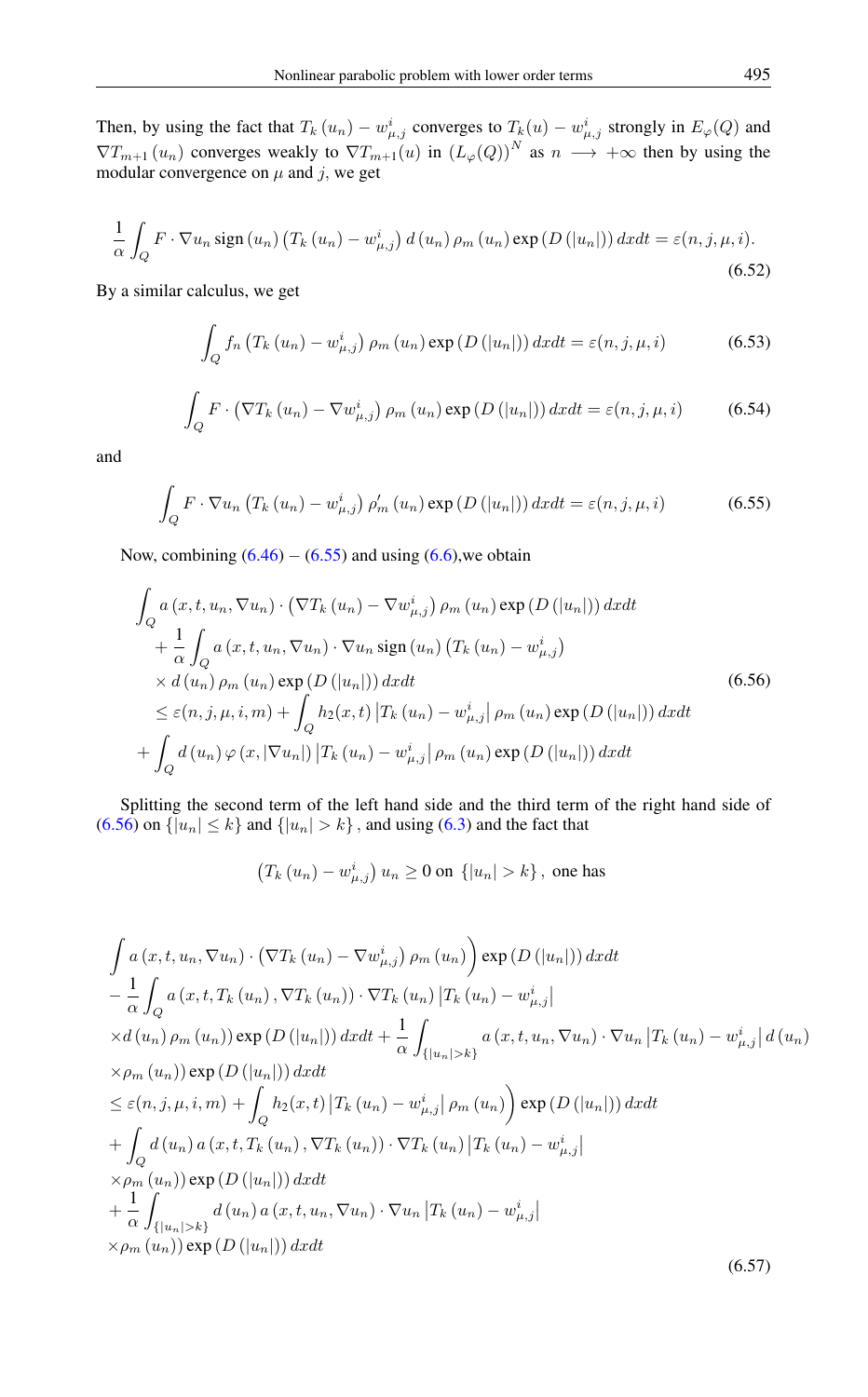<span id="page-22-0"></span>Then, by simplification, we have

$$
\int_{Q} a(x, t, u_n, \nabla u_n) \cdot (\nabla T_k (u_n) - \nabla w_{\mu,j}^i) \rho_m (u_n) \exp(D(|u_n|)) dx dt
$$
\n
$$
\leq \varepsilon(n, j, \mu, i, m) + \int_{Q} h(x, t) |T_k (u_n) - w_{\mu,j}^i| \rho_m (u_n) \exp(D(|u_n|)) dx dt
$$
\n
$$
+ \frac{2}{\alpha} \int_{Q} d(u_n) a(x, t, T_k (u_n), \nabla T_k (u_n)) \cdot \nabla T_k (u_n) |T_k (u_n) - w_{\mu,j}^i|
$$
\n
$$
\times \rho_m (u_n) \exp(D(|u_n|)) dx dt
$$
\n(6.58)

Similarly, like in  $(6.53)$  and  $(6.48)$ , we get

<span id="page-22-1"></span>
$$
\int_{Q} h(x,t) |T_{k}(u_{n}) - w_{\mu,j}^{i}| \rho_{m}(u_{n}) \exp(D(|u_{n}|)) dx dt
$$
\n
$$
= \varepsilon(n, j, \mu, i)
$$
\n(6.59)

<span id="page-22-2"></span>and

$$
\left| \frac{2}{\alpha} \int_{Q} d(u_{n}) a(x, t, T_{k}(u_{n}), \nabla T_{k}(u_{n})) \cdot \nabla T_{k}(u_{n}) \right| T_{k}(u_{n}) - w_{\mu, j}^{i} \mid
$$
  
\n
$$
\times \rho_{m}(u_{n}) \exp(D(|u_{n}|)) dx dt \leq \frac{4||d||_{\infty}}{\alpha} \exp\left(\frac{||d||_{L^{1}(R)}}{\alpha}\right) \int_{m \leq |u_{n}| \leq m+1} a(x, t, T_{k}(u_{n}), \nabla T_{k}(u_{n}))
$$
  
\n
$$
\cdot \nabla T_{k}(u_{n}) dx dt
$$
  
\n
$$
= \varepsilon(n, \mu, j, i, m)
$$
\n(6.60)

Thus, by combining  $(6.58)$ , $(6.59)$  and  $(6.60)$ , one has

$$
\int_{Q} a(x, t, u_n, \nabla u_n) \cdot (\nabla T_k(u_n) - \nabla w_{\mu, j}^i) \rho_m(u_n) \exp(D(|u_n|)) dx dt \leq \varepsilon(n, j, \mu, i, m)
$$
\n(6.61)

since  $\rho_m(u_n) = 0$  if  $|u_n| > m + 1$ , one has

$$
\int_{Q} a(x, t, T_{k}(u_{n}), \nabla T_{k}(u_{n})) \cdot (\nabla T_{k}(u_{n}) - \nabla w_{\mu,j}^{i}) \rho_{m}(u_{n}) \exp(D(|u_{n}|)) dx dt \n- \int_{\{|u_{n}| > k\}} a(x, t, T_{m+1}(u_{n}), \nabla T_{m+1}(u_{n})) \cdot \nabla w_{\mu,j}^{i} \rho_{m}(u_{n}) \exp(D(|u_{n}|)) dx dt \qquad (6.62)
$$
\n
$$
\leq \varepsilon(n, j, \mu, i, m)
$$

since  $a(x, t, T_{m+1}(u_n), \nabla T_{m+1}(u_n))$  converges weak star to  $l_{m+1}$  in  $(L_\psi(Q))^N$  and  $\rho_m$  is continuous, we get

$$
\int_{\{|u_{n}|>k\}} a(x, t, T_{m+1}(u_{n}), \nabla T_{m+1}(u_{n})) \cdot \nabla w_{\mu,j}^{i} \rho_{m}(u_{n}) \exp(D(|u_{n}|)) dx dt \n= \int_{\{|u|>k\}} l_{m+1} \cdot \nabla w_{\mu,j}^{i} \rho_{m}(T_{m+1}(u)) \exp(D(|T_{m+1}(u)|)) dx dt + \varepsilon(n)
$$
\n(6.63)

Then, by passing to the limit on  $j, \mu$  and  $i$ , we get

$$
\int_{\{|u_n|>k\}} a(x,t,T_{m+1}(u_n),\nabla T_{m+1}(u_n)) \cdot \nabla w_{\mu,j}^i \rho_m(u_n) \exp(D(|u_n|)) dx dt = \varepsilon(n,j,\mu,i).
$$
\n(6.64)

Thus, we deduce that,

$$
\int_{Q} a(x, t, T_{k}(u_{n}), \nabla T_{k}(u_{n})) \cdot (\nabla T_{k}(u_{n}) - \nabla w_{\mu, j}^{i}) \rho_{m}(u_{n}) \exp(D(|u_{n}|)) dx dt \leq \varepsilon(n, j, \mu, i, m).
$$
\n(6.65)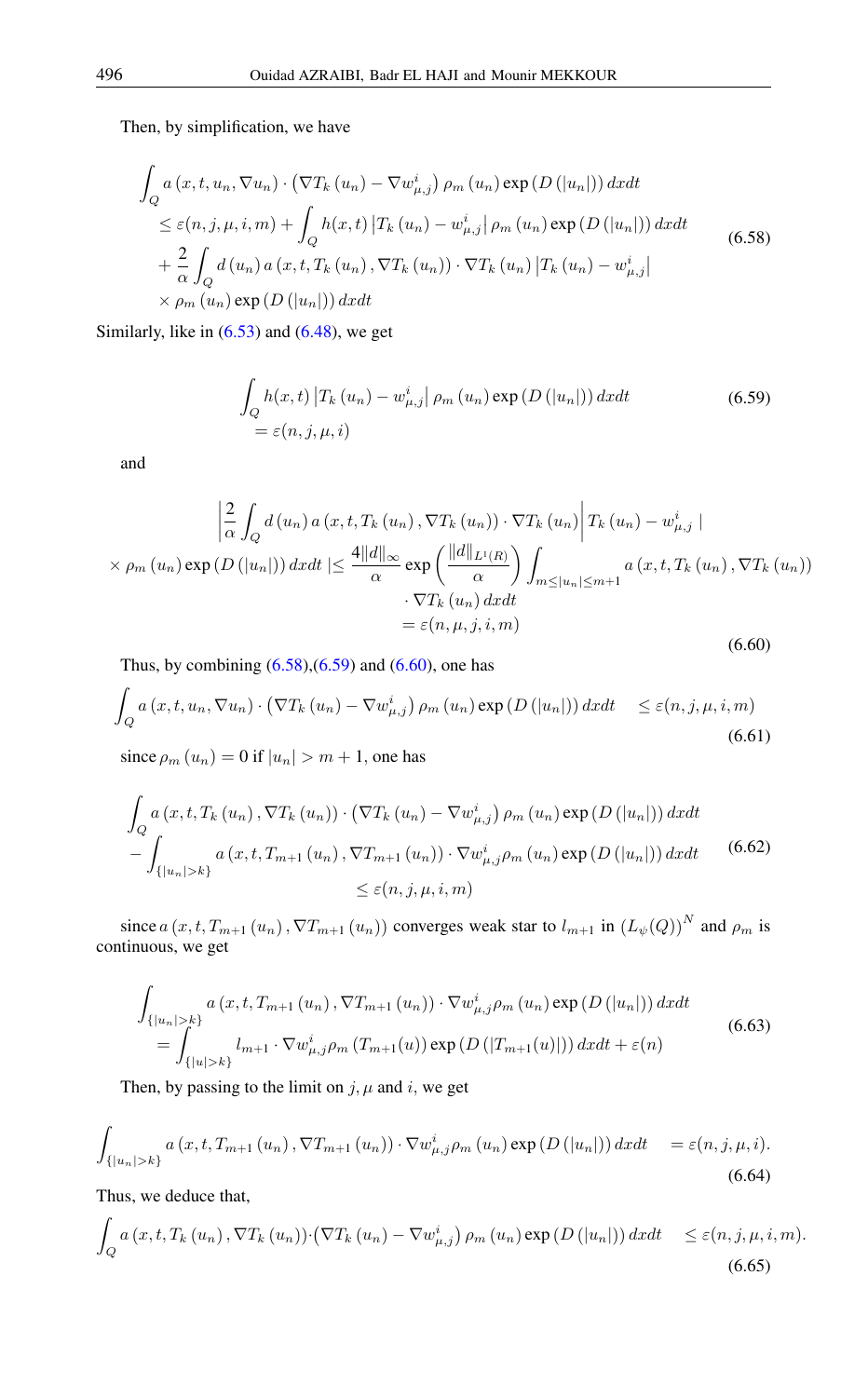<span id="page-23-0"></span>Remark that,

$$
\int_{Q} \left[ a(x, t, T_k(u_n), \nabla T_k(u_n)) - a(x, t, T_k(u_n), \nabla T_k(u)\chi_s) \right]
$$
\n
$$
\times (\nabla T_k(u_n) - \nabla T_k(u)\chi_s) \rho_m(u_n) \exp(D(|u_n|)) dx dt
$$
\n
$$
\leq - \int_{Q} a(x, t, T_k(u_n), \nabla T_k(u)\chi_s) (\nabla T_k(u_n) - \nabla T_k(u)\chi_s)
$$
\n
$$
\times \rho_m(u_n) \exp(D(|u_n|)) dx dt
$$
\n
$$
- \int_{Q} a(x, t, T_k(u_n), \nabla T_k(u_n)) (\nabla T_k(u)\chi_s - \nabla w_{\mu,j}^i)
$$
\n
$$
\times \rho_m(u_n) \exp(D(|u_n|)) dx dt
$$
\n
$$
+ \varepsilon(n, j, \mu, i, m)
$$
\n
$$
= J_1 + J_2 + \varepsilon(n, j, \mu, i, m).
$$
\n(6.66)

<span id="page-23-1"></span>We shall go to the limit as  $n, \mu, j, i$  and s to infinity in the integrals of the right-hand side. Starting by  $J_1$ , we have

$$
J_1 = \int_Q a(x, t, T_k(u), \nabla T_k(u)\chi_s) (\nabla T_k(u) - \nabla T_k(u)\chi_s)
$$
  
 
$$
\times \rho_m(u) \exp(D(|u|)) dx dt + \varepsilon(n)
$$
  
=\varepsilon(n, j, \mu, i, m, s). (6.67)

<span id="page-23-2"></span>Concerning  $J_2$ , one has

$$
J_2 = \int_Q l_k \left( \nabla T_k(u) \chi_s - \nabla T_k(u) \right) \rho_m(u) \exp(D(|u|)) dx dt + \varepsilon(n, j, \mu, i) = \varepsilon(n, j, \mu, i, m, s).
$$
\n(6.68)

Combining [\(6.66\)](#page-23-0),[\(6.67\)](#page-23-1) and [\(6.68\)](#page-23-2), follows

$$
\int_{Q} \left[ a\left(x, t, T_{k}\left(u_{n}\right), \nabla T_{k}\left(u_{n}\right)\right) - a\left(x, t, T_{k}\left(u_{n}\right), \nabla T_{k}(u)\chi_{s}\right) \right] \times \left(\nabla T_{k}\left(u_{n}\right) - \nabla T_{k}(u)\chi_{s}\right) \rho_{m}\left(u_{n}\right) \exp\left(D\left(\left|u_{n}\right|\right)\right) dx dt \leq \varepsilon(n, j, \mu, i, m, s),\tag{6.69}
$$

since  $\rho_m(u_n) = 1$  in  $\{|u_n| \le m\}$  and  $\{|u_n| \le k\} \subset \{|u_n| \le m\}$ , for m large enough, we get

$$
\int_{Q} \left[ a(x, t, T_k(u_n), \nabla T_k(u_n)) - a(x, t, T_k(u_n), \nabla T_k(u)\chi_s) \right]
$$
\n
$$
\times (\nabla T_k(u_n) - \nabla T_k(u)\chi_s) \exp(D(|u_n|)) dx dt
$$
\n
$$
= \int_{Q} \left[ a(x, t, T_k(u_n), \nabla T_k(u_n)) - a(x, t, T_k(u_n), \nabla T_k(u)\chi_s) \right]
$$
\n
$$
\times (\nabla T_k(u_n) - \nabla T_k(u)\chi_s) \rho_m(u_n) \exp(D(|u_n|)) dx dt
$$
\n
$$
+ \int_{\{|u_n| > k\}} \left[ a(x, t, T_k(u_n), 0) - a(x, t, T_k(u_n), \nabla T_k(u)\chi_s) \right]
$$
\n
$$
\times (\nabla T_k(u_n) - \nabla T_k(u)\chi_s) (1 - \rho_m(u_n)) \exp(D(|u_n|)) dx dt
$$
\n(6.70)

<span id="page-23-3"></span>It is easy to see that the last terms of the last equality tend to zero as  $n$  tends to infinity. Which yields

$$
\exp(D(-\infty))\int_{Q} \left[a\left(x, t, T_{k}\left(u_{n}\right), \nabla T_{k}\left(u_{n}\right)\right)-a\left(x, t, T_{k}\left(u_{n}\right), \nabla T_{k}(u)\chi_{s}\right)\right] \times \left(\nabla T_{k}\left(u_{n}\right)-\nabla T_{k}(u)\chi_{s}\right) dx dt \tag{6.71}
$$
\n
$$
\leq \varepsilon(n, j, \mu, i, m, s).
$$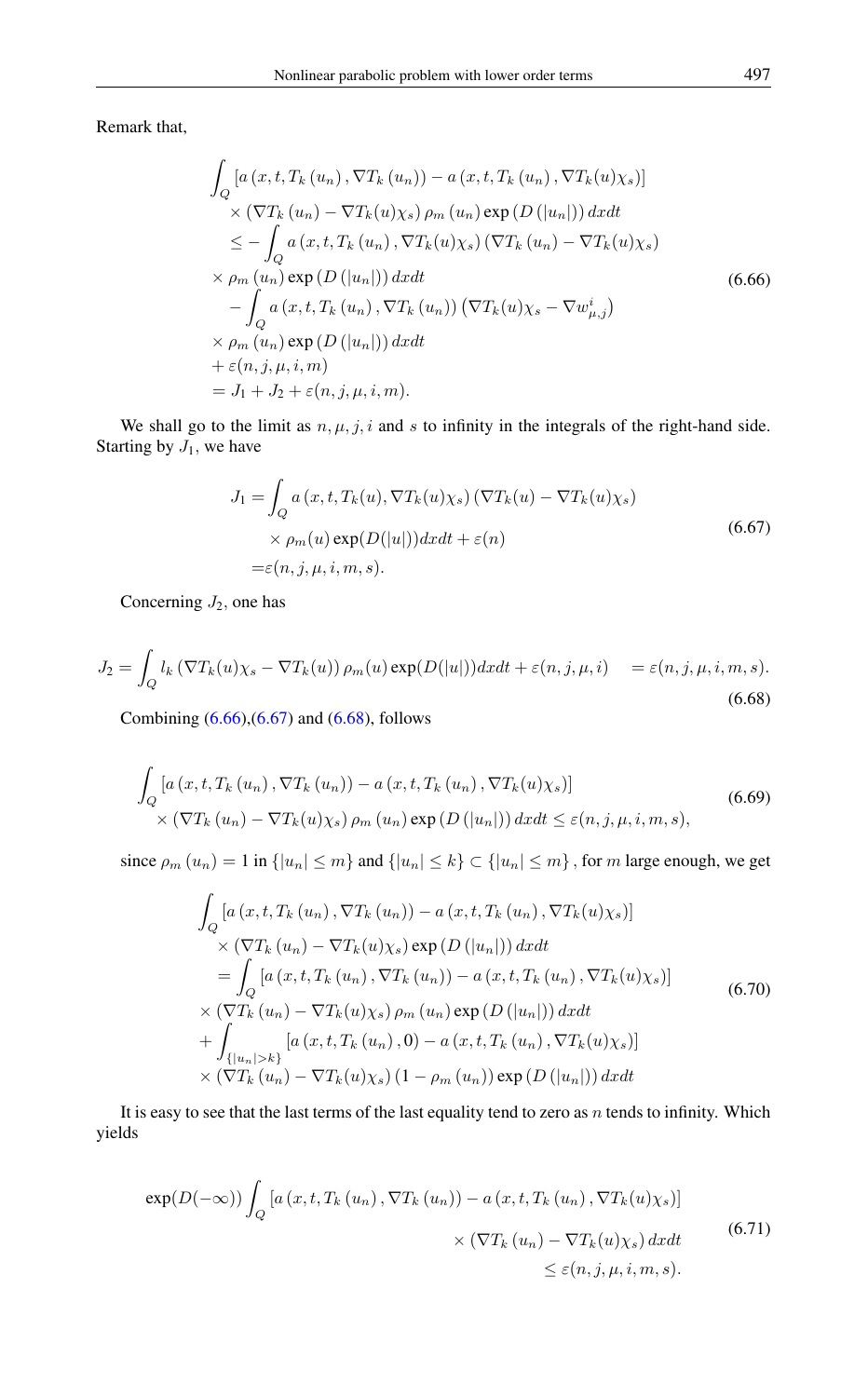<span id="page-24-0"></span>Passing to the limit in  $(6.71)$ as n and s tends infinity, we get

$$
\lim_{n,s \to +\infty} \int_{Q} \left[ a\left(x,t,T_{k}\left(u_{n}\right),\nabla T_{k}\left(u_{n}\right)\right)-a\left(x,t,T_{k}\left(u_{n}\right),\nabla T_{k}(u)\chi_{s}\right) \right] \times \left(\nabla T_{k}\left(u_{n}\right)-\nabla T_{k}(u)\chi_{s}\right) dx dt = 0. \tag{6.72}
$$

Using Lemma [3.11](#page-6-0) , we have

<span id="page-24-1"></span>
$$
T_k(u_n) \longrightarrow T_k(u) \text{ for the modular convergence in } W_0^{1,x} L_{\varphi}(Q). \tag{6.73}
$$

# Step 6: Equi-integrability of g

We shall prove that  $g_n(x, t, u_n, \nabla u_n) \to g(x, t, u, \nabla u)$  strongly in  $L^1(\Omega)$ . Consider  $\vartheta_0(u_n) = \int^{u_n}$  $\int_0^1 d(s)\chi_{\{s>h\}}ds$  and multiply [\(6.20\)](#page-12-0) by exp  $(D(u_n))\vartheta_0(u_n)$ , we get Z  $\Omega$  $B_n^h(x, u_n(T)) dx +$  $\mathcal{Q}_{Q}$  a  $(x, u_n, \nabla u_n) \nabla (\exp(D(u_n))) \vartheta_0(u_n)) dx dt$  $+$  $\bigcup_{Q} \Phi_n(x, u_n, \nabla u_n) \nabla (\exp(D(u_n))) \vartheta_0(u_n)) dx dt$  $+\int g_n(x, t, u_n, \nabla u_n) \exp(D(u_n)) \vartheta_0(u_n)\right) dx dt$ Q  $\leq$   $\Big( \int^{+\infty}$  $\int_{h}^{+\infty} d(u_n) dx$  exp  $\left(\frac{\|\rho\|_{L^1(\mathbb{R})}}{\alpha}\right)$ α  $\int \left\|f\|_{L^1(Q)} + \|b(x,u_0)\|_{L^1(\Omega)} + \|h(.,.)\|_{L^1(Q)}\right\|$  $+$ Q  $\psi\left(x,\frac{2(\alpha+1)|F|}{\sigma}\right)$ α  $\Big\{ d(u_n) \chi_{\{u_n > h\}} \exp(D(u_n)) dx dt \Big\}$  $+\frac{\alpha}{2(1-\alpha)}$  $2(\alpha+1)$  $\frac{1}{Q}\varphi\left(x,\left|\nabla u_n\right|\right)d\left(u_n\right)\chi_{\{u_n>h\}}\exp\left(D\left(u_n\right)\right)dxdt$  $+$ Q  $\psi\left(x,\frac{2|F|}{\ }$ α  $\bigg\} d(u_n) \left( \int^{u_n}$  $\int_0^{u_n} d(s) \chi_{\{s>h\}} ds\bigg) \exp(D(u_n)) dx dt$  $\int_{Q}\varphi\left(x,\nabla u_{n}\right)d\left(u_{n}\right)\left(\int_{0}^{u_{n}}d(s)\chi_{\{s>h\}}ds\right)\exp\left(D\left(u_{n}\right)\right)dxdt$ 

where  $B_n^h(x,r) = \int^r$  $\boldsymbol{0}$  $\frac{\partial b_n(x,\tau)}{\partial t} \left( \int_0^{\tau} d(\sigma) \chi_{\{\sigma > \tau\}} d\sigma \right) \exp(D(\tau)) d\tau$ , and  $B_n^h(x, u_n(T)) \ge 0$ , then using same technique in a priori estimates step we can have

$$
\int_{\{u_n>h\}} \rho(u_n)\,\varphi(x,\nabla u_n)\,dxdt\leq C\left(\int_h^{+\infty} d(s)dx\right).
$$

since  $d \in L^1(\mathbb{R})$ , we get

$$
\lim_{h \to \infty} \sup_{n \in \mathbb{N}} \int_{\{u_n > h\}} d(u_n) \varphi(x, \nabla u_n) dx dt = 0
$$

Similarly, let  $\vartheta_0(u_n) = \int_0^0$  $\int_{u_n} d(s) \chi_{\{s \leq -h\}} dx$  in [\(6.20\)](#page-12-0) we have also Z

$$
\lim_{h \to \infty} \sup_{n \in \mathbb{N}} \int_{\{u_n < -h\}} d(u_n) \, \varphi \left( x, \nabla u_n \right) dx dt = 0
$$

We conclude that

$$
\lim_{h \to \infty} \sup_{n \in \mathbb{N}} \int_{\{|u_n| > h\}} d(u_n) \varphi(x, \nabla u_n) dx dt = 0.
$$
\n(6.74)

Let 
$$
D \subset \Omega
$$
 then  
\n
$$
\int_{D} \rho(u_n) \varphi(x, \nabla u_n) dx dt \leq \max_{\{|u_n| \leq h\}} (\rho(x)) \int_{D \cap \{|u_n| \leq h\}} \varphi(x, \nabla u_n) dx dt
$$
\n
$$
+ \int_{D \cap \{|u_n| > h\}} \rho(u_n) \varphi(x, \nabla u_n) dx dt.
$$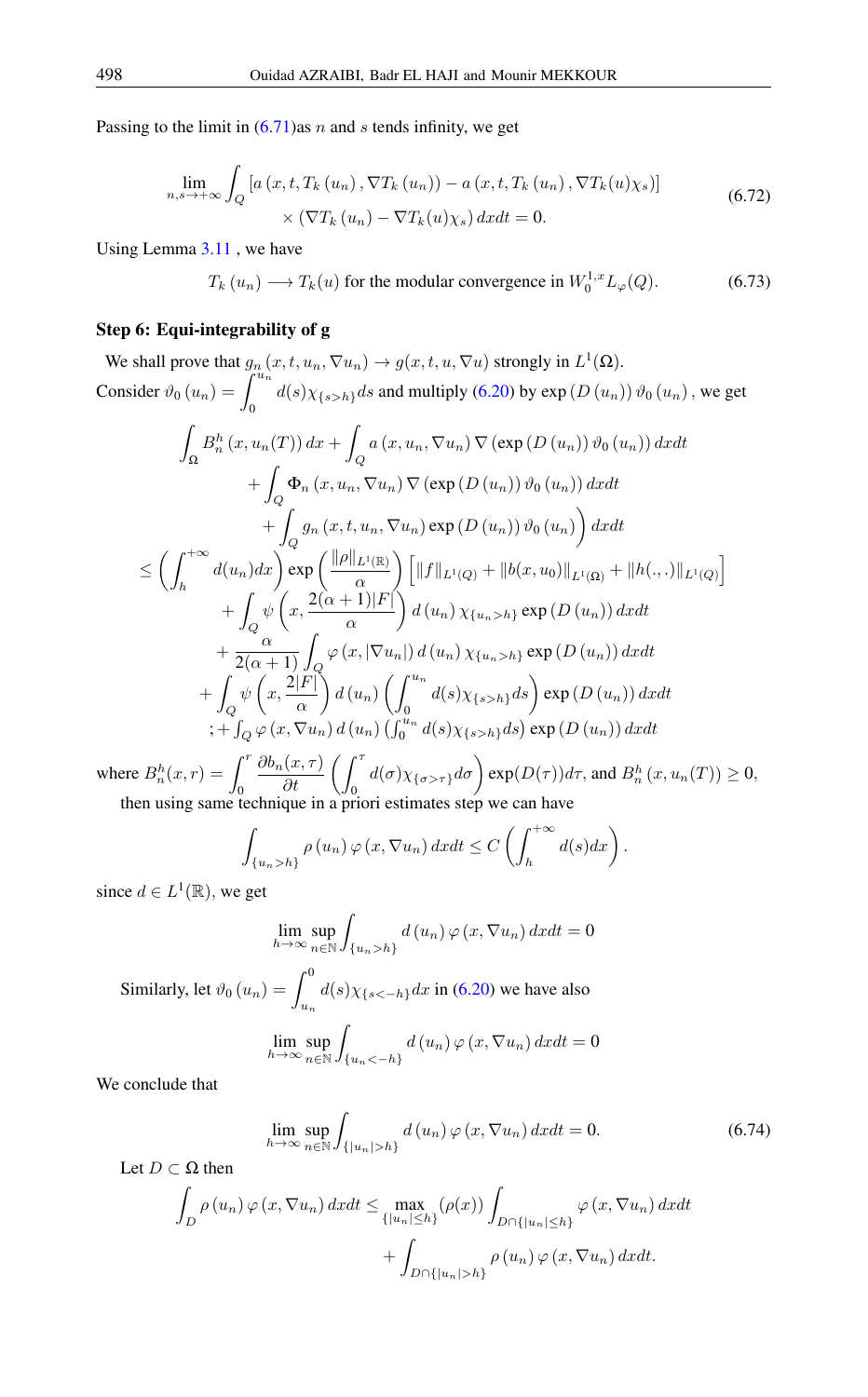Consequently  $d(u_n) \varphi(x, \nabla u_n)$  is equi-integrable. Then

$$
d(u_n)\varphi(x,\nabla u_n)
$$
 converge to  $d(u)\varphi(x,\nabla u)$  strongly in  $L^1(\mathbb{R})$ .

By  $(6.6)$  we get

$$
g_n(x, t, u_n, \nabla u_n) \to g(x, t, u, \nabla u) \text{ strongly in } L^1(Q). \tag{6.75}
$$

#### Step 7: Passing to the limit.

In this step, we shall prove that  $u$  is an entropy solution to the problem  $(6.10)$  in the sense of Def-inition [6.1.](#page-9-5) Firstly, we prove that u satisfies [\(6.11\)](#page-9-8). For  $\tau \in [0, T]$ , considering  $T_k(u_n) \exp(D(|u_n|)) \chi_{[0, \tau]}$ as a test function in  $(6.20)$  then like Step 2, we get

$$
\int_{Q_{\tau}} \frac{\partial b_n(x, u_n)}{\partial t} T_k(u_n) \exp(D(u_n)) dx dt \le c_1 k + c_2
$$

Then, for  $k \geq c_2$ , we get

$$
\int_{Q_{\tau}} \frac{\partial b_n(x, u_n)}{\partial t} T_k(u_n) \exp(D(u_n)) dx dt \le (c_1 + 1) k
$$

By passing to the limit inf with respect to  $n$ , we obtain

$$
\frac{1}{k} \int_{Q_{\tau}} \frac{\partial b(x, u)}{\partial t} T_k(u) \exp(D(u_n)) dx dt \le c_1 + 1
$$
  

$$
\int_0^{u(\tau)} \operatorname{sgn}(r) \frac{\partial b(x, r)}{\partial r} \exp(D(|r|)) dr \le c_1 + 1
$$

Observe that,

$$
|b(x, u(\tau))| \leq \int_0^{u(\tau)} \operatorname{sgn}(r) \frac{\partial b(x, r)}{\partial r} \exp(D(|r|)) dr.
$$

which shows that  $b(x, u) \in L^{\infty}([0, T], L^{1}(\Omega))$  Secondly, we shall show that u fulfills the condition [\(6.12\)](#page-9-9). Indeed, since

$$
a(x,t,u_n,\nabla u_n)\cdot\nabla u_n=a(x,t,T_{M+1}(u_n),\nabla T_{M+1}(u_n))\cdot\nabla T_{M+1}(u_n)
$$
 a.e. in Q,

by a simple calculus, we get

$$
\int_{\{m \le |u_n| \le m+1\}} a(x, t, u_n, \nabla u_n) \cdot \nabla u_n dx dt \n= \int_{\{m \le |u| \le m+1\}} (a(x, t, T_{M+1}(u_n), \nabla T_{M+1}(u_n)) \n- a(x, t, T_{M+1}(u_n), \nabla T_{M+1}(u)\chi_s)) (\nabla T_{M+1}(u_n) - \nabla T_{M+1}(u)\chi_s) dx dt \n+ \int_{\{m \le |u| \le m+1\}} (a(x, t, T_{M+1}(u_n), \nabla T_{M+1}(u_n)) \n- a(x, t, T_{M+1}(u_n), \nabla T_{M+1}(u)\chi_s)) \nabla T_{M+1}(u)\chi_s dx dt \n+ \int_{\{m \le |u| \le m+1\}} a(x, t, T_{M+1}(u_n), \nabla T_{M+1}(u)\chi_s) \cdot \nabla T_{M+1}(u_n) dx dt.
$$

Then, by [\(6.72\)](#page-24-0),[\(6.73\)](#page-24-1) and the fact that  $a(x, t, T_{M+1}(u_n), \nabla T_{M+1}(u_n))$  converges weak star to  $a(x, t, T_{M+1}(u), \nabla T_{M+1}(u))$  and the strong convergence of  $a(x, t, T_{M+1}(u_n), \nabla T_{M+1}(u)x_s)$ to  $a(x, t, T_{M+1}(u), \nabla T_{M+1}(u)\chi_s)$ , we get

$$
\limsup_{n \to +\infty} \int_{\{m \le |u_n| \le m+1\}} a(x, t, u_n, \nabla u_n) \cdot \nabla u_n dx dt
$$
\n
$$
= \int_{\{m \le |u| \le m+1\}} a(x, t, u, \nabla u) \cdot \nabla u dx dt
$$
\n(6.76)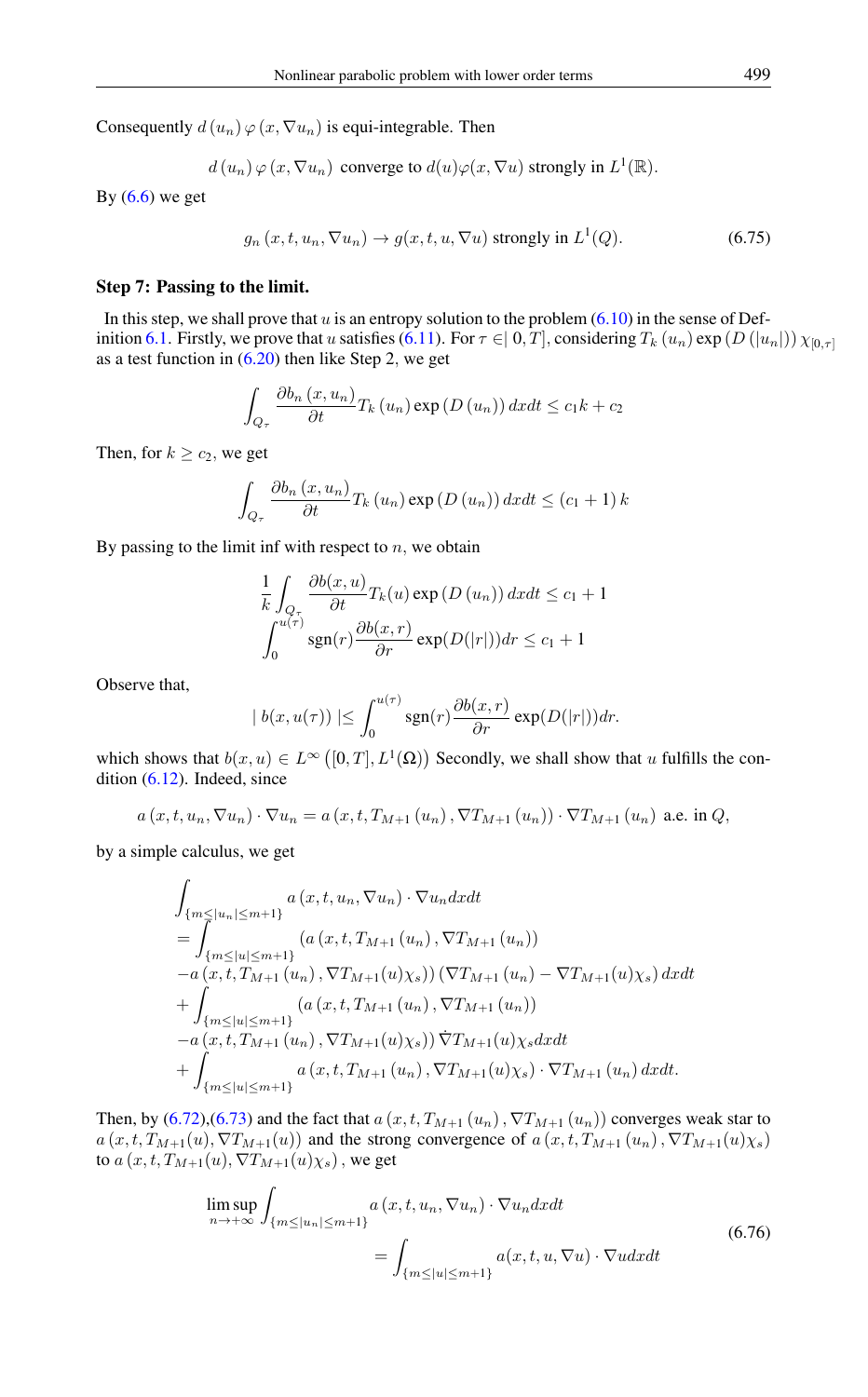and then by Lemma 5.1 of  $[30]$  the condition  $(6.12)$  is fulfill.

Finally, we show that u fulfills the condition  $(6.13)$ . Let S be an increasing function in  $W^{2,\infty}(\mathbb{R})$  such that S' has a compact support and  $M > 0$  such that. supp  $(S') \subset [-M, M]$ Let  $v \in W_0^{1,x} L_\varphi(Q) \cap L^\infty(Q)$  such that  $, \frac{\partial v}{\partial t} \in W^{-1,x} L_\psi(Q)$ . Using  $S'(u_n - v)T_k(u_n)$  as test function in  $(6.20)$  by using the integration by parts, we get

<span id="page-26-0"></span>
$$
\int_{Q} \int_{0}^{u_{n}} \frac{\partial b_{n}(x,r)}{\partial r} S'(r-v) T_{k}(r) dr dx dt \n+ \int_{0}^{T} \int_{0}^{t} \left\langle \frac{\partial v}{\partial \sigma}, \int_{0}^{u_{n}} \frac{\partial b_{n}(x,r)}{\partial r} S''(r-v) T_{k}(r) dr \right\rangle d\sigma dt \n+ \int_{Q} \int_{0}^{t} a(x, \sigma, u_{n}, \nabla u_{n}) \cdot \nabla T_{k}(u_{n}) S'(u_{n}-v) d\sigma dx dt \n+ \int_{Q} \int_{0}^{t} S''(u_{n}-v) a(x, \sigma, u_{n}, \nabla u_{n}) \cdot \nabla (u_{n}-v) T_{k}(u_{n}) d\sigma dx dt \n+ \int_{Q} \int_{0}^{t} \Phi(x, \sigma, u) \cdot \nabla T_{k}(u) S'(u-v) d\sigma dx dt \n+ \int_{Q} \int_{0}^{t} \Phi(x, \sigma, u) \cdot \nabla (u_{n}-v) S''(u_{n}-v) T_{k}(u_{n}) d\sigma dx dt \n+ \int_{Q} \int_{0}^{t} g_{n}(x, \sigma, u_{n}, \nabla u_{n}) S'(u_{n}-v) T_{k}(u_{n}) d\sigma dx dt \n= \int_{Q} \int_{0}^{t} f_{n} S'(u_{n}-v) T_{k}(u_{n}) d\sigma dx dt + \int_{Q} \int_{0}^{t} F \cdot \nabla T_{k}(u_{n}) S'(u_{n}-v) d\sigma dx dt \n+ \int_{Q} \int_{0}^{t} F \cdot \nabla (u_{n}-v) S''(u_{n}-v) T_{k}(u_{n}) d\sigma dx dt \n+ T \int_{\Omega} \int_{0}^{u_{0n}} \frac{\partial b_{n}(x,r)}{\partial r} S'(r-v(0)) T_{k}(r) dr dx.
$$
\n(11)

Now, we pass to the limit in each term of  $(6.77)$  as n tends to infinity. since S is bounded and continuous, one has

$$
\int_{Q} \int_{0}^{u_{n}} \frac{\partial b_{n}(x, r)}{\partial r} S'(r - v) T_{k}(r) dr dx dt = \int_{Q} \int_{0}^{u} \frac{\partial b(x, r)}{\partial r} S'(r - v) T_{k}(r) dr dx dt + \varepsilon(n)
$$
  
and, 
$$
\int_{0}^{u_{n}} \frac{\partial b_{n}(x, r)}{\partial r} S''(r - v) T_{k}(r) dr
$$

tends to  $\int u$  $\boldsymbol{0}$  $\frac{\partial b(x,r)}{\partial r}S''(r-v)T_k(r)dr$  a.e. in Q and weakly in  $W_0^{1,x}L_\varphi(Q)$  and  $L^\infty$  weak  $*,$ and ,  $\int^{u_{0n}}$  $\overline{0}$  $\frac{\partial b_n(x,r)}{\partial r} S'(r-v) T_k(r) dr$  tends to  $\int_0^{u_0}$  $\frac{\partial b(x,r)}{\partial r}S'(r-v)T_k(r)dr + \varepsilon(n)$  a.e. in  $\Omega$ and  $\tilde{L}^{\infty}$  weak  $*$ , then

$$
\int_{0}^{T} \int_{0}^{t} \left\langle \frac{\partial v}{\partial \sigma}, \int_{0}^{u_{n}} \frac{\partial b_{n}(x, r)}{\partial r} S''(r - v) T_{k}(r) dr \right\rangle d\sigma dt
$$
\n
$$
= \int_{0}^{T} \int_{0}^{t} \left\langle \frac{\partial v}{\partial \sigma}, \int_{0}^{u} \frac{\partial b(x, r)}{\partial r} S''(r - v) T_{k}(r) dr \right\rangle d\sigma dt + \varepsilon(n)
$$
\n(6.78)

and,

$$
\int_{\Omega} \int_{0}^{u_{0n}} \frac{\partial b_n(x,r)}{\partial r} S'(r - v(0)) T_k(r) dr dx \n= \int_{\Omega} \int_{0}^{u_0} \frac{\partial b(x,r)}{\partial r} S'(r - v(0)) T_k(r) dr dx + \varepsilon(n)
$$
\n(6.79)

Since supp  $(S') \subset [-M, M]$  and since for  $n \geq k$ , one has  $S'(u_n - v)$  a  $(x, \sigma, u_n, \nabla u_n) \nabla T_k(u_n) =$  $S'(u_n - v)$  a  $(x, \sigma, T_k(u_n), \nabla T_k(u_n)) \nabla T_k(u_n)$  a.e. in Q. Thus, the almost everywhere convergence of  $\nabla u_n$  to  $\nabla u$  and the bounded character of S' permit us to conclude that  $S'(u_n - v)$  a  $(x, \sigma, u_n, \nabla u_n)$   $\nabla x$ tends to  $S'(u-v)a(x,\sigma,T_k(u),\nabla T_k(u))\nabla T_k(u)$  weak star in  $(L_{\psi}(Q))^{N}$ , for the topology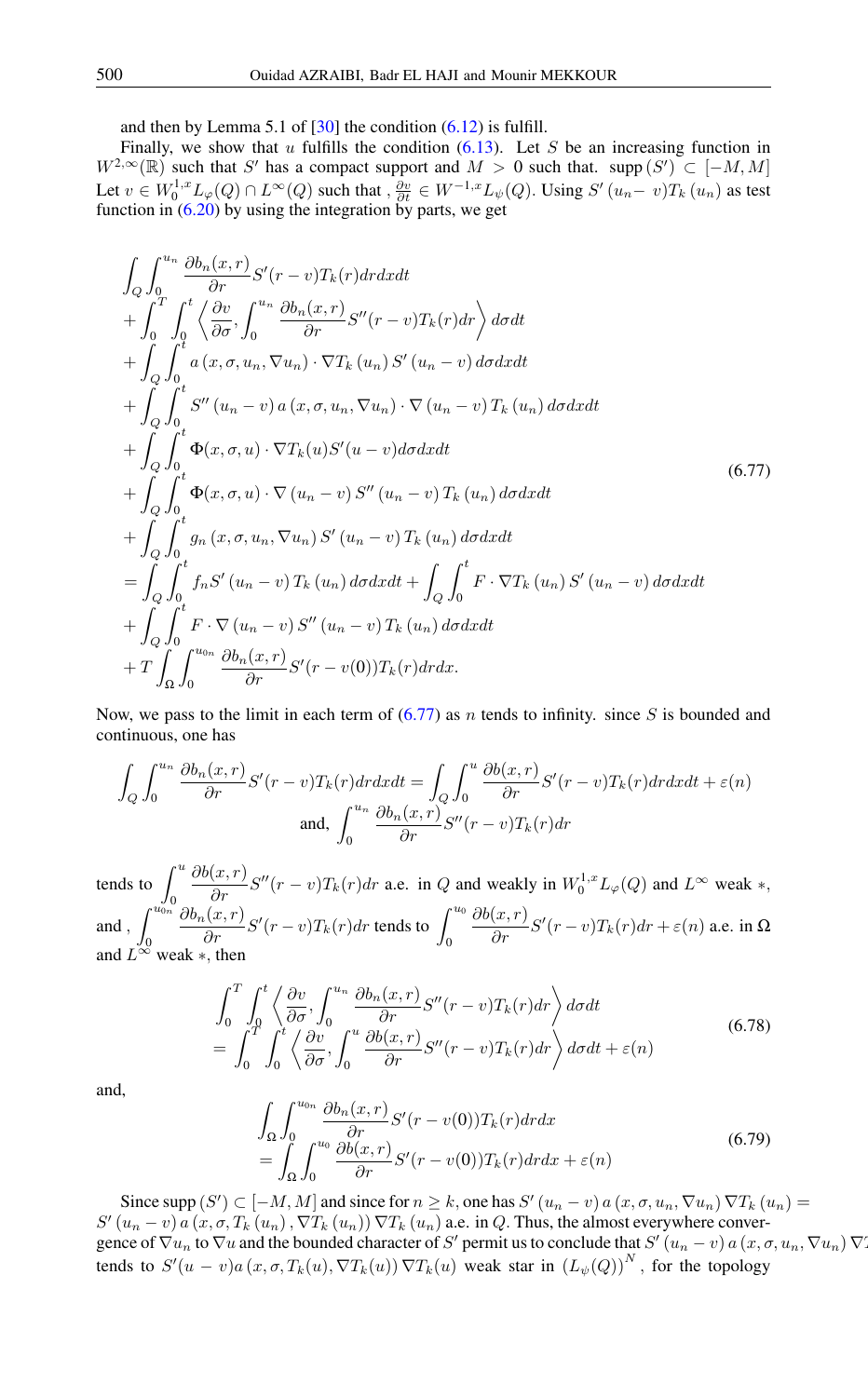$\sigma(\Pi L_{\psi}, \Pi E_{\varphi})$ , as n tends to infinity, which yields, by using the modular convergence of  $T_k(u_n)$ in  $W_0^{1,x}L_\varphi(Q)$ 

$$
\int_{Q} \int_{0}^{t} a(x, \sigma, T_{k}(u_{n}), \nabla T_{k}(u_{n})) \cdot \nabla T_{k}(u_{n}) S'(u_{n} - v) d\sigma dx dt
$$

$$
= \int_{Q} \int_{0}^{t} a(x, \sigma, T_{k}(u), \nabla T_{k}(u)) \cdot \nabla T_{k}(u) S'(u - v) d\sigma dx dt + \varepsilon(n)
$$

and,

$$
\int_{Q} \int_{0}^{t} S''(u_{n}-v) a(x, \sigma, T_{M+\|v\|_{\infty}}(u_{n}), \nabla T_{M+\|v\|_{\infty}}(u_{n}))
$$
\n
$$
\cdot \nabla (T_{M+\|v\|_{\infty}}(u_{n}) - v) T_{k}(u_{n}) d\sigma dx dt
$$
\n
$$
= \int_{Q} \int_{0}^{t} S''(u-v) a(x, \sigma, T_{M+\|v\|_{\infty}}(u), \nabla T_{M+\|v\|_{\infty}}(u))
$$
\n
$$
\cdot \nabla (T_{M+\|v\|_{\infty}}(u) - v) T_{k}(u) d\sigma dx dt + \varepsilon(n)
$$

 $g_n(x, \sigma, u_n, \nabla u_n) S'(u_n - v) \longrightarrow g(x, \sigma, u, \nabla u)$  strongly in  $L^1(Q)$ , as  $n \longrightarrow +\infty$  and since  $T_k(u_n)$  converges to  $T_k(u)$  weak star in  $L^{\infty}(Q)$ , then

$$
\int_{Q} \int_{0}^{t} g_{n}(x, \sigma, u_{n}, \nabla u_{n}) S'(u_{n} - v) T_{k}(u_{n}) d\sigma dx dt
$$
\n
$$
= \int_{Q} \int_{0}^{t} g(x, \sigma, u, \nabla u) S'(u - v) T_{k}(u) d\sigma dx dt + \varepsilon(n)
$$
\n(6.80)

Due to the strong convergence of  $(f_n)_n$  to f in  $L^1(Q)$  and weak star convergence of  $T_k(u_n)$ to  $T_k(u)$  in  $L^{\infty}(Q)$  and since S' is bounded and  $(u_n)_n$  converges to u almost everywhere in  $Q$ , we get

$$
\int_{Q} \int_{0}^{t} f_{n} S' \left( u_{n} - v \right) T_{k} \left( u_{n} \right) d\sigma dx dt = \int_{Q} \int_{0}^{t} f S' (u - v) T_{k} (u) d\sigma dx dt \tag{6.81}
$$

Similarly as above, we get

$$
\int_{Q} \int_{0}^{t} \Phi(x, \sigma, u) \cdot \nabla T_{k} (u_{n}) S' (u_{n} - v) d\sigma dx dt
$$
\n
$$
= \int_{Q} \int_{0}^{t} \Phi(x, \sigma, u) \cdot \nabla T_{k}(u) S' (u - v) d\sigma dx dt + \varepsilon(n)
$$
\n(6.82)

$$
\int_{Q} \int_{0}^{t} \Phi(x, \sigma, u) \cdot \nabla (u_n - v) S''(u_n - v) T_k(u_n) d\sigma dx dt
$$
\n
$$
= \int_{Q} \int_{0}^{t} \Phi(x, \sigma, u) \cdot \nabla (u - v) S''(u - v) T_k(u) d\sigma dx dt + \varepsilon(n)
$$
\n(6.83)

$$
\int_{Q} \int_{0}^{t} F \cdot \nabla T_{k} (u_{n}) S' (u_{n} - v) d\sigma dx dt
$$
\n
$$
= \int_{Q} \int_{0}^{t} F \cdot \nabla T_{k}(u) S' (u - v) d\sigma dx dt + \varepsilon(n)
$$
\n(6.84)

<span id="page-27-0"></span>and,

$$
\int_{Q} \int_{0}^{t} F \cdot \nabla (u_n - v) S'' (u_n - v) T_k (u_n) d\sigma dx dt
$$
\n
$$
= \int_{Q} \int_{0}^{t} F \cdot \nabla (u - v) S'' (u - v) T_k (u) d\sigma dx dt + \varepsilon(n)
$$
\n(6.85)

Consequently, combining  $(6.77)-(6.85)$  $(6.77)-(6.85)$  $(6.77)-(6.85)$  we conclude that  $(6.13)$  is fulfill. Which means that  $u$  is an entropy solution of  $(6.10)$  in the sense of Definition  $6.1$ . This completes the proof of the Theorem [6.2.](#page-11-0)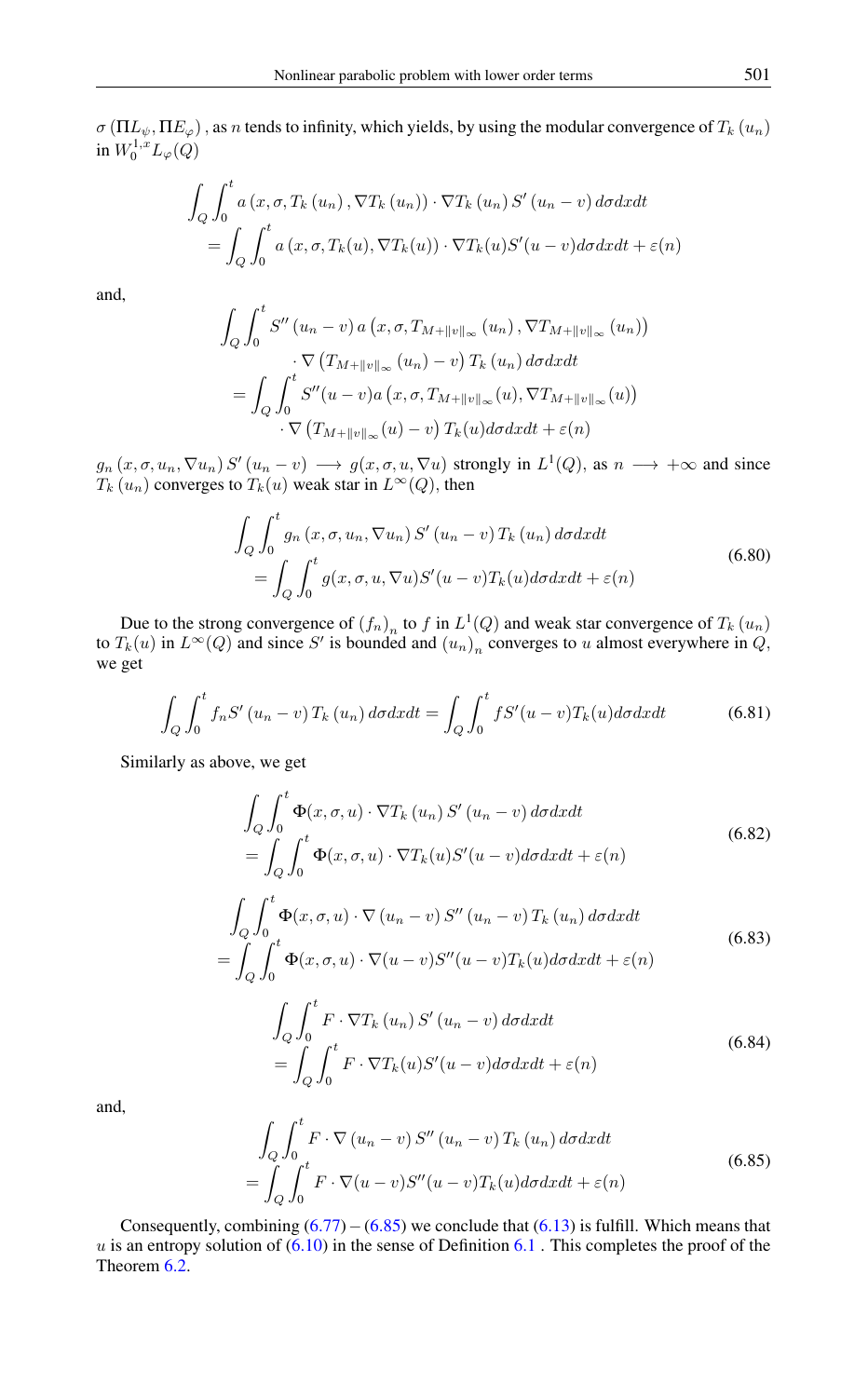## <span id="page-28-0"></span>References

- <span id="page-28-15"></span>[1] M. Ait Khellou, A. Benkirane,S.M. Douiri; *Some properties of Musielak spaces with only the log-Hölder continuity condition and application* Annals of Functional Analysis,Tusi Mathematical Research Group (TMRG) 2020.DOI: 10.1007/s43034-020-00069-7.
- <span id="page-28-18"></span>[2] Ait Khellou, M., Benkirane, A.: *Elliptic inequalities with* L 1 *data in Musielak-Orlicz spaces,* Monatsh Math, 183, 1–33, (2017).
- <span id="page-28-3"></span>[3] E. Azroul, M.B. Benboubker, H. Redwane, C. Yazough; *Renormalized solutions for a class of nonlinear parabolic equations without sign condition involving nonstandard growth, An. Univ. Craiova Ser. Mat. Inform.* 41 (1) (2014), 69 − 87.
- <span id="page-28-19"></span>[4] E. Azroul, H. Redwane, M. Rhoudaf ; *Existence of a renormalized solution for a class of nonlinear parabolic equations in Orlicz spaces,* Port. Math. 66 (1) , 29-63, (2009).
- <span id="page-28-6"></span>[5] A. Benkirane, B. El Haji and M. El Moumni; *On the existence of solution for degenerate parabolic equations with singular terms,* Pure and Applied Mathematics Quarterly Volume 14, Number 3-4, 591- 606(2018).
- <span id="page-28-20"></span>[6] A. Benkirane, M. Sidi El Vally , (Ould Mohamedhen Val); *Some approximation properties in Musielak-Orlicz- Sobolev spaces,* Thai.J. Math. 10, 371-381, (2012).
- <span id="page-28-17"></span>[7] A. Benkirane, and M. Sidi El Vally; *Variational inequalities in Musielak-Orlicz-Sobolev spaces,* Bull. Belg. Math. Soc. Simon Stevin 21, (2014) 787-811.
- <span id="page-28-2"></span>[8] L. Boccardo, T. Gallouët; *Nonlinear elliptic and parabolic equations involving measure data.* J. Funct. Anal. 87, 149-169 (1989).
- <span id="page-28-22"></span>[9] L. Boccardo, F. Murat; *Almost everywhere convergence of the gradients,* Nonlinear Anal. 19 (6) 581-597, (1992).
- <span id="page-28-7"></span>[10] B. El Haji and M. El Moumni and K. Kouhaila; *On a nonlinear elliptic problems having large monotonocity with* L <sup>1</sup>−*data in weighted Orlicz-Sobolev spaces*, Moroccan J. of Pure and Appl. Anal. (MJPAA) Vol 5(1), 104-116(2019).
- <span id="page-28-8"></span>[11] A. Benkirane, B. El Haji and M. El Moumni; *On the existence of solution for degenerate parabolic equations with singular terms.* Pure and Applied Mathematics Quarterly Volume 14, Number 3-4, (2018), 591–606.
- <span id="page-28-9"></span>[12] N. El Amarti, B. El Haji and M. El Moumni; *Existence of renomalized solution for nonlinear Elliptic boundary value problem without* ∆<sup>2</sup> *-condition* SeMA Journal, https://doi.org/10.1007/s40324-020- 00224-z.
- <span id="page-28-10"></span>[13] B. El Haji and M. El Moumni and K. Kouhaila; *Existence of entropy solutions for nonlinear elliptic problem having large monotonicity in weighted Orlicz-Sobolev spaces*, LE MATEMATICHE Vol. LXXVI (2021) – Issue I, pp. 37–61, https://doi.org/10.4418/2021.76.1.3.
- <span id="page-28-11"></span>[14] B. El Haji and M. El Moumni and A. Talha, *Entropy solutions for nonlinear parabolic equations in Musielak Orlicz spaces without* Delta2*-conditions*, Gulf Journal of Mathematics Vol 9, Issue 1 (2020) 1-26.
- <span id="page-28-12"></span>[15] B. El Haji and M. El Moumni and A. Talha, *Entropy Solutions of Nonlinear Parabolic Equations in Musielak Framework Without Sign Condition and* L <sup>1</sup>−*Data,* ASIAN JOURNAL OF MATHE-MATICS AND APPLICATIONS, Volume 2021, Article ID ama0575, 30 pages ISSN 2307-7743, http://scienceasia.asia.
- <span id="page-28-13"></span>[16] B. El Haji and M. El Moumni; Entropy solutions of nonlinear elliptic equations with  $L<sup>1</sup>$ -data and without strict monotonocity conditions in weighted Orlicz-Sobolev spaces, Journal of Nonlinear Functional Analysis, Vol. 2021 (2021), Article ID 8, pp. 1-17.
- <span id="page-28-14"></span>[17] B. El Haji and M. Mabdaoui; Entropy Solutions for Some Nonlinear Elliptic Problem via Minty Lemma in Musielak-Orlicz-Sobolev Spaces, Asia Pac. J. Math., 8 (2021), 18.doi:10.28924/APJM/8-18.
- <span id="page-28-5"></span>[18] M.S.B. Elemine Vall, A. Ahmed, A. Touzani, A. Benkirane; *Entropy solutions to parabolic equations in Musielak framework involving non coercivity term in divergence form,* Math. Bohem. 143 (3)  $(2018), 225 - 249.$
- <span id="page-28-21"></span>[19] M.S.B. Elemine Vall, A. Ahmed, A. Touzani, and A. Benkirane; *Entropy solutions for parabolic equations in musielak framework without sign condition and with measure data* Archivum Mathematicum, Vol. 56 (2020), No. 2, 65–106.
- <span id="page-28-4"></span>[20] A. Elmahi and D. Meskine; *Strongly nonlinear parabolic equations having natural growth terms in Orlicz spaces,* Nonlinear Analysis, 60 (2005) 1-35.
- <span id="page-28-16"></span>[21] J.-P.Gossez; *Nonlinear elliptic boundary value problems for equations with rapidly (or slowly) increasing coefficients,* Trans. Amer. Math. Soc. 190, 163-205, (1974).
- <span id="page-28-1"></span>[22] P. Gwiazda, A. Swierczewska-Gwiazda, A. Wroblewska-Kaminska; *Generalized Stokes system in Orlicz space,* Discrete Contin. Dyn. Syst. 32 (6) (2012), 2125 − 2146.